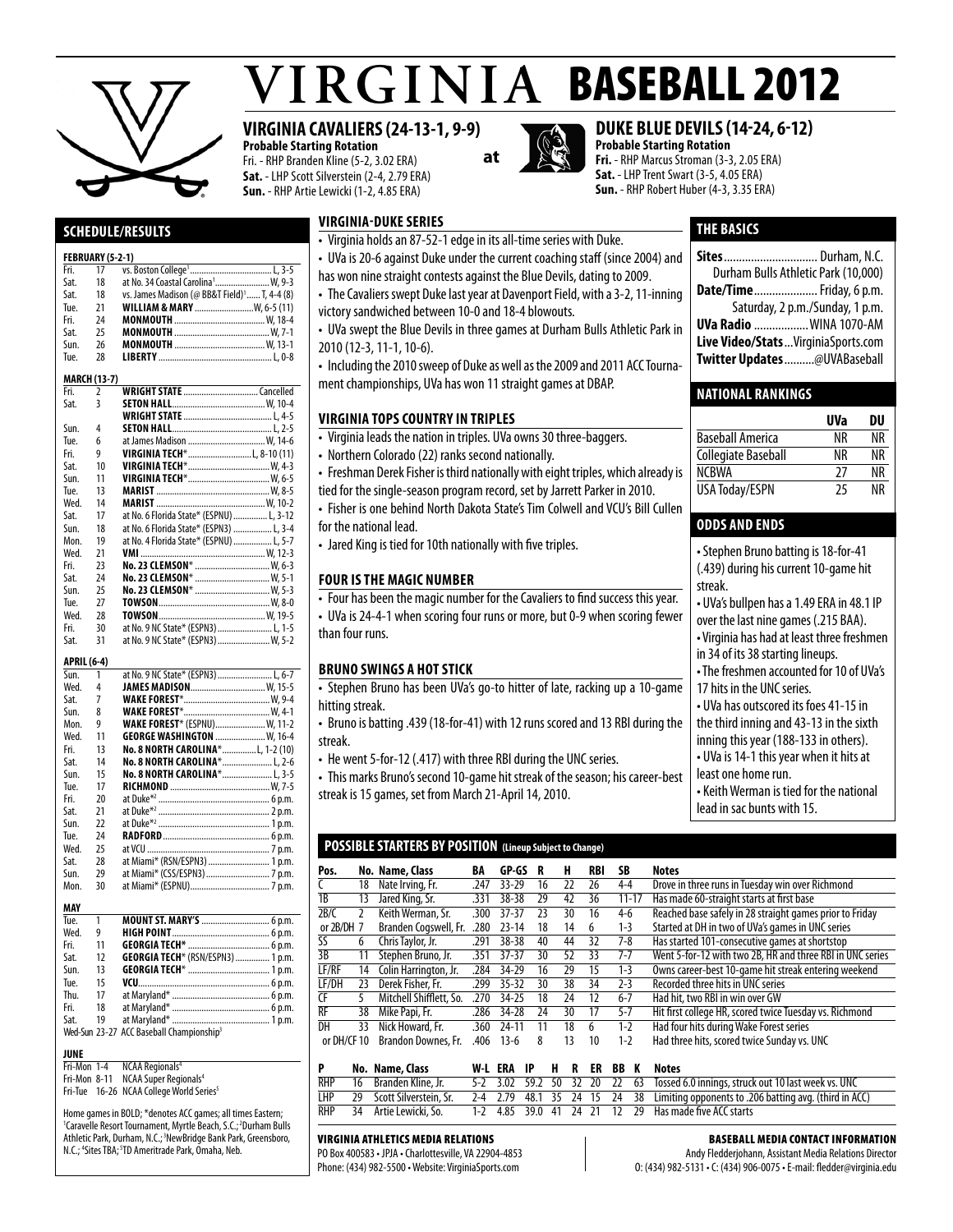# **Get 'Em On, Get 'Em Over, Get 'Em In**

• Virginia ranks 10th nationally in runs scored with 272. UVa finds a variety of ways to get its runners home.

• The Cavaliers stand seventh nationally in hit by pitch (66) and on base percentage (.410) as well as 17th in walks (178).

• Once UVa gets runners on base, it ranks fourth nationally in sacrifice bunts with 56 and eighth in sac flies with 26.

# **uva 22nd in second RPI report**

• Virginia stands No. 22 in the second NCAA RPI Rankings (through games of April 15).

# **ACCStandings**

| Atlantic              | ACC      | Pct. | <b>Overall</b> | Pct. | Streak |
|-----------------------|----------|------|----------------|------|--------|
| <b>Florida State</b>  | $16-2$   | .889 | $30 - 7$       | .811 | $W-1$  |
| <b>NC State</b>       | $11 - 7$ | .611 | 24-11          | .686 | L-1    |
| Clemson               | $9 - 9$  | .500 | 21-17          | .553 | $W-1$  |
| <b>Wake Forest</b>    | $7 - 11$ | .389 | $25 - 14$      | .641 | $W-1$  |
| Maryland              | $7 - 11$ | .389 | $23 - 15$      | .625 | $W-2$  |
| <b>Boston College</b> | $5 - 13$ | .278 | $14-23$        | .378 | $1-1$  |
| Coastal               | ACC      | Prt  | Overall        | Pct. | Streak |

| coastai        | ALL      | PCL. | overall       | PCL. | этгеак |
|----------------|----------|------|---------------|------|--------|
| Miami          | 12-6     | .667 | $26 - 11$     | .703 | W-1    |
| North Carolina | 12-6     | .667 | $28-10$       | .737 | l - 1  |
| Virginia       | $9 - 9$  | .500 | $74 - 13 - 1$ | .645 | $W-1$  |
| Georgia Tech   | 7-11     | .389 | $22-16$       | .579 | $W-1$  |
| Virginia Tech  | $7 - 11$ | .389 | $26-13$       | .667 | $W-3$  |
| Duke           | $6-12$   | .333 | 14-24         | .368 | l-1    |
|                |          |      |               |      |        |

# **THE POLLS(AS OF APRIL 16)**

**Baseball America**  *1. Florida State*  2. Texas A&M 3. Kentucky 4. Louisiana State 5. Florida 6. Baylor 7. Rice 8. Oregon 9. South Carolina *10. North Carolina*  11. UCLA 12 Cal State Fullerton 13. Arizona 14. Stanford 15. Central Florida 16. Purdue 17. Arkansas *18. Miami*  19. San Diego 20. Arizona State *21. North Carolina State*  22. Mississippi 23. Texas 24. Sam Houston State 25. New Mexico State *Italics* = 2012 UVa opponent **Collegiate Baseball**  2. Kentucky 3. Baylor 4. Florida 6. Oregon 7. UCLA 8. Arizona 11. Rice *15. Miami* 22. Purdue 23. Texas 28. Texas Christian 29. Missouri State

#### 1. Louisiana State *5. Florida State* 9. Texas A&M *10. North Carolina* 12. Central Florida 13. South Carolina 14. Cal St. Fullerton 16. Arkansas 17. San Diego *18. N.C. State* 19. Stanford 20. Sam Houston State 21. Arizona State 24. Mississippi 25. New Mexico State 26. Oklahoma 27. Louisville  $1.$  Flo *2. Florida State (11)*  3. Ken 4. LSI 5. Tex 6. No 7. UCLA  $8.501$ 9. Bay 10. St  $11.0$ *12. Miami (Fla.)*   $13. R$ 14. Ce  $15A$  $16. A$  $17. P1$  $18. C<sub>5</sub>$ *19. No*  $20.5$  $21.0$  $22. N$  $23.$  Lo 24. Te **25. Virginia**

| <b>USA Today/ESPN Coaches</b> |
|-------------------------------|
| 1. Florida (9)                |
| 2. Florida State (11)         |
| 3. Kentucky (5)               |
| 4. LSU (5)                    |
| 5. Texas A&M                  |
| 6. North Carolina (1)         |
| 7. UCLA                       |
| 8. South Carolina             |
| 9. Baylor                     |
| 10. Stanford                  |
| 11. Oregon                    |
| 12. Miami (Fla.)              |
| 13. Rice                      |
| 14. Central Florida           |
| 15. Arkansas                  |
| 16. Arizona                   |
| 17. Purdue                    |
| 18. Cal State-Fullerton       |
| 19. North Carolina State      |
| 20. San Diego                 |
| 21. Oregon State              |
| 22. Mississippi               |
| 23. Louisville                |
| 24. Texas                     |
| 25. Virginia                  |
|                               |
|                               |
|                               |

| The Diamond in Richmond, Va. This replaces the can-    |
|--------------------------------------------------------|
| celled Wright State game from March 2.                 |
| • Last year UVa and VCU drew a state-record 5,421 fans |
| at The Diamond.                                        |
|                                                        |
|                                                        |
| <b>UVA WEEK-BY-WEEK IN THE POLLS</b>                   |
|                                                        |
| Coaches NCBWA<br>0R<br>RA                              |

• Duke is No. 101 in the initial rankings.

top 10 and 18 versus the top 40.

**virginia adds game at vcu**

in the top 10.

• UVa already has played nine games against the RPI

• Ten ACC teams are among the top 50, including three

• UVa has added a game at VCU on April 25 (7 p.m.) at

|      | BА | CΡ | coacnes | NCRMA |  |
|------|----|----|---------|-------|--|
| PRE  | NR | 33 | 17      | 23    |  |
| 2/20 | NR | NR | 17      | 26    |  |
| 2/27 | NR | NR | 14      | 20    |  |
| 3/5  | NR | NR | NR      | 27    |  |
| 3/12 | NR | NR | NR      | 26    |  |
| 3/19 | NR | NR | NR      | 30    |  |
| 3/26 | NR | NR | NR      | 26    |  |
| 4/2  | NR | NR | NR      | 29    |  |
| 4/9  | NR | 29 | 24      | 23    |  |
| 4/16 | NR | NR | 25      | 27    |  |
| 4/23 |    |    |         |       |  |
| 4/30 |    |    |         |       |  |
| 5/7  |    |    |         |       |  |
| 5/14 |    |    |         |       |  |
| 5/21 |    |    |         |       |  |
| 5/28 |    |    |         |       |  |
| 6/4  |    |    |         |       |  |

**NCBWA** 1. Florida *2. Florida State* 3. Kentucky 4. Texas A&M 5. LSU 6. South Carolina *7. North Carolina*  8. Stanford 9. UCLA 10. UCF *11. Miami (Fla.)*  12. Rice 13. Baylor 14. Oregon 15. Arkansas 16. Arizona 17. Purdue 18. Cal State Fullerton 19. Arizona State 20. Oregon State 21. San Diego 22. Louisville 23. Ole Miss *24. NC State*  25. Texas 26. Georgia **27. Virginia**  28. Sam Houston State 29. East Carolina 30. Gonzaga

# **Close But Not Quite**

• Nine of Virginia's 13 losses this season have come by three runs or fewer.

• UVa held leads in the eighth or ninth inning in four of the defeats.

• UVa is 5-8 in games decided by one or two runs.

# **Veterans anchor cavaliers' infield**

- Virginia's returning starting infielders 1B Jared King, 2B Keith Werman, SS Chris Taylor) have combined to play in 450 career games (381 starts).
- Werman has played in 193 career games. If he plays the next five games, he will reach the top 10 in career games played at Virginia next Wednesday at VCU.
- Taylor has started 106-consecutive games; his streak of 101-straight starts at shortstop was snapped Tuesday night when he instead started at DH.
- King has made 60-straight starts at first base.

# **HOT TICKET AT DAVENPORT FIELD**

• Entering the week (through 26 dates), UVa ranked 13th nationally in total attendance and 17th in average attendance.

- UVa has drawn 84,554 fans this year, an average of 3,131 per game.
- Virginia shattered the program record for season ticket sales prior to the start of the season.

• UVa ranked 14th nationally in total attendance (125,355) and 19th in average attendance (3,298) last year. It marked the second straight year that UVa drew more than 125,000 fans at home.

# **Klineturns things around**

• After struggling for much of the first month of the season, Branden Kline has settled in over his last five outings.

- He is 2-0 with a 1.91 ERA and 40 strikeouts in his last five starts.
- Kline set a career high with 10 strikeouts at NC State and matched it last week against North Carolina.

• Kline was named the ACC's Pitcher of the Week after throwing a two-hit complete game against Clemson (March 24).

• He faced just two batters over the minimum and retired the final 18 batters. He struck out six and walked none.

# **Kline Season Comparison**

| <b>First 5 games:</b> 4.62 ERA, 25.1 IP, 24 R, 13 ER, 14 BB, |  |  |  |  |  |
|--------------------------------------------------------------|--|--|--|--|--|
| 23 K, .295 BAA                                               |  |  |  |  |  |

**Last 5 games:** 1.83 ERA, 34.1 IP, 8 R, 7 ER, 19 H, 8 BB, 40 K, .157 BAA

# **Lewicki Settles into Weekend Rotation Role**

• Artie Lewicki has started the last four times in the third game of an ACC series.

• In five ACC starts this year, Lewicki is 1-1 with a 3.75 ERA in 24.0 innings.

• He went 5.0 innings against Virginia Tech (3/11) and allowed just an unearned run on three hits while striking out five.

• Lewicki went 6.0 strong innings to earn the win against Clemson.

30. Oregon State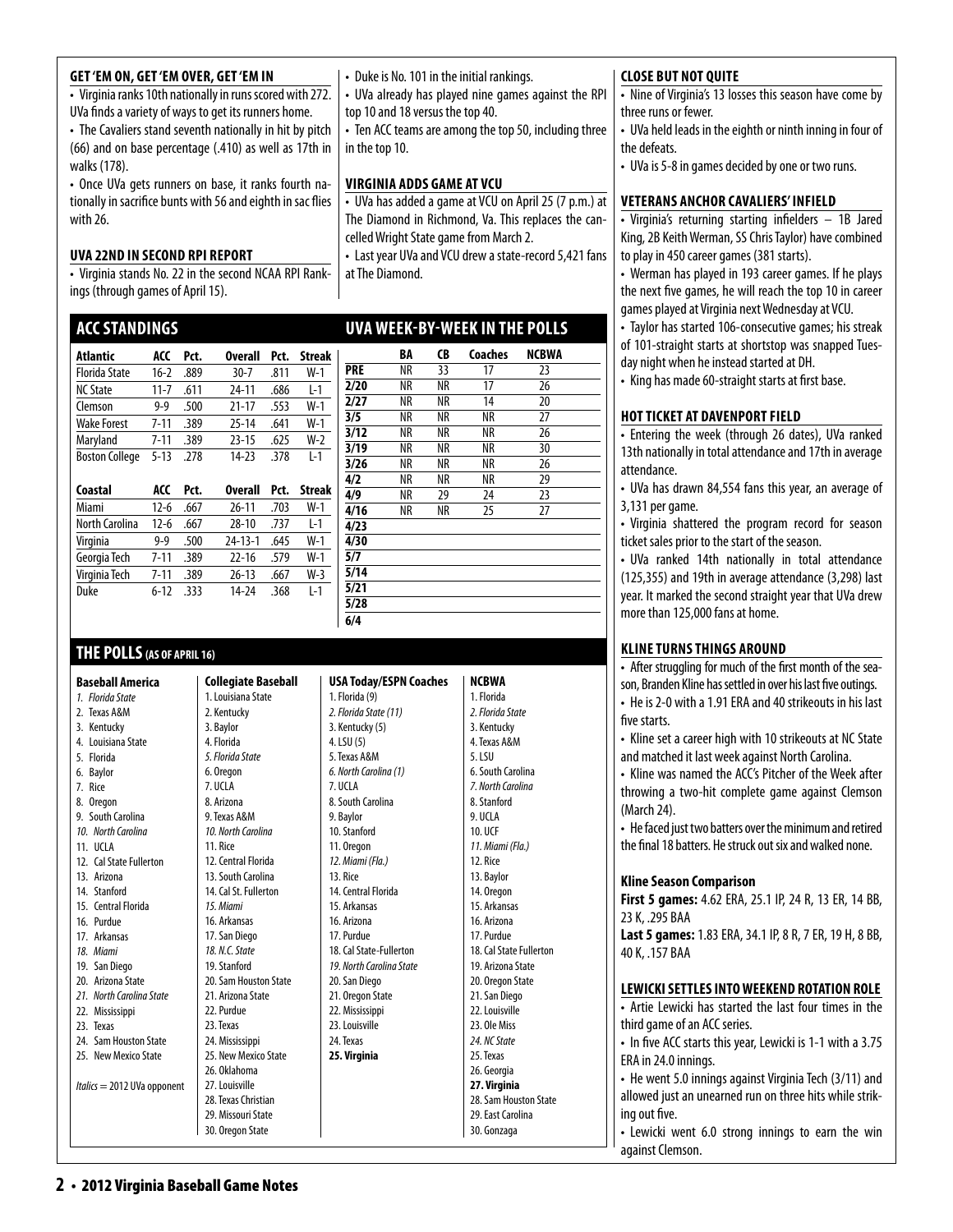# **Quick Facts**

# **THE UNIVERSITY OF VIRGINIA**

| Founded by Thomas Jefferson in 1819 |
|-------------------------------------|
|                                     |
|                                     |
|                                     |
|                                     |
|                                     |
|                                     |
|                                     |
|                                     |

### **STADIUM INFORMATION**

| Facility (Capacity) Ted Davenport Field         |
|-------------------------------------------------|
| at UVa Baseball Stadium (5,074)                 |
| Dimensions  335-377-408-377-335                 |
|                                                 |
|                                                 |
|                                                 |
| vs. North Carolina (April 14, 2012)             |
| UVa's Overall Record in Facility  285-90 (.762) |
| First Game Feb. 16, 2002 vs. Bucknell           |
| Hosted Regionals  2004, 2006, 2007, 2010, 2011  |
| Hosted Super Regionals 2010, 2011               |

#### **COACHING STAFF**

| Head Coach  Brian O'Connor (Creighton, '93)             |
|---------------------------------------------------------|
| ninth season                                            |
| Career/School Record 396-143-2, 157-88-1 ACC            |
| Associate Head Coach  Kevin McMullan (Indiana-Pa., '90) |
|                                                         |
| Assistant Coach Matt Kirby (William and Mary, '03)      |

#### **TEAM INFORMATION**

| ACC Record/Finish 22-8/T-1st, Coastal Division     |                                     |
|----------------------------------------------------|-------------------------------------|
|                                                    |                                     |
| NCAA TournamentWon C'Ville Regional/Super Regional |                                     |
|                                                    | 2-2 at College World Series (T-3rd) |
| Position Starters Returning/Lost  4/5              |                                     |
|                                                    |                                     |
|                                                    |                                     |
|                                                    |                                     |
|                                                    |                                     |

### **Athletics MEDIA RELATIONS**

| Assistant AD for Media Relations Jim Daves         |  |
|----------------------------------------------------|--|
| Asst. Director/Baseball Contact Andy Fledderjohann |  |
|                                                    |  |
|                                                    |  |
|                                                    |  |
| UVa Media Relations  (434) 982-5500                |  |
| Media Relations Fax  (434) 982-5525                |  |
| Davenport Field Press Box  (434) 244-4071          |  |
| Official UVa Athletics Website VirginiaSports.com  |  |

#### 2012 ACC Coaches Preseason Poll

| (first-place votes in parentheses) |                           |
|------------------------------------|---------------------------|
| <b>Atlantic Division</b>           | <b>Coastal Division</b>   |
| <b>Team, Points</b>                | <b>Team, Points</b>       |
| 1. Clemson (7), 67                 | 1. North Carolina (7), 63 |
| 2. Florida State (5), 64           | 2. Georgia Tech (4), 57   |
| 3. NC State, 46                    | T3. Miami (1), 47         |
| 4. Wake Forest, 34                 | T3. Virginia, 47          |
| 5. Maryland, 27                    | 5. Virginia Tech, 20      |
| 6. Boston College, 14              | 6. Duke, 18               |
| <b>Overall champion: UNC (7)</b>   |                           |

### **Freshmen make up one-third oflineup**

• Virginia has had at least three freshmen in 35 of its 38 starting lineups this season (four on six occasions, five  $\vert$ on one occasion). The stephen Bruno 11  $\vert$ 

- UVa welcomed in 11 freshmen this season; 10 have  $\vert$  $\mathsf{R}$  seen action thus far.
- Freshmen have accounted for 37.4 percent of UVa's | plate appearances this year (590 of 1579).  $\vert$

erek Fisher (LF/DH), Nate Irving (C) and Mike Papi have consistently started. 25 Reed Grade Grade Grade Grade Grade Grade Grade Grade Grade Grade Grade Grade Grade Grade Grade Grade Grade

# FISHER IS STAT-SHEET STUFFER**TH WERE SEE**

**EXECUTE IS STAT SHELT STOTE IN**<br>• Freshman Derek Fisher leads the team in triples (8) and home runs  $(5)$  and is third in doubles  $(8)$ .  $100$  Brandon Downes 2 2  $100$  Brandon Downes 2  $\vert$ 

• He already has tied the UVa single-season record for  $\vert$ triples and is four shy of the ACC single-season record of  $\quad$  | 12, set by Georgia Tech's Jay Payton in 1993.

• Fisher had four hits in his first eight games this year, although all of those hits came in one game.

• Since then Fisher is hitting .318 in 27 games (34-for-107).

• He tops ACC freshmen in triples (8), home runs (5), total bases (77) and slugging (.606).  $\mathcal{L}$   $\mathcal{L}$   $\mathcal{L}$   $\mathcal{L}$   $\mathcal{L}$   $\mathcal{L}$   $\mathcal{L}$   $\mathcal{L}$   $\mathcal{L}$   $\mathcal{L}$   $\mathcal{L}$   $\mathcal{L}$   $\mathcal{L}$   $\mathcal{L}$   $\mathcal{L}$   $\mathcal{L}$   $\mathcal{L}$   $\mathcal{L}$   $\mathcal{L}$   $\mathcal{L}$   $\mathcal{L}$   $\mathcal{L}$   $\mathcal{L}$   $\mathcal{L}$   $\mathcal{$ 

# **Fisher Comparison**

**1st 8 games:** 4-20 (.200 with 7 hitless games) **Last 27 Games**: 34-107 (.318 w/hits in 21 of 27 games)  $1123 + 20$  (.200 miller milless games)

#### Single-Season Triples at Virginia

1. Derek Fisher (2012)........... 8 (35 games) Jarrett Parker (2010) ............... 8 (65 games)

#### COGSWELL SEES INCREASED TIME

• Freshman Branden Cogswell has given UVa's offense a boost of late while earning more playing time.

• He has started seven of the last eight games for UVa

- after earning seven starts in UVa's first 30 contests.
- Cogswell is batting .364 (8-for-22) with 11 runs and a
- .517 on base percentage in that eight-game stretch.

• He has made starts at second base, shortstop and DH this year.

# **Howard Gives UVa Another Option Out of Pen**

• Nick Howard has added some depth to Virginia's bullpen, particularly for weekend play.

- Howard has appeared out of the bullpen in six of UVa's last nine games, including three ACC games.
- He has allowed one earned run and struck out 11 in
- 11.2 innings in that stretch (0.77 ERA).

• He made four appearances out of the bullpen in UVa's first 29 games, but none in ACC play.

#### **hit me with your best shot** 6 Chris Taylor 7 3 1 - 11

 $\overline{\cdot}$  Virginia batters have been plunked by an ACC-high 66 pitches this year (1.7 HBP per game).  $\sim$ 

- .<br>• Coming into the week UVa ranked seventh nationally in the category. 25 Reed Grade Graduate Communication (1988)
- Derek Fisher has been hit by a team-high nine pitches. 2 Keith Werman 5 1 - 6 33 not has been meby a team inghilance prenes.

| U VI LINLVI<br>hmen in 35 of its 38 | <b>Hitting Streaks</b>      |                | Longest        |                    | Current                  |              |
|-------------------------------------|-----------------------------|----------------|----------------|--------------------|--------------------------|--------------|
|                                     | 2 Keith Werman              | 15             |                |                    |                          |              |
| six occasions, five                 | 14 Colin Harrington         | 10             |                |                    |                          |              |
|                                     | 11 Stephen Bruno            |                | 10             |                    | 10                       |              |
| iis season; 10 have                 |                             |                | 9              |                    | 1                        |              |
|                                     | 38 Mike Papi                |                |                |                    |                          |              |
| .4 percent of UVa's                 | 6 Chris Taylor              |                | 9              |                    | 2                        |              |
| 1579).                              | 5 Mitchell Shifflett        |                | 8              |                    |                          |              |
| (C) and Mike Papi                   | 23 Derek Fisher             |                | 6              |                    | 5                        |              |
|                                     | 13 Jared King               |                | 5              |                    |                          |              |
|                                     | 33 Nick Howard              |                | 4              |                    |                          |              |
|                                     | 10 Brandon Downes           |                | $\overline{4}$ |                    |                          |              |
|                                     | 25 Reed Gragnani            |                | 4              |                    |                          |              |
| team in triples (8)                 | 7 Branden Cogswell          |                | 4              |                    |                          |              |
| ubles (8).                          |                             |                | 3              |                    | 1                        |              |
| e-season record for                 | 18 Nate Irving              |                |                |                    |                          |              |
| lle-season record of                | 9 Kenny Towns               |                | 2              |                    |                          |              |
|                                     | 8 Chace Mitchell            |                | 1              |                    |                          |              |
| in 1993.                            | 37 Thomas Woodruff          |                | 1              |                    |                          |              |
| ht games this year,                 |                             |                |                |                    |                          |              |
| e game.                             | <b>Reached Base Streaks</b> |                | Longest        |                    | Current                  |              |
| 27 games (34-for-                   | 2 Keith Werman              |                | 28             |                    | ÷.                       |              |
|                                     | 6 Chris Taylor              |                | 24             |                    | 24                       |              |
| (8), home runs (5),                 | 11 Stephen Bruno            |                | 19             |                    | 10                       |              |
|                                     | 13 Jared King               |                | 15             | 6                  |                          |              |
|                                     | 14 Colin Harrington         |                | 11             |                    |                          |              |
|                                     | 23 Derek Fisher             |                | 10             |                    | 6                        |              |
|                                     | 38 Mike Papi                |                | 9              |                    | 1                        |              |
| ess games)                          | 18 Nate Irving              |                | 8              |                    | 1                        |              |
| s in 21 of 27 games)                | 5 Mitchell Shifflett        |                | 8              |                    |                          |              |
|                                     | 25 Reed Gragnani            |                | $\overline{7}$ |                    |                          |              |
|                                     | 7 Branden Cogswell          |                | 7              |                    |                          |              |
| (35 games)                          | 33 Nick Howard              |                | 5              |                    |                          |              |
| (65 games)                          | 10 Brandon Downes           |                | $\overline{4}$ |                    | 2                        |              |
|                                     | 9 Kenny Towns               |                | $\overline{2}$ |                    |                          |              |
|                                     | 37 Thomas Woodruff          |                | 1              |                    |                          |              |
| IE                                  | 8 Chace Mitchell            |                | 1              |                    |                          |              |
| iven UVa's offense a                |                             |                |                |                    |                          |              |
| ying time.                          | <b>Multiple Hit Games</b>   |                | 3              | 4                  | 5+                       | Total        |
| ight games for UVa                  | 11 Stephen Bruno            | 11             | $\overline{4}$ |                    |                          | 15           |
| rst 30 contests.                    | 13 Jared King               | 8              | 5              |                    |                          | 13           |
| with 11 runs and a                  | 23 Derek Fisher             | 8              | 1              | $\overline{2}$     |                          | 11           |
| nt-game stretch.                    | 6 Chris Taylor              | $\overline{7}$ | 3              | 1                  |                          | 11           |
|                                     | 14 Colin Harrington         | 7              | 1              |                    |                          | 8            |
| e, shortstop and DH                 | 5 Mitchell Shifflett        | 6              | 1              |                    |                          | 7            |
|                                     | 38 Mike Papi                | 5              | $\overline{2}$ |                    |                          | 7            |
|                                     |                             |                | $\overline{1}$ |                    |                          |              |
| TION OUT OF PEN                     | 25 Reed Gragnani            | $\overline{4}$ |                | $2^{\circ}$        | $\overline{a}$           | 7            |
| th to Virginia's bull-              | 2 Keith Werman              | 5              | 1              |                    | $\blacksquare$           | 6            |
|                                     | 33 Nick Howard              | $\mathfrak{Z}$ | $2^{\circ}$    | L.                 | $\overline{a}$           | 5            |
| Illpen in six of UVa's              | 10 Brandon Downes           | $\overline{2}$ | $2^{\circ}$    |                    |                          | 4            |
|                                     | 18 Nate Irving              | 3              | $\mathbf{1}$   |                    |                          | 4            |
| games.                              | 7 Branden Cogswell          | 3              |                |                    | $\overline{a}$           | 3            |
| nd struck out 11 in                 |                             |                |                |                    |                          |              |
| A).                                 | <b>Multiple RBI Games</b>   | 2              | 3              | 4                  | 5+                       | Total        |
| the bullpen in UVa's                | 13 Jared King               | 4              | $\overline{4}$ | $\overline{2}$     |                          | 10           |
|                                     | 11 Stephen Bruno            | 9              | $\mathbf{1}$   |                    |                          | 10           |
|                                     | 23 Derek Fisher             | 4              | $\overline{2}$ | $\mathbf{1}$       | 1                        | 8            |
|                                     | 6 Chris Taylor              | 4              | $\overline{4}$ |                    |                          | 8            |
|                                     | 18 Nate Irving              | 1              | 3              | 1                  | $\overline{\phantom{a}}$ | 5            |
| d by an ACC-high 66                 | 5 Mitchell Shifflett        | 4              | ă.             |                    |                          | 4            |
|                                     | 2 Keith Werman              | $\overline{4}$ | L.             |                    |                          | 4            |
| seventh nationally                  | 25 Reed Gragnani            | $\overline{2}$ | 1              |                    |                          | 3            |
|                                     | 14 Colin Harrington         | $\overline{2}$ |                | 1                  | $\overline{a}$           | 3            |
| n-high nine pitches.                |                             | $\overline{2}$ | 1              | $\mathbb{Z}^{n-1}$ | $\overline{\phantom{a}}$ | 3            |
|                                     | 38 Mike Papi                | ÷.             |                | $\mathbf{2}$       |                          | 2            |
|                                     | 10 Brandon Downes           |                |                |                    | $\overline{\phantom{0}}$ |              |
|                                     | 7 Branden Cogswell          | 1              |                | $\overline{a}$     |                          | $\mathbf{1}$ |

**Multiple RBI Games 2 3 4 5+ Total** 13 Jared King 4 4 2 - 10 11 Stephen Bruno 9 1 - 10 23 Derek Fisher 4211 8 6 Chris Taylor 4 4 - - 8 18 Nate 19 Nate  $5.5$  Mitchell Shifflett 4  $2.4$  Keith Werman 4  $-$ 25 Reed Gragnani 2 1 - - 3 14 Colin Harris 38 Mike Papi 2 1 - - 3 10 Brandon Downes - - 2 - 2  $\mathcal{F}_\mathrm{max}$  because TEAM 37 16 7 16

**Reached Base Streaks Longest Current** 2 Keith Werman 28 - 6 Chris Taylor 24 24 11 Stephen Bruno 19 10 13 Jared King 15 6 14 Colin Harrington 11 - 23 Derek Fisher 10 6 38 Mike Papi 9 1 18 Nate Irving 8 1 5 Mitchell Shifflett 8 - 25 Reed Gragnani 7 - 7 Branden Cogswell 7 -

TEAM 37 16 7 1 61

25 Reed Gragnani 4 -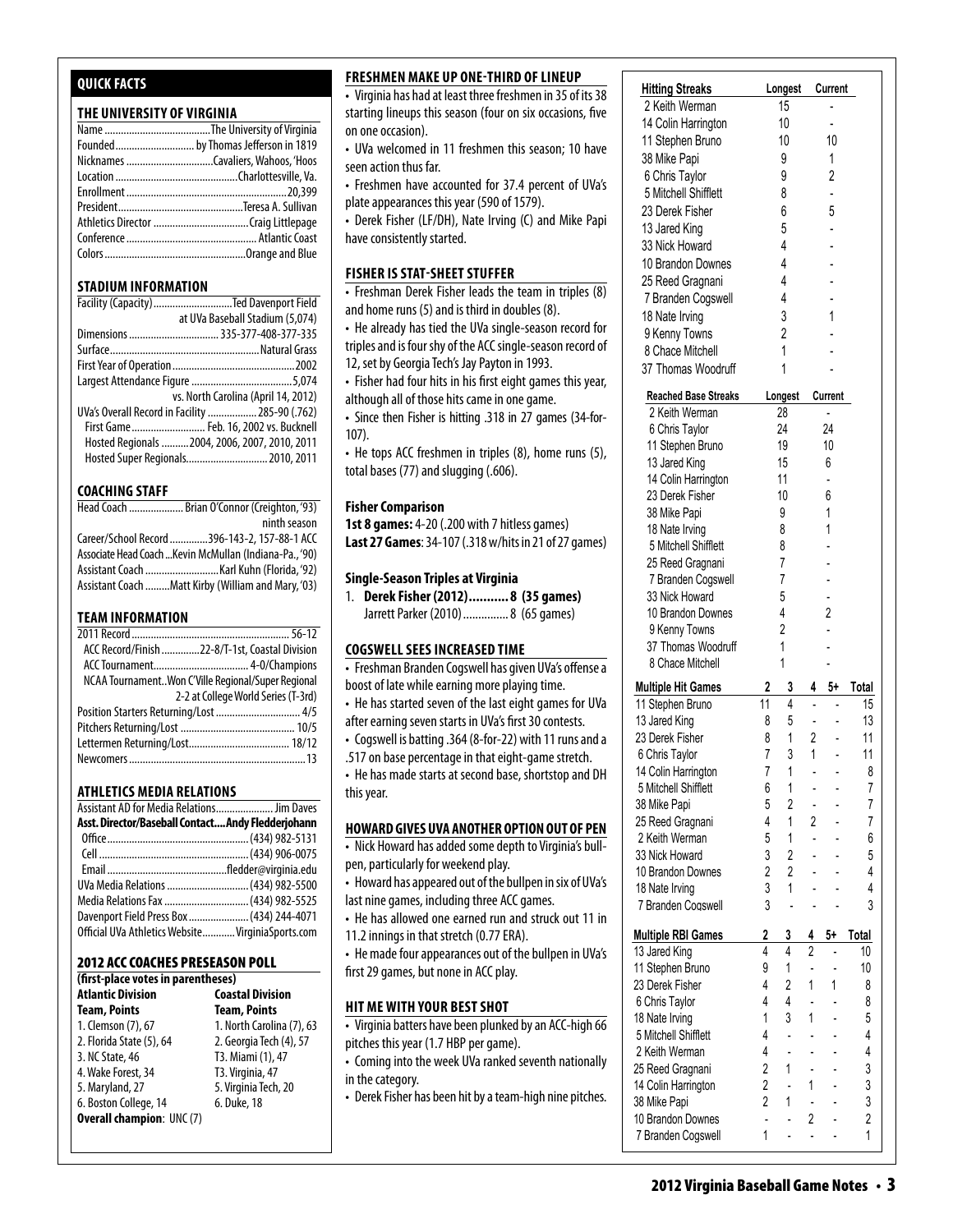# **defense helps fuel cavaliers' surge**

• Despite struggling defensively early in the season, Virginia has rebounded and now leads the ACC with a .974 fielding percentage.

• In its first 20 games, Virginia had a .968 fielding percentage (25 errors); UVa was 11-8-1 during that time.

• The Cavaliers have committed 14 errors in the last 18 games, good for a .980 fielding mark (13-5 record).

• UVa lapsed somewhat in the UNC series, committing six errors, including four in the Saturday loss.

• Prior to committing an error in the ninth inning April 1 at

NC State, UVa had played 70-consecutive errorless innings.

• Virginia is 14-3 when failing to commit a miscue.

# **WERMAN DOES THE LITTLE THINGS**

• Keith Werman continues to do the little things to help the Cavaliers succeed.

• He is tied with Western Michigan's Zach Thoma for the national lead with 15 sacrifice bunts (led Division I last year with 26).

• Werman is second on the team in walks (24) and on base percentage (.423).

• Werman also has been solid defensively, committing just two errors (.991 fielding percentage).

• He had a career-best 15-game hit streak snapped April 8 against Wake Forest; he hit .458 (22-for-48) during the streak.

• He reached base in a career-best 28-straight games this year, a streak that was snapped last Friday vs. UNC.

# **virginia outlasts richmond, 7-5**

• Virginia baseball team defeated Richmond, 7-5, Tuesday night at Davenport Field. UVa scored a pair of runs in the seventh inning to break a 5-5 tie.

• Stephen Bruno continued his hot hitting with a 3-for-

5 night as he extended his hitting streak to 10 games. • One of five freshmen in the starting lineup, Nate Irving knocked in three runs for UVa. Mike Papi homered and scored twice.

• Shane Halley worked 1.1 innings of scoreless relief to earn the win for UVa and improve to 5-1 this year. Justin Thompson held the Spiders scoreless in the ninth inning to notch his seventh save.

# **unc sweeps cavaliers at davenport**

• UVa was swept by North Carolina last weekend at Davenport Field; it marked UVa's first home ACC sweep since Georgia Tech won three games from May 9-11, 2003.

• UVa posted six runs and 17 hits in the series as the Tar Heels' deep pitching staff stifled the Cavaliers.

• Stephen Bruno went 5-for-12 with a homer and three RBI to highlight the offense.

• UVa drew 13,675 fans for the series and a sellout of 5,074 on Saturday – both totals are school records.

### **new blood behind the dish**

• None of UVa's current catchers have any experience at the Division I level.

• This marks the first time in the O'Connor era (since

2004) that Virginia entered a season with no returning experience from any of its catchers.

• Freshman Nate Irving is the first No. 1 starting catcher of the O'Connor era.

• UVa's two catchers from last season each left via the MLB Draft (John Hicks and Kenny Swab).

# **senior class looks to continue winning trend**

• Virginia's seniors will look to continue the winning trend they have set over the last three years.

• UVa won 156 games from 2009-11 –most in the nation.

• Virginia set a school record with 49 wins in 2009, topped in 2010 with 51 victories, then upped it again last year with a national-best 56 wins.

• Jared King, Scott Silverstein, Justin Thompson, Keith Werman all are in their fourth years at UVa.

# **Wins from 2009-2011 (All Division I programs)**

1. Virginia, 156

2. South Carolina/Texas, 149

4. Arizona State, 146

5. Coastal Carolina, 144

# **O'Connor reaches 350 wins in fewest games in ACC History**

• In his ninth season as Virginia's head coach, Brian O'Connor stands at 396 career wins (396-143-2); he reached 350 on April 15, 2011.

• He posted 350 wins in the fewest number of games in ACC history (472).

• Mike Martin of Florida State was the fastest in ACC history to reach 350 wins (while a member of the ACC). He needed 478 games (in seven seasons from 1992 to 1998) to reach the mark.

• Other current coaches of note in the ACC: Jack Leggett (Clemson) and Danny Hall (GT) each needed 487 games to reach 350 wins (350-137 each).

# **o'Connor ranks third in win percentage entering 2012**

• UVa head coach Brian O'Connor entered 2012 with a career record of 372-130-1 (.741) and a 148-79-1 record in ACC play.

• O'Connor's 74.1 winning percentage ranked as the third-best mark among active NCAA Division I coaches entering the 2012 season.

• The only coaches who own a higher winning percentage are Mike Fox (North Carolina) and Mike Martin (Florida State).

# **virginia Leads Nation in ERA Last seven Years**

• Virginia led all NCAA Division I teams in ERA over the past seven seasons, boasting a 3.10 team ERA since 2005.

• UVa is the only school to rank in the top 20 in the country in ERA each of the last seven seasons

# **cavaliers in the pros (as of April 11)**

# **Major League Baseball (3)**

| Javier Lopez (1996-98) San Francisco Giants   |  |
|-----------------------------------------------|--|
| Mark Reynolds (2001-04)Baltimore Orioles      |  |
| Ryan Zimmerman (2003-05) Washington Nationals |  |

# **Minor League Baseball (27)**

| David Adams (2005-07)  Trenton Thunder (AA)              |
|----------------------------------------------------------|
| Kevin Arico (2008-10) AZL Reds (Rookie)                  |
| Mike Ballard (2003-06)  Harrisburg Senators (AA)         |
| John Barr (2008-11)  Mahoning Valley Scrappers (A)       |
| Tyler Cannon (2007-10) Carolina Mudcats (High A)         |
| Andrew Carraway (2006-09)  Jackson Generals (AA)         |
| Sean Doolittle (2005-07)  Stockton Ports (A Advanced)    |
| Jeremy Farrell (2006-08)  Altoona Curve (AA)             |
| Phil Gosselin (2008-10) Mississippi Braves (AA)          |
| Dan Grovatt (2008-10)  Bradenton Marauders (High A)      |
| Brandon Guyer (2005-07) Durham Bulls (AAA)               |
| John Hicks (2009-11) High Desert Mavericks (High A)      |
| Danny Hultzen (2009-11) Jackson Generals (AA)            |
| Casey Lambert (2004-07)Bowie Baysox (AA)                 |
| Jeff Lorick (2007-09)  Peoria Chiefs (A)                 |
| Greg Miclat (2005-07) Bowie Baysox (AA)                  |
| Mike Mitchell (2004-07)Round Rock Express (AAA)          |
| Robert Morey (2008-10)  Jupiter Hammerheads (High A)     |
| Matt Packer (2007-09) Columbus Clippers (AAA)            |
| Jarrett Parker (2008-10)San Jose Giants (High A)         |
| Steven Proscia (2009-11)  High Desert Mavericks (High A) |
| Will Roberts (2009-11)Lake County Captains (A)           |
| Michael Schwimer (2005-08)  Lehigh Valley IronPigs (AAA) |
| Beau Seabury (2006-07) Potomac Nationals (High A)        |
| Kenny Swab (2010-11)Wilmington Blue Rocks (High A)       |
| Tyler Wilson (2008-11) Delmarva Shorebirds (A)           |
| Cody Winiarski (2010-11)  Great Falls Voyagers (Rookie)  |
|                                                          |

• Virginia led the nation in ERA last year (2.24) and posted No. 3 marks in 2005, 2006, 2007 and 2009.

• Virginia also is the only team in Division I to rank among the top 20 nationally in ERA, strikeouts and fewest hits allowed each of the last four years.

# **NCAA Division I ERA Since 2005**

# **DEFENSE TOPS ACC UNDER CURRENT STAFF**

• Virginia's defense has racked up the ACC's best fielding percentage since the current coaching staff arrived in 2004.

• Virginia has accumulated a .973 fielding percentage over the last eight years combined, including a schoolrecord .978 mark last season.

- North Carolina ranks second in the ACC over the same span with a .969 fielding mark.
- Virginia owns a league-best .974 mark this year.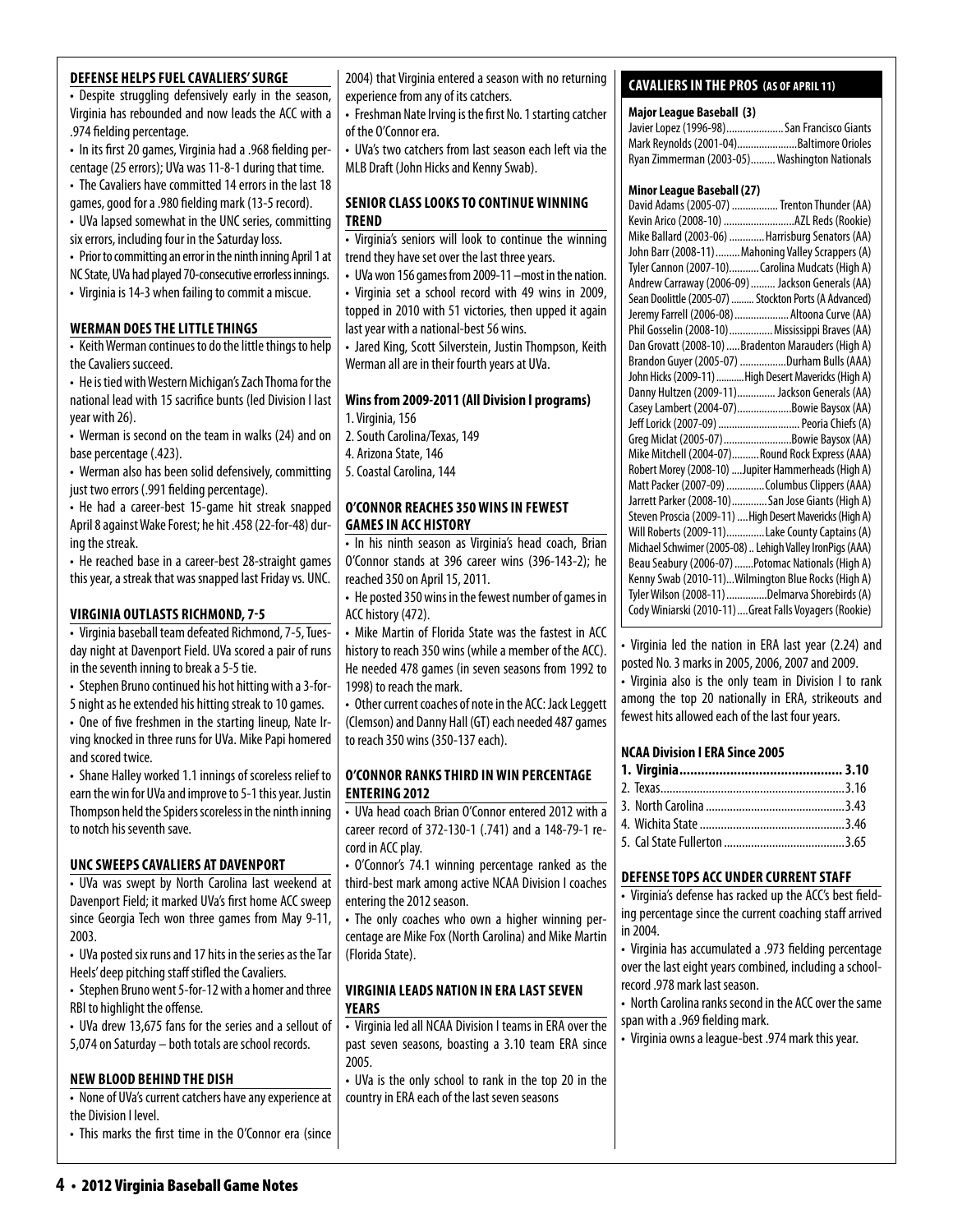# **head coach brian o'connor**

### **PERSONAL INFORMATION**

**Born:** April 21, 1971, in Omaha, Neb. **High School:** Saint Albert H.S., Council Bluffs, Iowa (1989) **College:** Creighton (1993), bachelor's in marketing **Coaching Career:**  Creighton, Assistant Coach (1993-94) Notre Dame, Assistant Coach (1994-2001)

Notre Dame, Assoc. Head Coach (2001-03) Virginia, Head Coach (2004-present) **Family:** Married to former Cindy Petratis; three children - daughters, Ellie and Maggie and son, Dillon

#### **virginia Notes**

- Ninth season at Virginia
- Overall record of 396-143-2 (157-88-1 ACC)
- 2009 National Coach of the Year (NCBWA, CBI)
- 2009 and 2011 ACBA Atlantic Region Coach of the Year

• Three-time ACC Coach of the Year (2004, 2010, 2011) • NCAA tournament appearances in each of his eight seasons (UVa had been to three NCAA tournaments prior to his arrival)

• Guided UVa to 2009 and 2011 College World Series

• 2009 trip to CWS was first in school history (Irvine Regional and Oxford Super Regional champions)

• Hosted five NCAA regionals and two super regionals

• Led UVa to 2010 and 2011 ACC Coastal Division titles

• Fastest coach in ACC history to 350 wins (472 games)

- Led teams to ACC Championship games in 2005, 2008, 2009 and 2011 (won '09 and '11 titles)
- In first eight seasons, his teams averaged 46.5 wins per season

• Guided UVa to school-record win total each of last three seasons (49 in 2009, 51 in 2010, 56 in 2011)

**•**  Program has had 47 players picked in Major League Baseball Draft over the last eight years

• UVa has had 15 All-America and 37 all-conference selections in his tenure

• UVa has posted seven 40-win seasons (39 in 2008)

• Second in career wins at UVa – only Dennis Womack has more (594, 1981-2003)

# **CAREER NOTES**

• Associate head coach of Notre Dame's 2002 College World Series team

• Coached at Notre Dame from 1994-2003

• Played college baseball at Creighton and pitched on the Bluejays' 1991 College World Series team

• Played in the minor leagues in the Philadelphia Phillies' farm system before assistant coaching stints at Creighton and Notre Dame

# **Coaching Record at virginia**

| Year | <b>Overall</b>            | ACC           | <b>Postseason</b>                |
|------|---------------------------|---------------|----------------------------------|
| 2004 | 44-15                     | $18-6$        | <b>NCAA Regional</b>             |
| 2005 | $41 - 20$                 | $14 - 14$     | <b>NCAA Regional</b>             |
| 2006 | $47 - 15$                 | $21-9$        | <b>NCAA Regional</b>             |
| 2007 | $43 - 14$                 | $19-9$        | <b>NCAA Regional</b>             |
| 2008 | $39 - 23$                 | $15 - 15$     | <b>NCAA Regional</b>             |
| 2009 | 49-15-1                   | $16 - 11 - 1$ | <b>NCAA College World Series</b> |
| 2010 | $51 - 14$                 | $23 - 7$      | <b>NCAA Super Regional</b>       |
| 2011 | $56-12$                   | $22 - 8$      | <b>NCAA College World Series</b> |
| 2012 | 24-13-1                   | $9 - 9$       |                                  |
|      | Career 396-143-2 157-88-1 |               |                                  |

# **THE LAST TIME VIRGINIA ...**

| and Dan Street at Virginia Tech (April 18, 2001)      |
|-------------------------------------------------------|
|                                                       |
| Sean Doolittle, Joe Florio at Liberty (April 5, 2005) |
|                                                       |
|                                                       |
|                                                       |
|                                                       |
|                                                       |
|                                                       |

# **THE LAST TIME A CAVALIER ...**

| Hit three home runs in a game Dan Street vs. Old Dominion in Charleston, S.C. (February 22, 2002) |
|---------------------------------------------------------------------------------------------------|
|                                                                                                   |
|                                                                                                   |
|                                                                                                   |
| vs. Central Connecticut (March 7, 2004)                                                           |
|                                                                                                   |
|                                                                                                   |
|                                                                                                   |
|                                                                                                   |
|                                                                                                   |
|                                                                                                   |
|                                                                                                   |
|                                                                                                   |
|                                                                                                   |
|                                                                                                   |
|                                                                                                   |
|                                                                                                   |
|                                                                                                   |
|                                                                                                   |
|                                                                                                   |
|                                                                                                   |
|                                                                                                   |
| Had 10 or more strikeouts in a gameBranden Kline (10) vs. North Carolina (April 13, 2012)         |
|                                                                                                   |
| Pitched back-to-back complete games  Robert Morey vs. Duke (May 1, 2010) and UNC (May 15, 2010)   |
|                                                                                                   |
|                                                                                                   |
|                                                                                                   |
|                                                                                                   |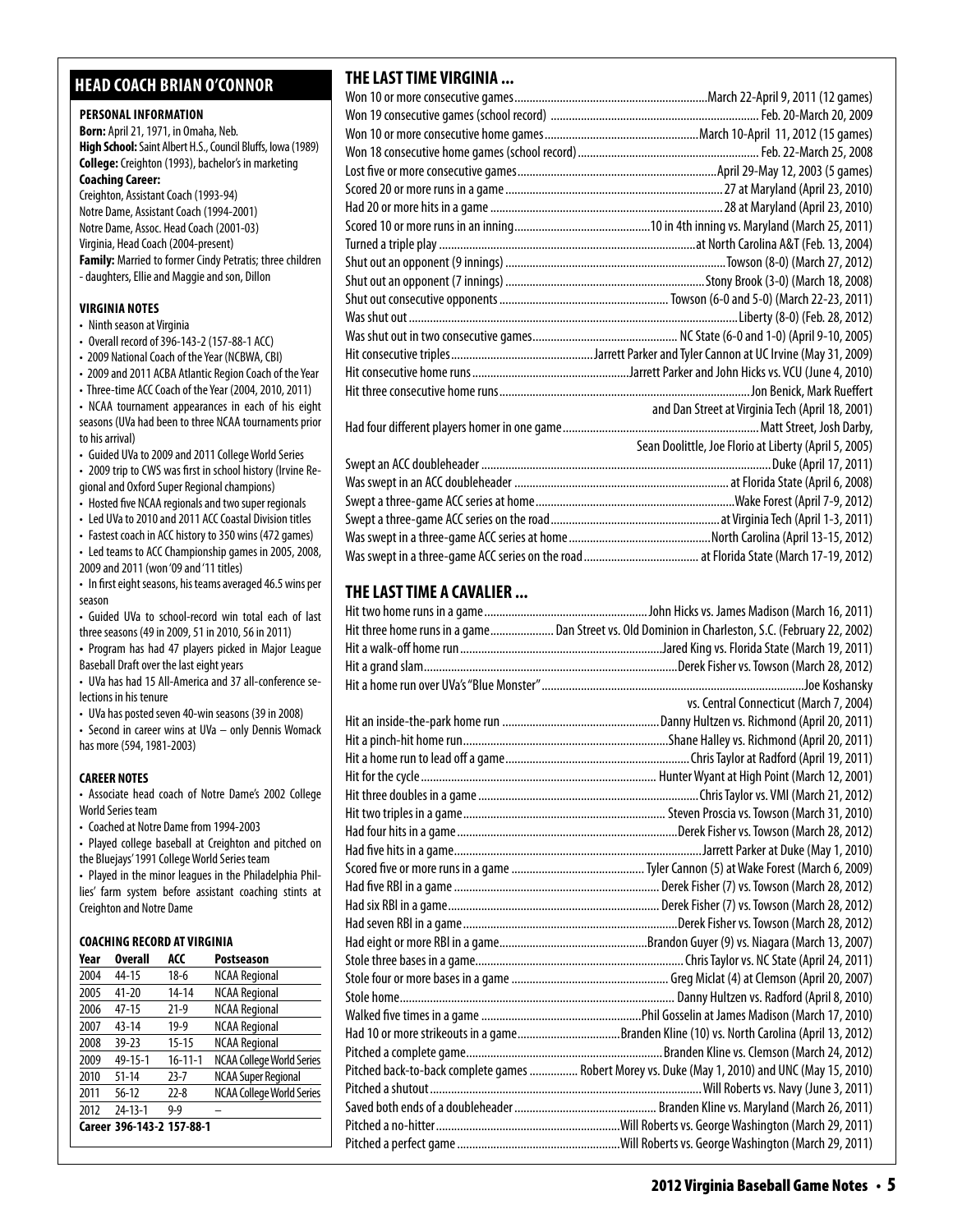# **2012 Virginia Baseball Overall Statistics for Virginia (as of Apr 18, 2012) (All games Sorted by Batting avg)**

Record: 24-13-1 Home: 21-7 Away: 3-5 Neutral: 0-1-1 ACC: 9-9

| Player               | avg  | gp-gs     | ab           |          | h        | 2b             | 3b          | hr       | rbi         | tb             | slg% | bb       | hp          | so  | gdp         | ob%   | sf           | sh             | sb-att    | po             | a              | е              | fid%  |
|----------------------|------|-----------|--------------|----------|----------|----------------|-------------|----------|-------------|----------------|------|----------|-------------|-----|-------------|-------|--------------|----------------|-----------|----------------|----------------|----------------|-------|
| 11 Stephen Bruno     | .351 | 37-37     | 148          | 30       | 52       | 10             | 2           | 3        | 33          | 75             | .507 | 11       |             | 15  | 3           | .405  | 7            | 4              | $7 - 7$   | 21             | 65             | 6              | .935  |
| 13 Jared King        | .331 | 38-38     | 127          | 29       | 42       | 6              | 5           | 3        | 36          | 67             | .528 | 33       | 5           | 21  | 3           | .473  | 4            | 1              | $11 - 17$ | 294            | 36             | 3              | .991  |
| 2 Keith Werman       | .300 | 37-37     | 100          | 23       | 30       | 4              |             |          | 16          | 36             | .360 | 24       |             | 15  | $\Omega$    | .423  | 5            | 15             | $4-6$     | 133            | 97             | $\overline{2}$ | .991  |
| 23 Derek Fisher      | .299 | 35-32     | 127          | 30       | 38       | 8              | 8           | 5        | 34          | 77             | .606 | 14       | 9           | 37  | 3           | .401  | 2            | 1              | $2 - 3$   | 25             | $\mathbf{0}$   | 2              | .926  |
| 6 Chris Taylor       | .291 | 38-38     | 151          | 40       | 44       | 10             | 4           | 4        | 32          | 74             | .490 | 21       | 4           | 24  | 4           | .385  | 3            | 3              | $7-8$     | 52             | 92             | 11             | .929  |
| 38 Mike Papi         | .286 | $34 - 28$ | 105          | 24       | 30       | 8              | 0           |          | 17          | 41             | .390 | 15       | 6           | 16  |             | .3981 | 2            | 1              | $5 - 7$   | 40             |                | 3              | .932  |
| 14 Colin Harrington  | .284 | 34-29     | 102          | 16       | 29       | 4              | 2           |          | 15          | 40             | .392 | 9        |             | 12  | 2           | .378  | 1            | 11             | $1 - 3$   | 37             | 0              |                | .974  |
| 18 Nate Irving       | .247 | 33-29     | 89           | 16       | 22       | 2              |             | $\Omega$ | 26          | 26             | .292 | 16       | 8           | 15  | 3           | .404  | 1            | 10             | $4 - 4$   | 227            | 18             | 2              | .992  |
|                      |      |           |              |          |          |                |             |          |             |                |      |          |             |     |             |       |              |                |           |                |                |                |       |
| 10 Brandon Downes    | .406 | $13-6$    | 32           | 8        | 13       | 3              | 2           | $\Omega$ | 10          | 20             | .625 | 4        |             | 8   | $\Omega$    | .486l | $\mathbf{0}$ | $\overline{2}$ | $1 - 2$   | 11             | $\Omega$       | $\Omega$       | 1.000 |
| 33 Nick Howard       | .360 | $24 - 11$ | 50           | 11       | 18       |                |             | 0        | 6           | 21             | .420 | 8        |             | 11  |             | .450  | 1            | 0              | $1 - 2$   | 11             | $\overline{7}$ | $\overline{2}$ | .900  |
| 25 Reed Gragnani     | .358 | 19-18     | 67           |          | 24       | 2              | 0           | 0        | 9           | 26             | .388 | 2        | 5           | 9   |             | .419  | 0            | 1              | $0 - 1$   | 26             | $\overline{7}$ | 3              | .917  |
| 7 Branden Cogswell   | .280 | $23 - 14$ | 50           | 18       | 14       |                | 4           | 0        | 6           | 23             | .460 | 9        | 8           | 10  |             | .463  | 0            | 3              | $1 - 3$   | 22             | 31             |                | .981  |
| 5 Mitchell Shifflett | .270 | $34 - 25$ | 89           | 18       | 24       | $\overline{2}$ | 0           | $\Omega$ | 12          | 26             | .292 | 11       | 3           | 23  | $\Omega$    | .369  | $\mathbf{0}$ | $\overline{4}$ | $6 - 7$   | 62             | 3              | 2              | .970  |
| 9 Kenny Towns        | .231 | $11 - 0$  | 13           |          | 3        | 0              | 0           | 0        | 2           | 3              | .231 | 0        | 0           | 3   | 0           | .231  | 0            | 0              | $0-0$     | 11             |                | 0              | 1.000 |
| 37 Thomas Woodruff   | .200 | $6 - 0$   | 5            | 1        |          | 1              | $\mathbf 0$ | 0        |             | $\overline{2}$ | .400 | 1        | $\mathbf 0$ | 2   | $\mathbf 0$ | .333  | $\mathbf{0}$ | $\mathbf 0$    | $0 - 0$   | $\mathbf{0}$   | $\mathbf{0}$   | $\mathbf{0}$   | .000  |
| 8 Chace Mitchell     | .143 | $9 - 0$   | 7            | 0        |          | 0              | 0           | 0        | 1           |                | .143 | 0        | 0           | 4   | 0           | .1431 | 0            | 0              | $0-0$     | 19             | 2              | 0              | 1.000 |
| 19 Joel Effertz      | .000 | $1 - 0$   | $\mathbf{1}$ | 0        | $\Omega$ | 0              | $\mathbf 0$ | $\Omega$ | $\mathbf 0$ | $\Omega$       | .000 | $\Omega$ | $\mathbf 0$ |     | $\Omega$    | .000  | $\mathbf{0}$ | $\Omega$       | $0 - 0$   | $\overline{2}$ | 2              | $\Omega$       | 1.000 |
| 17 Shane Halley      | .000 | $3 - 0$   | 1            | 0        | 0        | 0              | 0           | 0        | 0           | 0              | .000 | 0        |             | 0   | $\Omega$    | .500  | 0            | 0              | $0-0$     | 2              | 2              | 0              | 1.000 |
| 30 Rob Amaro         | .000 | $1 - 0$   | $\mathbf{1}$ | $\Omega$ | 0        | 0              | 0           | $\Omega$ | 0           | 0              | .000 | 0        | 0           |     | $\Omega$    | .000  | $\mathbf{0}$ | $\mathbf 0$    | $0 - 0$   | $\mathbf{0}$   | $\Omega$       | $\Omega$       | .000  |
| 31 Justin Thompson   | .000 | $1 - 0$   | 0            | 0        | 0        | 0              | 0           | 0        | 0           | 0              | .000 | 0        | 0           | 0   | 0           | .000  | 0            | 0              | $0-0$     |                |                | 0              | 1.000 |
| Totals               | .304 | 38        | 1265         | 272      | 385      | 62             | 30          | 17       | 256         | 558            | .441 | 178      | 66          | 227 | 22          | .410  | 26           | 56             | 50-70     | 1024           | 409            | 39             | .974  |
| Opponents            | .247 | 38        | 1267         | 162      | 313      | 58             | 10          | 16       | 145         | 439            | .346 | 122      | 27          | 311 | 23          | .323  | 13           | 31             | $40 - 51$ | 978            | 393            | 62             | .957  |

LOB - Team (342), Opp (274). DPs turned - Team (33), Opp (29). CI - Team (0), Opp (1).

# **(All games Sorted by Earned run avg)**

| Player                                   | era   | w-l       | app gs |             | cg | sho | <b>SV</b> | ip    | h   |                | er             | bb             | sol            | 2 <sub>b</sub> | 3b       | hr       | b/avg |                | wp hp |          |    | bk sfa sha |
|------------------------------------------|-------|-----------|--------|-------------|----|-----|-----------|-------|-----|----------------|----------------|----------------|----------------|----------------|----------|----------|-------|----------------|-------|----------|----|------------|
| 29 Scott Silverstein                     | 2.79  | $2 - 4$   | 9      | 9           |    | 0/0 | 0         | 48.1  | 35  | 24             | 15             | 24             | 38             | 4              | 2        | 3        | .206  | $\overline{2}$ | 6     | 0        | 3  | 6          |
| 16 Branden Kline                         | 3.02  | $5-2$     | 10     | 9           |    | 0/0 | 0         | 59.2  | 50  | 32             | 20             | 22             | 63             | 16             | 3        | 3        | .221  | 4              | 3     |          | 2  | 4          |
| 34 Artie Lewicki<br>-------------------- | 4.85  | $1 - 2$   | 10     |             | 0  | 0/0 | 01        | 39.0  | 41  | 24             | 21             | 12             | 29             | 11             |          | 2        | .266  | $\overline{2}$ | 3     | 2        |    | 4          |
| 33 Nick Howard                           | 1.19  | $1 - 0$   | 10     | 0           | 0  | 0/0 | 0         | 22.2  | 21  | 4              | 3              | 4              | 26             | 2              | 0        | 0        | .244  |                |       |          | 0  |            |
| 31 Justin Thompson                       | 1.61  | $2 - 1$   | 20     | $\mathbf 0$ | 0  | 0/0 |           | 22.1  | 19  | 6              | $\overline{4}$ | 9              | 23             | 2              |          |          | .235  | 0              |       | $\Omega$ | 0  | 5          |
| 17 Shane Halley                          | 1.95  | $5 - 1$   | 16     |             | 0  | 0/1 | 0         | 27.2  | 22  | 7              | 6              | 12             | 27             | 2              |          | $\Omega$ | .216  |                |       | 0        | 0  |            |
| 3 Kyle Crockett                          | 3.48  | $3 - 2$   | 19     |             | 0  | 0/1 | 0         | 33.2  | 25  | 16             | 13             | 10             | 27             | 2              | $\Omega$ | $\Omega$ | .214  | $\overline{2}$ |       | $\Omega$ |    | 4          |
| 47 Whit Mayberry                         | 3.67  | $2 - 0$   | 5      | 5           | 0  | 0/0 | 0         | 27.0  | 31  | 11             | 11             | 6              | 24             | 4              | 2        |          | .313  | n              |       |          |    | 2          |
| 39 Austin Young                          | 4.03  | $1 - 1$   | 14     | $\Omega$    | 0  | 0/1 | $\Omega$  | 22.1  | 20  | 12             | 10             | 4              | 22             | 3              | $\Omega$ |          | .247  | O.             |       | $\Omega$ | 2  | 3          |
| 19 Joel Effertz                          | 4.50  | $0-0$     | 9      | 2           | 0  | 0/1 | 0         | 12.0  | 12  | 6              | 6              | 8              | 14             |                | 0        |          | .279  | 0              |       | 0        | 0  |            |
| 46 Nathaniel Abel                        | 5.06  | $0 - 0$   |        | 0           | 0  | 0/0 | 0l        | 5.1   | 5   | 5              | 3              | $\overline{4}$ | 4 <sup>1</sup> | $\Omega$       | $\Omega$ | $\Omega$ | .2381 | $\mathcal{P}$  |       | $\Omega$ |    | 0          |
| 21 Barrett O'Neill                       | 5.49  | $2 - 0$   | 9      | 4           | 0  | 0/0 | 0         | 19.2  | 29  | 13             | 12             | 4              | 14             | 9              | $\Omega$ |          | .363  |                | 3     | O        | 2  |            |
| 20 Ryan Ashooh                           | 10.80 | $0 - 0$   | 3      | 0           |    | 0/0 | $\Omega$  | 1.2   | 3   | $\overline{2}$ | 2              | 3              | 0l             | $\overline{2}$ | $\Omega$ | $\Omega$ | .429  | 0              |       |          | 0  | 0          |
| Totals                                   | 3.32  | $24 - 13$ | 38     | 38          |    | 1/1 |           | 341.1 | 313 | 162            | 126            | 122            | 311            | 58             | 10       | 16       | .247  | 16             | 27    | 3        | 13 | 31         |
| Opponents                                | 6.71  | $13 - 24$ | 38     | 38          | O  | 1/1 |           | 326.0 | 385 | 272            | 243            | 178            | 227            | 62             | 30       | 17       | .304  | 30             | 66    | 12       | 26 | 56         |

PB - Team (10), Irving, N. 9, Werman, K. 1, Opp (7). Pickoffs - Team (5), Irving, N. 2, Crockett, K. 1, Silverstein, 1, Werman, K. 1, Opp (5).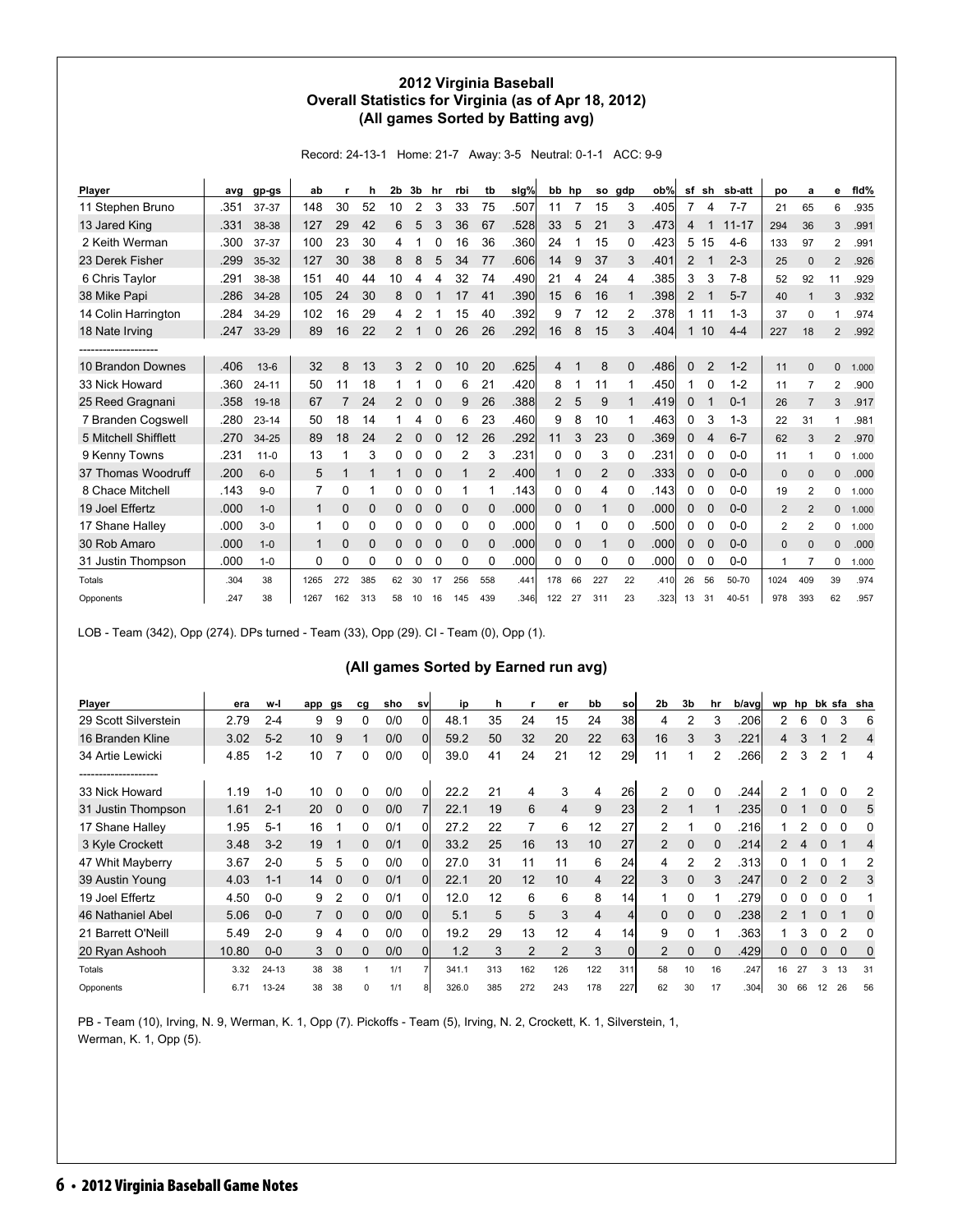# **2012 Virginia Baseball Conference statistics for Virginia (as of Apr 18, 2012) (ACC games only Sorted by Batting avg)**

| Record: 9-9 Home: 8-4 Away: 1-5 ACC: 9-9 |  |  |  |  |
|------------------------------------------|--|--|--|--|
|------------------------------------------|--|--|--|--|

| Player               | ava  | gp-gs     | ab           |                | h   | 2b             | 3b       | hr       | rbi            | tb       | slg% | bb | hp             | so          | gdp            | ob%   | sf             | sh          | sb-att  | po             | a              | е            | fid%  |
|----------------------|------|-----------|--------------|----------------|-----|----------------|----------|----------|----------------|----------|------|----|----------------|-------------|----------------|-------|----------------|-------------|---------|----------------|----------------|--------------|-------|
| 11 Stephen Bruno     | .357 | $18 - 18$ | 70           | 10             | 25  | 4              |          |          | 14             | 34       | .486 | 4  | 3              |             |                | .395  | 4              | 0           | $2 - 2$ | 14             | 30             | 3            | .936  |
| 2 Keith Werman       | .354 | $18-18$   | 48           | 10             | 17  | 3              |          | 0        | 8              | 22       | .458 | 11 | $\Omega$       | 9           | 0              | .459  | $\overline{2}$ | 5           | $3 - 3$ | 48             | 47             |              | .990  |
| 18 Nate Irving       | .269 | $17 - 16$ | 52           |                | 14  | 0              |          | 0        | 11             | 16       | .308 | 6  | 2              | 10          | 3              | .367  | 0              | 6           | $4 - 4$ | 131            | 8              | 0            | 1.000 |
| 14 Colin Harrington  | .250 | $16 - 15$ | 60           | 6              | 15  | 4              |          |          |                | 23       | .383 | 2  | 2              | 8           |                | .297  | 0              | 3           | $1 - 2$ | 24             | $\mathbf{0}$   |              | .960  |
| 23 Derek Fisher      | .242 | $17 - 17$ | 62           | 12             | 15  | 5              | 3        |          | 11             | 32       | .516 |    | 5              | 20          |                | .3551 | $\overline{2}$ | 1           | $1 - 1$ | 15             | 0              | 2            | .882  |
| 13 Jared King        | .220 | $18-18$   | 59           | 5              | 13  | $\overline{2}$ |          | 0        | 9              | 17       | .288 | 18 |                | 15          | 0              | .400  | 2              | 1           | $3 - 7$ | 138            | 20             |              | .994  |
| 6 Chris Taylor       | .214 | $18 - 18$ | 70           | 13             | 15  | 3              |          |          | 10             | 25       | .357 | 9  |                | 16          | $\overline{2}$ | .3131 | $\overline{2}$ | 2           | $3-3$   | 25             | 46             | 4            | .947  |
| 5 Mitchell Shifflett | .173 | $17 - 16$ | 52           | 8              | 9   |                |          | $\Omega$ | 4              | 10       | .192 | 5  |                | 16          | 0              | .259  | 0              | 2           | $3 - 4$ | 37             |                | 2            | .950  |
| ------------------   |      |           |              |                |     |                |          |          |                |          |      |    |                |             |                |       |                |             |         |                |                |              |       |
| 10 Brandon Downes    | .667 | $3-0$     | 6            | 3              | 4   |                | $\Omega$ | $\Omega$ | 1              | 5        | .833 | 0  | $\mathbf 0$    |             | $\Omega$       | .667  | $\mathbf 0$    | $\mathbf 0$ | $0-0$   | 3              | $\mathbf{0}$   | $\mathbf{0}$ | 1.000 |
| 7 Branden Cogswell   | .357 | $8 - 4$   | 14           | 5              | 5   |                |          | 0        | 3              | 8        | .571 | 3  |                | 4           | 0              | .500  | 0              | 2           | $0 - 0$ | 5              | 4              | 0            | 1.000 |
| 33 Nick Howard       | .316 | $9 - 4$   | 19           | $\overline{2}$ | 6   | 0              | $\Omega$ | $\Omega$ | 2              | 6        | .316 |    | $\Omega$       |             |                | .3331 |                | 0           | $1 - 2$ | $\overline{2}$ | $\Omega$       |              | .667  |
| 25 Reed Gragnani     | .308 | $7 - 7$   | 26           |                | 8   | 0              |          | 0        | $\overline{2}$ | 8        | .308 | 0  | 0              | 5           | 0              | .308  | 0              |             | $0 - 1$ | 5              | $\overline{2}$ | 2            | .778  |
| 38 Mike Papi         | .167 | $15 - 11$ | 42           | 5              |     | $\mathcal{P}$  | $\Omega$ | $\Omega$ |                | 9        | .214 | 4  | $\overline{2}$ | 10          |                | .2651 |                | 0           | $2 - 2$ | 16             | $\Omega$       | 2            | .889  |
| 9 Kenny Towns        | .000 | $3-0$     | 3            | 0              | 0   | 0              |          | 0        | 0              | 0        | .000 | 0  | $\Omega$       |             | 0              | .000  | 0              | 0           | $0-0$   | 0              | $\Omega$       | 0            | .000  |
| 31 Justin Thompson   | .000 | $1 - 0$   | $\mathbf{0}$ | $\Omega$       | 0   | 0              | $\Omega$ | $\Omega$ | $\Omega$       | $\Omega$ | .000 | 0  | $\mathbf 0$    | $\mathbf 0$ | 0              | .000l | 0              | $\Omega$    | $0-0$   | $\mathbf{0}$   | 2              | $\Omega$     | 1.000 |
| 17 Shane Halley      | .000 | $1 - 0$   | 0            | 0              | 0   | 0              | 0        | 0        | 0              | 0        | 000. | 0  | 0              | 0           | 0              | .000  | $\Omega$       | 0           | $0-0$   | $\overline{2}$ |                | 0            | 1.000 |
| Totals               | .262 | 18        | 583          | 87             | 153 | 26             | 12       | 4        | 80             | 215      | .369 | 70 | 19             | 129         | 10             | .353  | 14             | 23          | 23-31   | 481            | 180            | 19           | .972  |
| Opponents            | .251 | 18        | 601          | 82             | 151 | 26             | 6        | 10       | 76             | 219      | .364 | 58 | 12             | 146         | 12             | .325  | 10             | 16          | 23-26   | 473            | 185            | 25           | .963  |

LOB - Team (150), Opp (134). DPs turned - Team (14), Opp (13). CI - Team (0), Opp (1).

# **(ACC games only Sorted by Earned run avg)**

| Player               | era   | w-l     | app             | gs       | cg       | sho | sv             | ip    | h   |                | er             | bb             | sol             | 2 <sub>b</sub> | 3b       | hr | b/avg | wp       | hp |          |          | bk sfa sha   |
|----------------------|-------|---------|-----------------|----------|----------|-----|----------------|-------|-----|----------------|----------------|----------------|-----------------|----------------|----------|----|-------|----------|----|----------|----------|--------------|
| 16 Branden Kline     | 3.13  | $2 - 1$ | 6               | 5        |          | 0/0 | 0              | 37.1  | 24  | 15             | 13             | 12             | 44              | 8              | 2        | 2  | .1781 | 2        |    |          | 2        |              |
| 29 Scott Silverstein | 3.56  | $1 - 3$ | 6               | 6        | 0        | 0/0 | $\Omega$       | 30.1  | 26  | 18             | 12             | 18             | 23              | 3              |          | 3  | .234  |          | 4  | 0        |          | 4            |
| 34 Artie Lewicki     | 3.76  | $1 - 1$ | 6               | 5        | 0        | 0/0 | 01             | 26.1  | 29  | 12             | 11             | 5              | <b>20l</b>      |                | $\Omega$ |    | .279  |          |    |          |          | 4            |
| -------------------  |       |         |                 |          |          |     |                |       |     |                |                |                |                 |                |          |    |       |          |    |          |          |              |
| 33 Nick Howard       | 0.00  | $0-0$   | 3               | 0        | 0        | 0/0 | 01             | 4.0   |     |                |                | 2              |                 |                |          |    | .2351 |          |    |          |          | $\Omega$     |
| 31 Justin Thompson   | 2.08  | $1 - 1$ | 12              | $\Omega$ | 0        | 0/0 | 5 <sup>1</sup> | 13.0  | 13  | $\overline{4}$ | 3              | 4              | 15 <sub>l</sub> |                | $\Omega$ |    | .260  | $\Omega$ |    | $\Omega$ | $\Omega$ | 2            |
| 17 Shane Halley      | 3.18  | $3-0$   |                 | $\Omega$ | 0        | 0/0 | 0l             | 11.1  | 16  | 4              | 4              | 4              | 6l              |                |          |    | .356  |          |    | 0        | O        | <sup>0</sup> |
| 3 Kyle Crockett      | 5.09  | $1 - 2$ | 12 <sup>°</sup> | $\Omega$ | 0        | 0/0 | Οl             | 17.2  | 14  | 10             | 10             | $\overline{4}$ | 17              |                | $\Omega$ |    | .226  | 0        |    | $\Omega$ |          | 2            |
| 47 Whit Mayberry     | 6.00  | $0 - 0$ | 2               | 2        | 0        | 0/0 | 0l             | 9.0   |     | 6              | 6              | 6              | 10l             | 4              | 2        |    | .3141 | 0        |    |          |          | 0            |
| 39 Austin Young      | 6.10  | $0 - 1$ | 8               | $\Omega$ | $\Omega$ | 0/0 | $\Omega$       | 10.1  | 12  | 9              | $\overline{7}$ | 2              | 9               | $\overline{2}$ | $\Omega$ | 2  | .3161 | $\Omega$ |    | $\Omega$ | 2        | 3            |
| 46 Nathaniel Abel    | 27.00 | $0-0$   |                 | 0        | 0        | 0/0 | Οl             | 1.0   | 2   | 3              | 3              |                | 01              | 0              | O        |    | .500  | 0        |    | 0        |          | 0            |
| Totals               | 3.87  | $9 - 9$ | 18              | 18       |          | 0/0 |                | 160.1 | 151 | 82             | 69             | 58             | 146             | 26             | 6        | 10 | .251  | 5        | 12 | 3        | 10       | 16           |
| Opponents            | 4.40  | $9-9$   | 18              | 18       | $\Omega$ | 0/0 | 4              | 157.2 | 153 | 87             | 77             | 70             | 129             | 26             | 12       |    | .262  |          | 19 |          | 14       | 23           |

PB - Team (4), Irving, N. 4, Opp (5). Pickoffs - Team (1), Crockett, K. 1, Opp (1).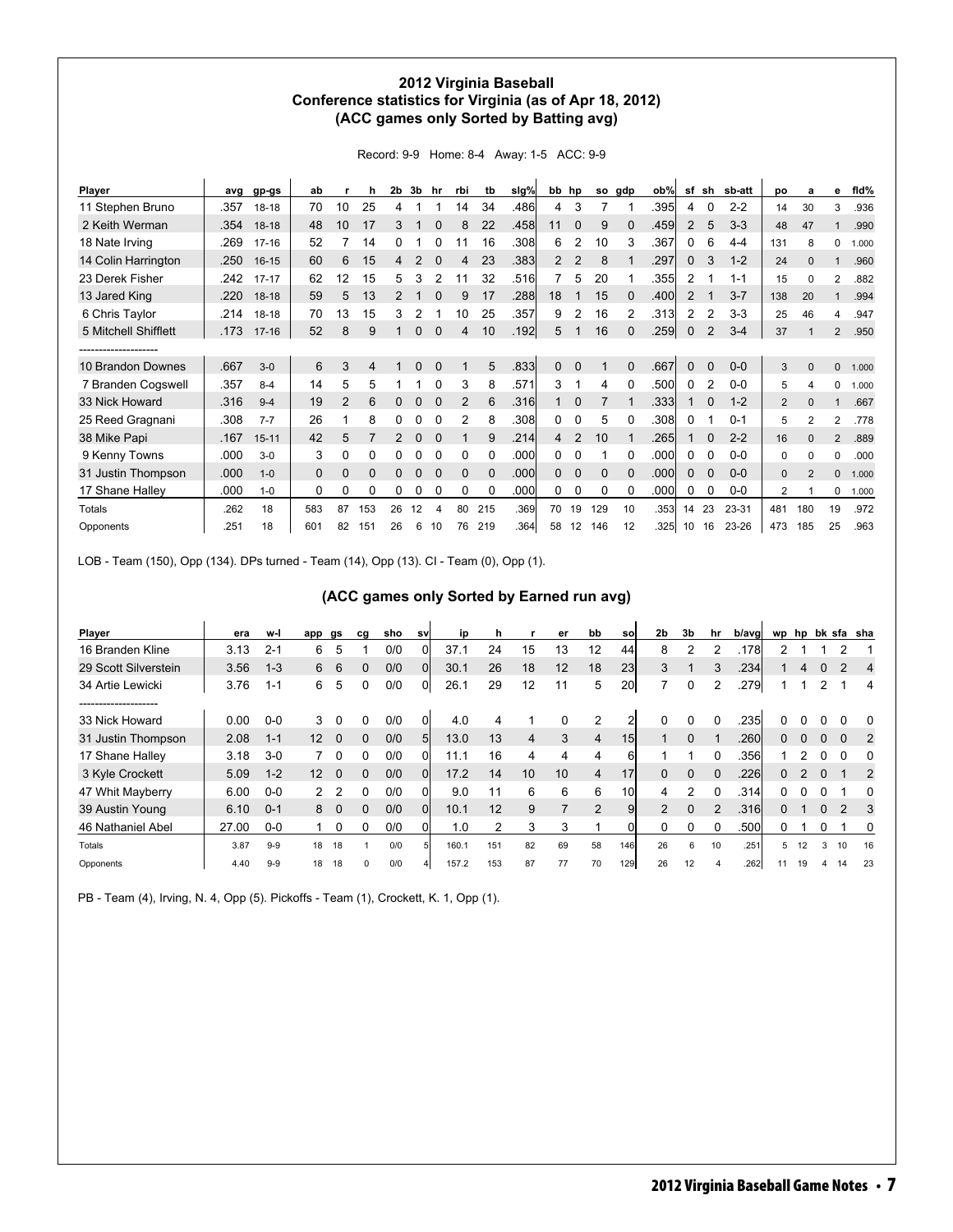# **2012 Virginia Baseball Game Results for Virginia (as of Apr 18, 2012) (All games)**

| Date           | Opponent                  |              | Score    | Inns | Overall       | <b>ACC</b>  | Pitcher of record    | <b>Attend</b>  | Time |
|----------------|---------------------------|--------------|----------|------|---------------|-------------|----------------------|----------------|------|
| % Feb 17, 2012 | vs Boston College         | L            | $3 - 5$  | 9    | $0 - 1 - 0$   | $0 - 0 - 0$ | Kline, B. (L 0-1)    | 564            | 2:52 |
| % Feb 18, 2012 | at #35 Coastal Carolina   | W            | $9 - 3$  | 9    | $1 - 1 - 0$   | $0 - 0 - 0$ | Mayberry, W. (W 1-0) | 1635           | 3:25 |
| % Feb 18, 2012 | vs James Madison          | $\top$       | $4 - 4$  | 8    | $1 - 1 - 1$   | $0 - 0 - 0$ | None                 | 752            | 3:13 |
| Feb 22, 2012   | <b>WILLIAM &amp; MARY</b> | W            | $6 - 5$  | (11) | $2 - 1 - 1$   | $0 - 0 - 0$ | Thompson, J. (W 1-0) | 2598           | 4:17 |
| Feb 24, 2012   | <b>MONMOUTH</b>           | W            | $18-4$   | 9    | $3 - 1 - 1$   | $0 - 0 - 0$ | Kline, B. (W 1-1)    | 2603           | 3:21 |
| Feb 25, 2012   | <b>MONMOUTH</b>           | W            | $7 - 1$  | 9    | $4 - 1 - 1$   | $0 - 0 - 0$ | Silverstein, (W 1-0) | 2736           | 2:33 |
| Feb 26, 2012   | <b>MONMOUTH</b>           | W            | $13 - 1$ | 9    | $5 - 1 - 1$   | $0 - 0 - 0$ | Mayberry, W. (W 2-0) | 2737           | 3:08 |
| Feb 28, 2012   | <b>LIBERTY</b>            | $\mathsf L$  | $0 - 8$  | 9    | $5 - 2 - 1$   | $0 - 0 - 0$ | Lewicki, A. (L 0-1)  | 2490           | 3:11 |
| Mar 03, 2012   | <b>SETON HALL-1</b>       | W            | $10 - 4$ | 9    | $6 - 2 - 1$   | $0 - 0 - 0$ | Kline, B. (W 2-1)    | $\blacksquare$ | 3:05 |
| Mar 03, 2012   | <b>WRIGHT STATE-2</b>     | L            | $4 - 5$  | 9    | $6 - 3 - 1$   | $0 - 0 - 0$ | Halley, S. (L 0-1)   | 2798           | 3:05 |
| Mar 04, 2012   | <b>SETON HALL</b>         | L.           | $2 - 5$  | 9    | $6 - 4 - 1$   | $0 - 0 - 0$ | Silverstein, (L 1-1) | 2778           | 3:21 |
| Mar 06, 2012   | at James Madison          | W            | $14-6$   | 9    | $7 - 4 - 1$   | $0 - 0 - 0$ | Young, A. (W 1-0)    | 917            | 3:20 |
| * Mar 09, 2012 | <b>VIRGINIA TECH</b>      | $\mathsf{L}$ | $8 - 10$ | (11) | $7 - 5 - 1$   | $0 - 1 - 0$ | Kline, B. (L 2-2)    | 2926           | 4:36 |
| * Mar 10, 2012 | <b>VIRGINIA TECH</b>      | W            | $4 - 3$  | 9    | $8 - 5 - 1$   | $1 - 1 - 0$ | Halley, S. (W 1-1)   | 3458           | 2:41 |
| * Mar 11, 2012 | <b>VIRGINIA TECH</b>      | W            | $6-5$    | 9    | $9 - 5 - 1$   | $2 - 1 - 0$ | Thompson, J. (W 2-0) | 4066           | 3:16 |
| Mar 13, 2012   | <b>MARIST</b>             | W            | $8 - 5$  | 9    | $10 - 5 - 1$  | $2 - 1 - 0$ | Kline, B. (W 3-2)    | 2530           | 2:45 |
| Mar 14, 2012   | <b>MARIST</b>             | W            | $10-2$   | 9    | $11 - 5 - 1$  | $2 - 1 - 0$ | O'Neill, B. (W 1-0)  | 2561           | 2:45 |
| * Mar 17, 2012 | at #6 Florida State       | L            | $3 - 12$ | 9    | $11 - 6 - 1$  | $2 - 2 - 0$ | Silverstein, (L 1-2) | 5165           | 3:23 |
| * Mar 18, 2012 | at #6 Florida State       | L            | $3 - 4$  | 9    | $11 - 7 - 1$  | $2 - 3 - 0$ | Crockett, K. (L 0-1) | 4490           | 2:42 |
| * Mar 19, 2012 | at #4 Florida State       | L            | $5 - 7$  | 9    | $11 - 8 - 1$  | $2 - 4 - 0$ | Crockett, K. (L 0-2) | 4521           | 3:38 |
| Mar 21, 2012   | <b>VMI</b>                | W            | $12 - 3$ | 9    | $12 - 8 - 1$  | $2 - 4 - 0$ | O'Neill, B. (W 2-0)  | 2666           | 3:09 |
| * Mar 23, 2012 | #23 CLEMSON               | W            | $6 - 3$  | 9    | $13 - 8 - 1$  | $3-4-0$     | Silverstein, (W 2-2) | 3227           | 3:07 |
| * Mar 24, 2012 | #23 CLEMSON               | ${\sf W}$    | $5 - 1$  | 9    | $14 - 8 - 1$  | $4 - 4 - 0$ | Kline, B. (W 4-2)    | 3033           | 2:14 |
| * Mar 25, 2012 | #23 CLEMSON               | W            | $5 - 3$  | 9    | $15 - 8 - 1$  | $5 - 4 - 0$ | Lewicki, A. (W 1-1)  | 3129           | 2:56 |
| Mar 27, 2012   | <b>TOWSON</b>             | W            | $8 - 0$  | 9    | $16 - 8 - 1$  | $5 - 4 - 0$ | Crockett, K. (W 1-2) | 2481           | 2:37 |
| Mar 28, 2012   | <b>TOWSON</b>             | W            | $19-5$   | 9    | $17 - 8 - 1$  | $5 - 4 - 0$ | Howard, N. (W 1-0)   | 2488           | 2:59 |
| * Mar 30, 2012 | at #9 NC State            | $\mathsf{L}$ | $1 - 5$  | 9    | $17-9-1$      | $5 - 5 - 0$ | Silverstein, (L 2-3) | 1942           | 2:31 |
| * Mar 31, 2012 | at #9 NC State            | W            | $5-2$    | 9    | $18-9-1$      | $6 - 5 - 0$ | Halley, S. (W 2-1)   | 2178           | 2:52 |
| *Apr 01, 2012  | at #9 NC State            | L            | $6 - 7$  | 9    | $18 - 10 - 1$ | $6 - 6 - 0$ | Thompson, J. (L 2-1) | 1760           | 4:04 |
| Apr 04, 2012   | <b>JAMES MADISON</b>      | W            | $15 - 5$ | 9    | $19 - 10 - 1$ | $6 - 6 - 0$ | Crockett, K. (W 2-2) | 3337           | 2:53 |
| * Apr 07, 2012 | <b>WAKE FOREST</b>        | W            | $9 - 4$  | 9    | $20 - 10 - 1$ | $7 - 6 - 0$ | Kline, B. (W 5-2)    | 4187           | 3:00 |
| * Apr 08, 2012 | <b>WAKE FOREST</b>        | W            | $4 - 1$  | 9    | $21 - 10 - 1$ | $8 - 6 - 0$ | Halley, S. (W 3-1)   | 3359           | 2:39 |
| *Apr 09, 2012  | <b>WAKE FOREST</b>        | W            | $11-2$   | 9    | $22 - 10 - 1$ | $9 - 6 - 0$ | Crockett, K. (W 3-2) | 3241           | 3:36 |
| Apr 11, 2012   | <b>GEORGE WASHINGTON</b>  | W            | $16 - 4$ | 9    | $23 - 10 - 1$ | $9 - 6 - 0$ | Halley, S. (W 4-1)   | 2579           | 3:00 |
| *Apr 13, 2012  | #8 NORTH CAROLINA         | $\mathsf{L}$ | $1 - 2$  | (10) | $23 - 11 - 1$ | $9 - 7 - 0$ | Young, A. (L 1-1)    | 4179           | 3:24 |
| * Apr 14, 2012 | #8 NORTH CAROLINA         | L            | $2 - 6$  | 9    | $23 - 12 - 1$ | $9 - 8 - 0$ | Silverstein, (L 2-4) | 5074           | 3:25 |
| *Apr 15, 2012  | #8 NORTH CAROLINA         | L            | $3-5$    | 9    | $23 - 13 - 1$ | $9 - 9 - 0$ | Lewicki, A. (L 1-2)  | 4422           | 3:04 |
| Apr 17, 2012   | <b>RICHMOND</b>           | W            | $7 - 5$  | 9    | $24 - 13 - 1$ | $9 - 9 - 0$ | Halley, S. (W 5-1)   | 2871           | 2:53 |

\* = Conference game

% = Caravelle Resort Tournament; Conway/Myrtle Beach, S.C.

() extra inning game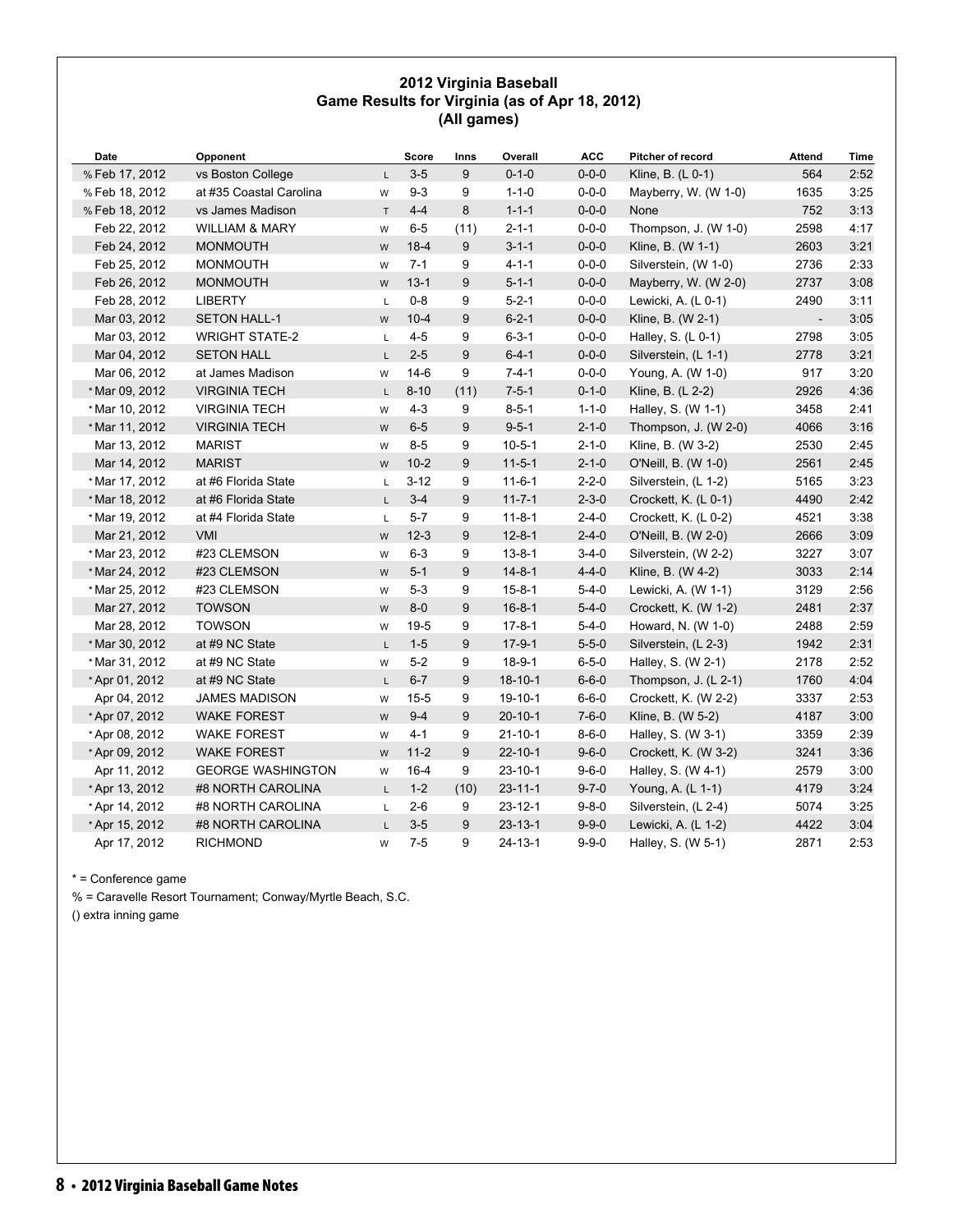#### **2012 Virginia Baseball Games Summary for Virginia (as of Apr 18, 2012) (All games)**

| <b>Score by innings</b><br>Virginia<br>Opponents                                                                                                             |               |                                  | 1<br>35<br>21                                                                                                                                          | $\mathbf{2}$<br>23<br>19 | 3<br>41<br>15                                                                                                                  | 4<br>35<br>28 | 5<br>25<br>17 | 6<br>43<br>13            | 7<br>25<br>12  | 8<br>35<br>15                      | 9<br>7<br>17 | EX<br>3<br>5                                                                                                      |              | <b>Total</b><br>272<br>162                                                                      |
|--------------------------------------------------------------------------------------------------------------------------------------------------------------|---------------|----------------------------------|--------------------------------------------------------------------------------------------------------------------------------------------------------|--------------------------|--------------------------------------------------------------------------------------------------------------------------------|---------------|---------------|--------------------------|----------------|------------------------------------|--------------|-------------------------------------------------------------------------------------------------------------------|--------------|-------------------------------------------------------------------------------------------------|
|                                                                                                                                                              |               |                                  | Record when                                                                                                                                            |                          |                                                                                                                                |               |               |                          |                |                                    |              |                                                                                                                   |              |                                                                                                 |
|                                                                                                                                                              |               |                                  | Overall<br>Conference<br>Non-Conference<br>Home games<br>Away games<br>Neutral site<br>Day games<br>Night games<br>vs Left starter<br>vs Right starter |                          | $24 - 13 - 1$<br>$9-9$<br>$15 - 4 - 1$<br>$21 - 7$<br>$3-5$<br>$0 - 1 - 1$<br>$19-8$<br>$5 - 5 - 1$<br>$10-3$<br>$14 - 10 - 1$ |               |               |                          |                |                                    |              | After 6 leading<br>trailing<br>tied<br>After 7 leading<br>trailing<br>tied<br>After 8 leading<br>trailing<br>tied |              | 18-4<br>4-8-1<br>$2 - 1$<br>$20-3$<br>$2 - 8$<br>$2 - 2 - 1$<br>$22 - 1$<br>$1 - 10$<br>$1 - 2$ |
|                                                                                                                                                              |               |                                  | 1-Run games<br>2-Run games<br>5+Run games<br>Extra innings                                                                                             |                          | $3 - 4$<br>$2 - 4$<br>$14 - 2$<br>$1 - 2$                                                                                      |               |               |                          |                |                                    |              | Hit 0 home runs<br>1 home run<br>2+ home runs                                                                     |              | $10 - 12 - 1$<br>$12 - 1$<br>$2 - 0$                                                            |
|                                                                                                                                                              |               |                                  | Shutouts<br>Scoring 0-2 runs                                                                                                                           |                          | $1 - 1$<br>0-5                                                                                                                 |               |               |                          |                | Opponent 0 home runs<br>1 home run |              | 2+ HRs                                                                                                            |              | $15 - 8 - 1$<br>7-5<br>$2 - 0$                                                                  |
|                                                                                                                                                              |               |                                  | 3-5 runs<br>6-9 runs<br>10+ runs                                                                                                                       |                          | $5 - 6 - 1$<br>$9 - 2$<br>$10 - 0$                                                                                             |               |               |                          |                |                                    |              | Made 0 errors<br>$\dots$ 1 error<br>$\dots$ 2+ errors                                                             |              | $14 - 3$<br>$5-6$<br>$5 - 4 - 1$                                                                |
|                                                                                                                                                              |               |                                  | Opponent 0-2 runs<br>3-5 runs<br>6-9 runs<br>10+ runs                                                                                                  |                          | 8-1<br>$15 - 6 - 1$<br>$1 - 4$<br>$0 - 2$                                                                                      |               |               |                          |                | Opp. made 0 errors                 |              | 1 error<br>2+ errors                                                                                              |              | $6-5$<br>$5 - 3 - 1$<br>$13 - 5$                                                                |
|                                                                                                                                                              |               |                                  | Scored in 1st inning<br>Opp. scored in 1st<br>Scores first<br>Opp. scores first                                                                        |                          | 14-4<br>$9 - 2$<br>$11 - 8 - 1$<br>$13 - 5$                                                                                    |               |               |                          |                | Out-hit by opponent                |              | Out-hit opponent<br>Hits are tied                                                                                 |              | $21 - 1 - 1$<br>$3 - 11$<br>$0 - 1$                                                             |
| <b>Record when team scores:</b><br>Runs<br>W-L                                                                                                               | 0<br>$0 - 1$  | 1<br>$0 - 2$                     | 2<br>$0 - 2$                                                                                                                                           | 3<br>$0 - 4$             | 4<br>$2 - 1$                                                                                                                   |               | 5<br>$3 - 1$  | 6<br>$3 - 1$             |                | $\overline{7}$<br>$2 - 0$          |              | 8<br>$2 - 1$                                                                                                      | 9<br>$2 - 0$ | $10+$<br>$10 - 0$                                                                               |
| Record when opponent scores:<br>Runs<br>W-L                                                                                                                  | 0<br>$1 - 0$  | 1<br>$4 - 0$                     | 2<br>$3 - 1$                                                                                                                                           | 3<br>$5-0$               | 4<br>4-1                                                                                                                       |               | 5<br>$6-5$    | 6<br>$1 - 1$             |                | 7<br>$0 - 2$                       |              | 8<br>0-1                                                                                                          | 9<br>0-0     | $10+$<br>$0 - 2$                                                                                |
| Record when leading after:<br>Inn.<br>W-L                                                                                                                    | 1<br>$10 - 4$ | 2<br>$14 - 5$                    | 3<br>$17-6$                                                                                                                                            | 4<br>$17-5$              | 5<br>$18-3$                                                                                                                    |               | 6<br>$18 - 4$ | $\overline{7}$<br>$20-3$ |                | 8<br>$22 - 1$                      |              |                                                                                                                   |              |                                                                                                 |
| Record when trailing after:<br>Inn.<br>W-L                                                                                                                   | 1<br>$5-2$    | $\mathbf{2}^{\prime}$<br>$6 - 4$ | 3<br>$4 - 3$                                                                                                                                           | 4<br>4-6                 | 5<br>$4 - 9$                                                                                                                   |               | 6<br>$4 - 8$  | $2 - 8$                  | $\overline{7}$ | 8<br>$1 - 10$                      |              |                                                                                                                   |              |                                                                                                 |
| Record when tied after:<br>Inn.<br>W-L                                                                                                                       | 1<br>$9 - 7$  | 2<br>$4 - 4$                     | 3<br>$3 - 4$                                                                                                                                           | 4<br>$3 - 2$             | 5<br>$2 - 1$                                                                                                                   |               | 6<br>$2 - 1$  | $2 - 2$                  | 7              | 8<br>$1 - 2$                       |              |                                                                                                                   |              |                                                                                                 |
| Current winning streak: 1<br>Longest winning streak: 6<br>Longest losing streak: 3                                                                           |               |                                  |                                                                                                                                                        |                          |                                                                                                                                |               |               |                          |                |                                    |              |                                                                                                                   |              |                                                                                                 |
| Home attendance: 84554 (27 dates avg = 3131)<br>Away attendance: 23924 (10 dates avg = 2392)<br>Total attendance: 108478 ( $\overline{37}$ dates avg = 2931) |               |                                  |                                                                                                                                                        |                          |                                                                                                                                |               |               |                          |                |                                    |              |                                                                                                                   |              |                                                                                                 |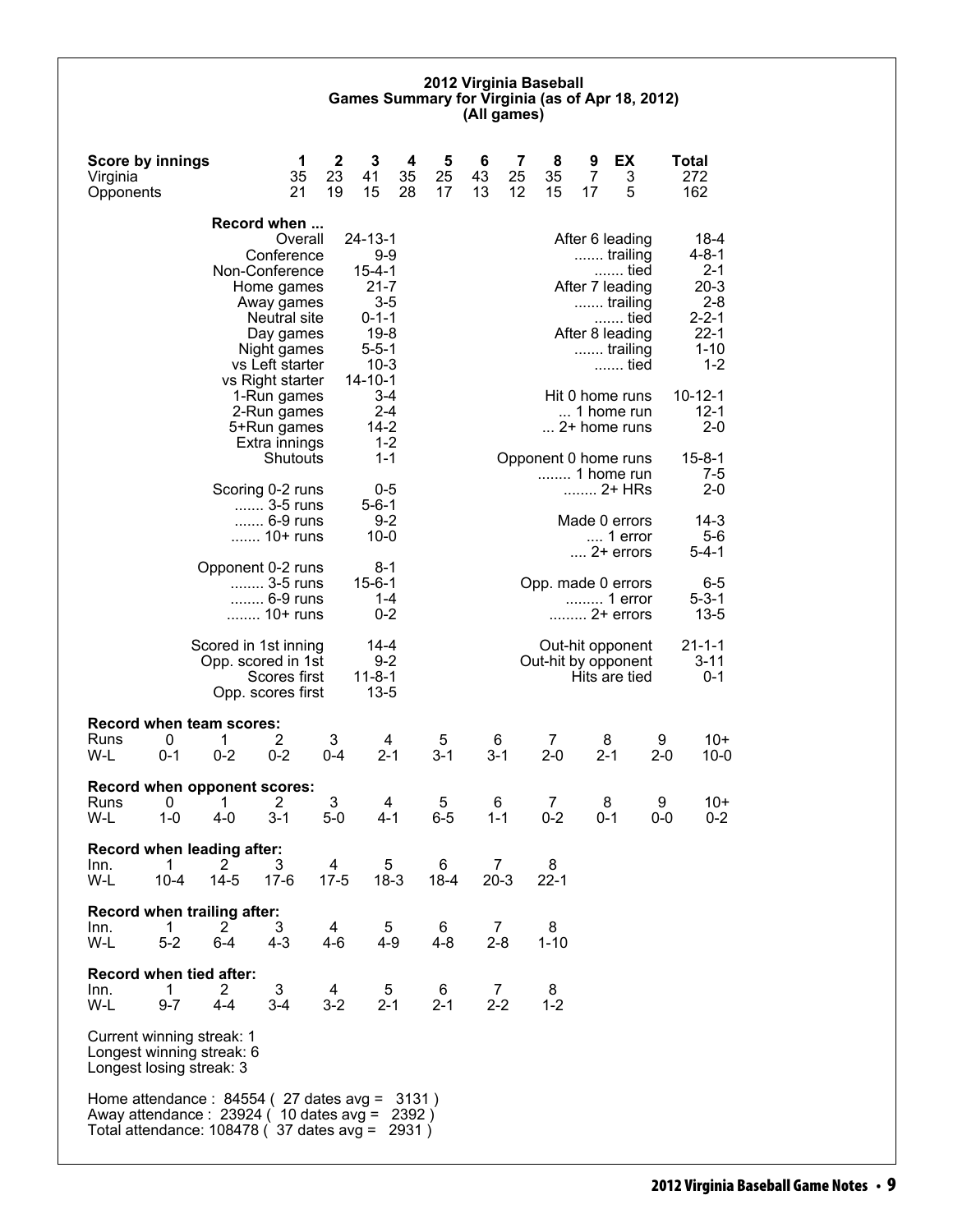| Cogswell, B<br>4#<br>Bruno.S<br>3-0-1-0<br>#11<br>Amaro, R<br>#30 | $0 - 0 - 0$<br>1-0-0-0<br>2-0-0-0<br>$5 - 1 - 2 - 0$<br>İ<br>ļ | $2 - 2 - 1 - 0$<br>İ                                                                                                                                 | $4 - 1 - 0$<br>6-2-3-3<br>Î<br>$\vdots$ | 0-1-0-1<br>3-2-2-0<br>1-0-1-0<br>4-0-1-1<br>6-0-0-1<br>ĺ<br>ļ                                              | $\vdots$<br>$\vdots$            | 3-0-1-0<br>3-0-0-0<br>$4 - 0 - 2 - 0$<br>$4 - 1 - 1$<br>$2 - 0 - 0 - 2$<br>Î<br>ļ                                                                                | İ | $0-1-0-0$<br>Î<br>ļ                                                                                          | 020012<br>202001<br>02001<br>02001<br>$\begin{array}{c} \vdots \\ \vdots \\ \vdots \end{array}$ | $1 - 0 - 0 - 0$<br>$2 - 1 - 0 - 0$<br>$1 - 0 - 0 - 0$<br>$\vdots$<br>ļ                                               | İ<br>İ                                          | $1 - 0 - 0 - 0$<br>ļ | $6 - 2 - 1 - 1$<br>Î<br>Î                                                                                                                                                                                                                                                                                              | $\begin{array}{c} \vdots \\ \vdots \\ \vdots \end{array}$<br>$4 - 0 - 1 - 0$<br>$\begin{array}{c} \vdots \\ \vdots \\ \vdots \end{array}$ | $\vdots$<br>$4 - 1 - 0$<br>$\vdots$<br>ļ                  | $3-0-1-1$<br>1-0-0-0<br>$4 - 1 - 1 - 1$<br>ļ              | ļ                                                                                                                                                                                                                                                             | İ<br>$\frac{1}{2}$<br>ļ                                              | $3-1-1$<br>$3-2-2-0$<br>$6 - 1 - 1 - 2$ | $4 - 2 - 3 - 1$<br>$0 - 0 - 0 - 1$                                                                                                             | $4 - 2 - 2 - 2$<br>$4 - 0 - 1 - 1$<br>ļ                                                                                                                                                  | $\begin{array}{c} \vdots \\ \vdots \\ \vdots \end{array}$<br>ļ | $3-2-2$<br>$2-1-2$<br>ļ                                                                                                                                     | $4 - 1 - 0$<br>$5 - 0 - 3 - 1$<br>İ                                                                                                            | $3 - 1 - 2$<br>$5 - 2 - 3 - 0$<br>Î<br>Î                                                                                                                                                                                                                                                                                                                                                                                                                                             |
|-------------------------------------------------------------------|----------------------------------------------------------------|------------------------------------------------------------------------------------------------------------------------------------------------------|-----------------------------------------|------------------------------------------------------------------------------------------------------------|---------------------------------|------------------------------------------------------------------------------------------------------------------------------------------------------------------|---|--------------------------------------------------------------------------------------------------------------|-------------------------------------------------------------------------------------------------|----------------------------------------------------------------------------------------------------------------------|-------------------------------------------------|----------------------|------------------------------------------------------------------------------------------------------------------------------------------------------------------------------------------------------------------------------------------------------------------------------------------------------------------------|-------------------------------------------------------------------------------------------------------------------------------------------|-----------------------------------------------------------|-----------------------------------------------------------|---------------------------------------------------------------------------------------------------------------------------------------------------------------------------------------------------------------------------------------------------------------|----------------------------------------------------------------------|-----------------------------------------|------------------------------------------------------------------------------------------------------------------------------------------------|------------------------------------------------------------------------------------------------------------------------------------------------------------------------------------------|----------------------------------------------------------------|-------------------------------------------------------------------------------------------------------------------------------------------------------------|------------------------------------------------------------------------------------------------------------------------------------------------|--------------------------------------------------------------------------------------------------------------------------------------------------------------------------------------------------------------------------------------------------------------------------------------------------------------------------------------------------------------------------------------------------------------------------------------------------------------------------------------|
|                                                                   |                                                                |                                                                                                                                                      |                                         |                                                                                                            |                                 |                                                                                                                                                                  |   |                                                                                                              |                                                                                                 |                                                                                                                      |                                                 |                      |                                                                                                                                                                                                                                                                                                                        |                                                                                                                                           |                                                           |                                                           |                                                                                                                                                                                                                                                               |                                                                      |                                         |                                                                                                                                                |                                                                                                                                                                                          |                                                                |                                                                                                                                                             |                                                                                                                                                |                                                                                                                                                                                                                                                                                                                                                                                                                                                                                      |
|                                                                   |                                                                |                                                                                                                                                      |                                         |                                                                                                            |                                 |                                                                                                                                                                  |   |                                                                                                              |                                                                                                 |                                                                                                                      |                                                 |                      |                                                                                                                                                                                                                                                                                                                        |                                                                                                                                           |                                                           |                                                           |                                                                                                                                                                                                                                                               |                                                                      |                                         |                                                                                                                                                |                                                                                                                                                                                          |                                                                |                                                                                                                                                             |                                                                                                                                                |                                                                                                                                                                                                                                                                                                                                                                                                                                                                                      |
|                                                                   |                                                                |                                                                                                                                                      |                                         |                                                                                                            |                                 |                                                                                                                                                                  |   |                                                                                                              |                                                                                                 |                                                                                                                      |                                                 |                      |                                                                                                                                                                                                                                                                                                                        |                                                                                                                                           |                                                           |                                                           |                                                                                                                                                                                                                                                               |                                                                      |                                         |                                                                                                                                                |                                                                                                                                                                                          |                                                                |                                                                                                                                                             |                                                                                                                                                |                                                                                                                                                                                                                                                                                                                                                                                                                                                                                      |
|                                                                   |                                                                |                                                                                                                                                      |                                         |                                                                                                            |                                 | $3 - 0 - 2 - 0$                                                                                                                                                  |   | $\begin{array}{c} \vdots \\ \vdots \\ \vdots \end{array}$                                                    | $\frac{1}{2}$                                                                                   | $\vdots$                                                                                                             | $\frac{1}{2}$                                   | Î                    | $\frac{1}{2}$                                                                                                                                                                                                                                                                                                          | $\begin{array}{c} \vdots \\ \vdots \\ \vdots \end{array}$                                                                                 | Î                                                         | $\begin{array}{c} \vdots \\ \vdots \\ \vdots \end{array}$ | $\begin{array}{c} \vdots \\ \vdots \\ \vdots \end{array}$                                                                                                                                                                                                     |                                                                      |                                         |                                                                                                                                                | $\vdots$                                                                                                                                                                                 |                                                                |                                                                                                                                                             |                                                                                                                                                | 232011<br>232011<br>232011                                                                                                                                                                                                                                                                                                                                                                                                                                                           |
| Effertz, J<br>#19                                                 | $\vdots$                                                       | ł                                                                                                                                                    |                                         | $\vdots$                                                                                                   | $\vdots$                        | ł                                                                                                                                                                | ļ |                                                                                                              | $\begin{array}{c} \vdots \\ \vdots \\ \vdots \end{array}$                                       | $\frac{1}{2}$                                                                                                        | ł                                               | Î                    | ļ                                                                                                                                                                                                                                                                                                                      | $\vdots$                                                                                                                                  |                                                           | ł                                                         |                                                                                                                                                                                                                                                               |                                                                      | Î                                       |                                                                                                                                                |                                                                                                                                                                                          |                                                                |                                                                                                                                                             | Î                                                                                                                                              | $\frac{1}{2}$<br>ł                                                                                                                                                                                                                                                                                                                                                                                                                                                                   |
| $#23$<br>Fisher, D                                                |                                                                |                                                                                                                                                      |                                         |                                                                                                            |                                 |                                                                                                                                                                  |   |                                                                                                              |                                                                                                 |                                                                                                                      |                                                 |                      |                                                                                                                                                                                                                                                                                                                        |                                                                                                                                           |                                                           |                                                           |                                                                                                                                                                                                                                                               |                                                                      |                                         |                                                                                                                                                |                                                                                                                                                                                          |                                                                |                                                                                                                                                             |                                                                                                                                                | $4 - 0 - 1 - 0$<br>$4 - 1 - 0$                                                                                                                                                                                                                                                                                                                                                                                                                                                       |
| Gragnani <sub>.R</sub>                                            |                                                                |                                                                                                                                                      |                                         |                                                                                                            |                                 |                                                                                                                                                                  |   |                                                                                                              |                                                                                                 |                                                                                                                      |                                                 |                      |                                                                                                                                                                                                                                                                                                                        | Î                                                                                                                                         |                                                           |                                                           |                                                                                                                                                                                                                                                               |                                                                      | $\vdots$                                |                                                                                                                                                |                                                                                                                                                                                          |                                                                | $\frac{1}{2}$                                                                                                                                               | İ                                                                                                                                              | $\vdots$<br>ĺ                                                                                                                                                                                                                                                                                                                                                                                                                                                                        |
| Halley, S<br>#17                                                  | Î                                                              | Î                                                                                                                                                    |                                         | $\vdots$                                                                                                   | $\vdots$                        | ĺ                                                                                                                                                                | ļ |                                                                                                              | Î                                                                                               | $\vdots$                                                                                                             | Î                                               | Î                    | $\vdots$                                                                                                                                                                                                                                                                                                               | Ì                                                                                                                                         | Î                                                         | ļ                                                         |                                                                                                                                                                                                                                                               |                                                                      |                                         |                                                                                                                                                |                                                                                                                                                                                          |                                                                | ļ                                                                                                                                                           | ł                                                                                                                                              | ිරි                                                                                                                                                                                                                                                                                                                                                                                                                                                                                  |
| <b>Harringtor</b><br>#14                                          | $3 - 0 - 1 - 1$                                                |                                                                                                                                                      |                                         |                                                                                                            |                                 |                                                                                                                                                                  |   |                                                                                                              |                                                                                                 |                                                                                                                      |                                                 |                      |                                                                                                                                                                                                                                                                                                                        |                                                                                                                                           |                                                           |                                                           |                                                                                                                                                                                                                                                               |                                                                      |                                         |                                                                                                                                                |                                                                                                                                                                                          |                                                                |                                                                                                                                                             |                                                                                                                                                |                                                                                                                                                                                                                                                                                                                                                                                                                                                                                      |
| Howard, N<br>#33                                                  |                                                                |                                                                                                                                                      |                                         |                                                                                                            |                                 |                                                                                                                                                                  |   |                                                                                                              |                                                                                                 |                                                                                                                      |                                                 |                      |                                                                                                                                                                                                                                                                                                                        | $\frac{1}{2}$                                                                                                                             |                                                           |                                                           |                                                                                                                                                                                                                                                               |                                                                      |                                         |                                                                                                                                                |                                                                                                                                                                                          |                                                                |                                                                                                                                                             |                                                                                                                                                | $-0-0-0$                                                                                                                                                                                                                                                                                                                                                                                                                                                                             |
|                                                                   |                                                                |                                                                                                                                                      |                                         |                                                                                                            |                                 |                                                                                                                                                                  |   |                                                                                                              |                                                                                                 |                                                                                                                      |                                                 |                      |                                                                                                                                                                                                                                                                                                                        |                                                                                                                                           |                                                           |                                                           |                                                                                                                                                                                                                                                               |                                                                      |                                         |                                                                                                                                                |                                                                                                                                                                                          |                                                                |                                                                                                                                                             |                                                                                                                                                |                                                                                                                                                                                                                                                                                                                                                                                                                                                                                      |
| #13                                                               |                                                                |                                                                                                                                                      |                                         |                                                                                                            |                                 |                                                                                                                                                                  |   |                                                                                                              |                                                                                                 |                                                                                                                      |                                                 |                      |                                                                                                                                                                                                                                                                                                                        |                                                                                                                                           |                                                           |                                                           |                                                                                                                                                                                                                                                               |                                                                      |                                         |                                                                                                                                                |                                                                                                                                                                                          |                                                                |                                                                                                                                                             |                                                                                                                                                |                                                                                                                                                                                                                                                                                                                                                                                                                                                                                      |
| Mitchell, C                                                       | Î                                                              | İ                                                                                                                                                    |                                         |                                                                                                            | $\vdots$                        | ļ                                                                                                                                                                |   |                                                                                                              | $\begin{array}{c} \vdots \\ \vdots \\ \vdots \end{array}$                                       |                                                                                                                      |                                                 | ĺ                    |                                                                                                                                                                                                                                                                                                                        | $\frac{1}{2}$                                                                                                                             |                                                           |                                                           |                                                                                                                                                                                                                                                               |                                                                      |                                         |                                                                                                                                                |                                                                                                                                                                                          |                                                                |                                                                                                                                                             | ĺ                                                                                                                                              | $\vdots$<br>Î                                                                                                                                                                                                                                                                                                                                                                                                                                                                        |
| Papi, M                                                           |                                                                |                                                                                                                                                      |                                         |                                                                                                            |                                 |                                                                                                                                                                  |   |                                                                                                              |                                                                                                 |                                                                                                                      |                                                 |                      |                                                                                                                                                                                                                                                                                                                        |                                                                                                                                           |                                                           |                                                           |                                                                                                                                                                                                                                                               |                                                                      |                                         |                                                                                                                                                |                                                                                                                                                                                          |                                                                |                                                                                                                                                             |                                                                                                                                                | $1 - 0 - 0 - 0$<br>$2 - 2 - 1 - 1$                                                                                                                                                                                                                                                                                                                                                                                                                                                   |
| Shifflett,M                                                       | $1 - 1 - 0$                                                    |                                                                                                                                                      |                                         |                                                                                                            |                                 |                                                                                                                                                                  |   |                                                                                                              |                                                                                                 |                                                                                                                      |                                                 |                      |                                                                                                                                                                                                                                                                                                                        |                                                                                                                                           |                                                           |                                                           |                                                                                                                                                                                                                                                               |                                                                      |                                         |                                                                                                                                                |                                                                                                                                                                                          |                                                                |                                                                                                                                                             |                                                                                                                                                |                                                                                                                                                                                                                                                                                                                                                                                                                                                                                      |
|                                                                   |                                                                | İ<br>$\frac{1}{3}$<br>$\frac{1}{2}$<br>$\frac{1}{3}$<br>$\frac{1}{3}$<br>$\frac{1}{3}$<br>$\frac{1}{3}$<br>$-0-0$<br>$4 - 0 - 0 - 1$<br>3-0-0-0<br>ļ | $3 - 0 - 1 - 0$<br>$2 - 1 - 1 - 2$      | 0-1-0-0<br>1-1-0-1<br>1100113<br>1100111<br>110011<br>$-0.0 - 0$<br>Î<br>Downes, B<br>$\frac{1}{2}$<br>#10 | $2 - 0 - 2 - 1$<br>3-1-1-0<br>ł | $1 - 0 - 0 - 0$<br>Î<br>coded キャマイク<br>Coded - イーロー<br>Coded - イートイー<br>844448<br>  94666<br>  94666<br>ŧ<br>$2-0-1-0$<br>1-0-0-0<br>5-3-3-4<br>5-3-4<br>4-0-1-0 |   | ł<br>$3-2-1$<br>$3-0-0-1$<br>$2-1-0-0-1$<br>$1-0-0-1$<br>ĺ<br>$3 - 0 - 0 - 0$<br>$\ddot{\ddot{\phantom{a}}}$ | ief<br>Def<br>$\vdots$<br>$\frac{1}{2}$<br>$5 - 1 - 2 - 4$                                      | Î<br>$4 - 2 - 2 - 0$<br>ヰ₩₩₩∸ヰヮヮ₩₩ヰ<br>ѻӥѻ҅ѻ҅҅҅҅҅҅҅҅҅҅҅҅ҿ҅҅҅҅҅Ҿѻ҅ӥѻ҆ѻ<br>ѻѻѻѻ҅҅҅҅҅҅҅ѻ҅҅<br>Î<br>$3 - 0 - 1 - 0$<br>Î | ł<br>$4 - 0 - 0 - 0$<br>ļ<br>ļ<br>$\frac{1}{2}$ | $1 - 0 - 0 - 0$      | $\frac{1}{2}$<br>$2 - 1 - 0$<br>$2 - 1 - 1 - 0$<br>$1 - 0 - 0 - 0$<br>İ<br>0022100210<br>10022001<br>1002001<br>10020<br>$\ddot{\ddot{\phantom{}}\phantom{}}$<br>$\begin{array}{c} \begin{array}{c} \begin{array}{c} \begin{array}{c} \end{array} \\ \begin{array}{c} \end{array} \end{array} \end{array} \end{array}$ | $5 - 1 - 4 - 0$                                                                                                                           | $1 - 0 - 0 - 0$<br>$\frac{1}{10-0.0}$<br>Î<br>ĺ<br>ł<br>Î | ĺ<br>ł<br>ļ                                               | <del>ללקי</del> שי של שטטמי לאחר של לקטומי לאחר<br>טוב בלקילי להלקילי להודי להלקילי לה<br>את הלקילי להלקילי להלקילי להלקילי לה<br>הלה להלה להלקילי להלקילי להלקילי להלקילי<br>$\mathop{\mathbb{I}}$<br>$\vdots$<br>$\vdots$<br>$\frac{1}{2}$<br>$\frac{1}{2}$ | $2 - 0 - 1 - 1$<br>$2 - 0 - 1 - 2$<br>$\frac{1}{2}$<br>$\frac{1}{2}$ | ĺ<br>Î<br>I<br>f.                       | $\vdots$<br>$\frac{1}{2}$<br>$2-0-0-0$<br>$4-0-2-0$<br>$2-0-0-0$<br>$\frac{1}{2}$<br>$\begin{array}{c} \vdots \\ \vdots \\ \vdots \end{array}$ | $\begin{array}{c}\n 3-0-0-0 \\  -1-0-0-0 \\  -1-0-0\n \end{array}$<br>jar<br>$0 - 0 - 0 - 0$<br>$\begin{array}{c} \vdots \\ \vdots \\ \vdots \end{array}$<br>$\vdots$<br>$1 - 0 - 0 - 0$ | Î<br>ł<br>ł<br>$\vdots$                                        | $3 - 0 - 1 - 0$<br>$\begin{array}{c} \begin{array}{c} 1 \\ 1 \end{array} \\ \begin{array}{c} 1 \end{array} \end{array}$<br>$\vdots$<br>$\vdots$<br>$\vdots$ | $1 - 0 - 0 - 0$<br>3-0-1-1<br>5-0-1-3-4<br>5-0-1-1-1-0<br>4-2-2-1<br>5-0-1-0<br>4-2-2-1<br>Î<br>$\vdots$<br>$-0.0 - 0$<br>$1-1-1-1$<br>3-1-0-0 | ؖ؋ؖؖؖؖؖ<br>ؙڹ؆ڂۻ؋؇ڂڿۻ؋ۻڿڿۻۄۻڂۻۻڂ<br>ؖڹڗ؇ڂۻ؇؋؊؋ڮۄڂڿڿۻۻۻڂۻۻڂ<br>ؙ؋ڋۼۻڂۻڣۻۼۻۼۻۻۻۻۻڂڂ<br>$4 - 1 - 1 - 1$<br>1-0-0-0<br>゚゠゚ゖ゙ゕ゚゚゚ヰゕ゚ゕ゚ゖヸヸヸゕヷヸゕ゚ゕ゚ゕ゚ヸヸゕ゚ゕ゚ヸヸヸヸヸヸヸヸヸヸヸヸヸヸ<br>゚゚゠゚ゖ゙ゕ゚゚ゖゖゖ゙ゖゖゖゖヸゖゖゖゟゖ゠ゖゖゖ゠ゖゖゖゖゖゖゖゖゖゖゖゖゖゖゖゖゖ<br>゙゠゚ゖゕゟゕゕ゠ゟゟゕ゠゠ゕゟゟゟゟゟゟゟ゠ゕ゙ヸゟゟゟゟゟゟゟゕゟ゠ヸゕゟゟゟ゠<br>$4-1-1$ -1<br>1-1-1-1<br>3-0-0-1<br>$\begin{array}{c} 0.00000 \\ 0.00000 \\ 0.00000 \\ 0.00000 \end{array}$<br><del>ؘ<br/>ۨؖڹؘۣۺ؇ۻڮڂڿۄۻڿ؇ڿۼ؋ڂۻۻۻڿۻڿۄ<br/>ؙ؋؇ۻڮڂڿ؋ڮڿۺڿۼ؋ڂۻۻۻۻڿۻڿ<br/>ؙڿڂ؋ۻڂڿ؋ڿۻڿۻۻڣۻۻۻۻۻۻۻ</del> |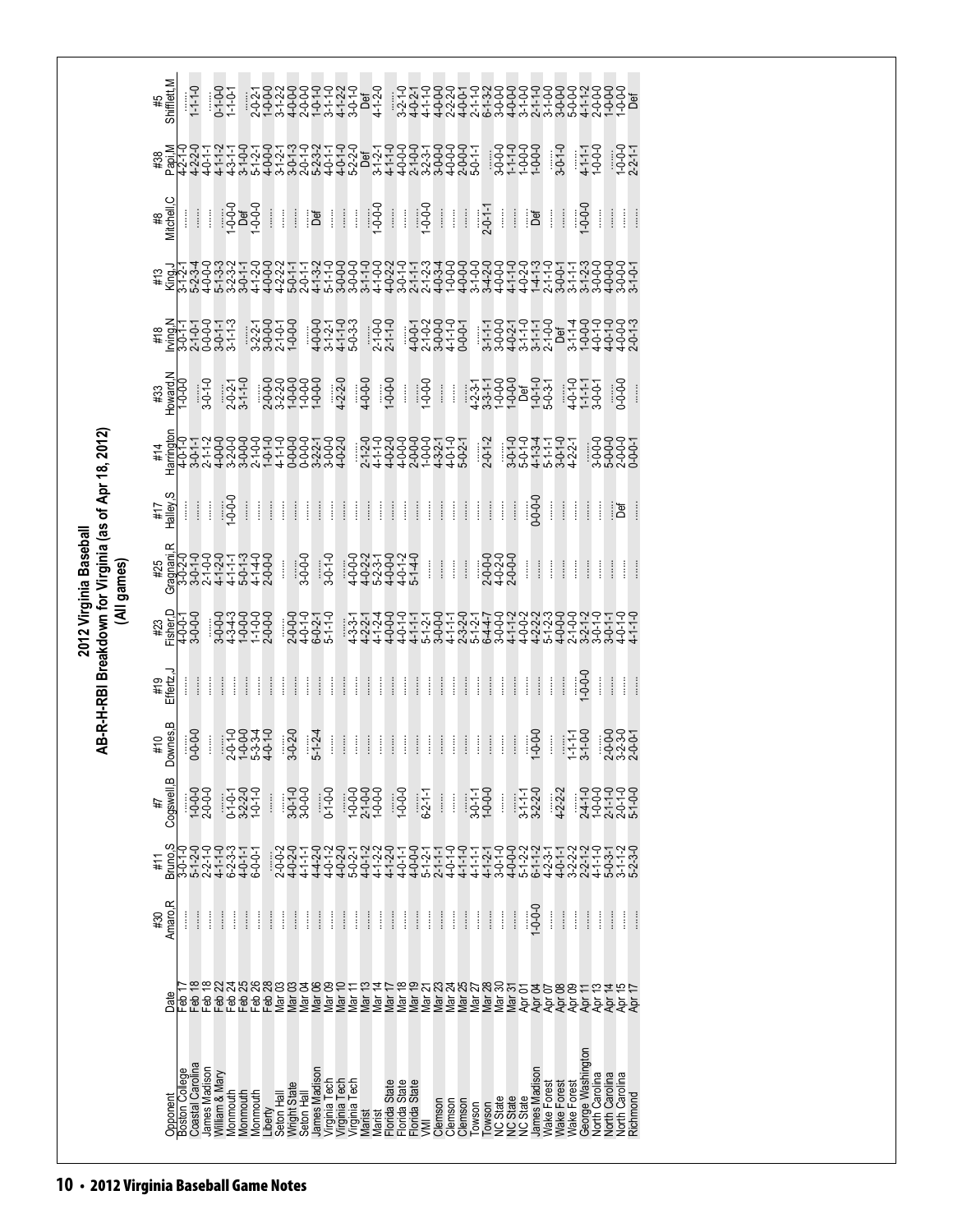| Woodruff.<br>12# |                |                                | İ                | ĺ                          | ĺ             |                 | $0 - 1 - 0 - 0$                               |                    | ĺ                      | ļ                 | ĺ                 | ĺ                                                                    | ĺ                 | ĺ                              | ĺ                  |                                | $1 - 0 - 1 - 1$ |                                    | ĺ                       |                  | $-0.0 - 0.1$                                   |                            | ĺ       | İ                                                   |          | $0 - 0 - 0 - 0$ | ĺ               | İ                          | $0 - 0 - 0 - 0$      | ĺ                  | ĺ           |             | $0 - 0 - 0 -$                                  | ļ                     | $\vdots$              | ł                     | İ        |
|------------------|----------------|--------------------------------|------------------|----------------------------|---------------|-----------------|-----------------------------------------------|--------------------|------------------------|-------------------|-------------------|----------------------------------------------------------------------|-------------------|--------------------------------|--------------------|--------------------------------|-----------------|------------------------------------|-------------------------|------------------|------------------------------------------------|----------------------------|---------|-----------------------------------------------------|----------|-----------------|-----------------|----------------------------|----------------------|--------------------|-------------|-------------|------------------------------------------------|-----------------------|-----------------------|-----------------------|----------|
| Werman.K<br>#2   | <b>0-0-0-8</b> | $2 - 1 - 0 - 0$<br>$2 - 0 - 1$ |                  | $4 - 0 - 1 - 0$            |               |                 | トロントローローロー<br>トートロートーローロートーロー<br>ウートロートーーローロー |                    |                        |                   |                   |                                                                      |                   | $4 - 0 - 1 - 0$                | $1 - 0 - 0 - 1$    | $-3-0$                         |                 | $2 - 0 - 1 - 0$                    | $2 - 1 - 1 - 0$         | $4 - 0 - 1 - 1$  | $5 - 1 - 1 - 1$                                |                            |         | dwwwww4 <i>v44</i><br>ゟ゙ゖ゙ゖゖ゙ゖヹゖゟヹヹゟゟ<br>ゟゖゖゟゟゟゟゟゟヹ |          |                 |                 |                            |                      |                    |             |             | 2-1-0-0-0<br>2-1-1-0-0<br>2-1-0-0-0<br>3-0-0-0 |                       | $3 - 1 - 0$           | $0 - 0 - 0$           |          |
| Towns.K<br>#9    |                |                                | İ                |                            | $1 - 0.1 - 0$ |                 |                                               | $0 - 0 - 0 - 1$    | i                      |                   |                   | $0 - 0 - 0 - 0$                                                      | İ                 | $\vdots$                       | Î                  | İ                              |                 | $1 - 0 - 0$                        | Î                       |                  | 2-0-0-0                                        | ĺ                          | İ       |                                                     | $-0.000$ |                 | i               | ĺ                          | $-1 - 1 - 1$         | İ                  | İ           |             | $2 - 0 - 1 - 1$                                |                       | $-0.0 - 0.1$          |                       |          |
| Taylor,C         | 5-0-0-0        | $5 - 1 - 3$<br>4-0-0-0         |                  | $6 - 1 - 2 - 0$<br>4-2-1-1 |               |                 | $5 - 1 - 1 - 2$<br>$3 - 1 - 1 - 3$            | 3-0-0-0<br>4-2-3-1 |                        |                   |                   | $4 - 2 - 1 - 0$<br>$3 - 1 - 2 - 1$<br>$6 - 3 - 2 - 1$<br>$4 - 1 - 2$ |                   | $3 - 0 - 0 - 1$                | $4 - 1 - 0 - 0$    | $5 - 2 - 3 - 2$<br>3-1-1-1     |                 | $4 - 0 - 1 - 1$<br>$4 - 0 - 0 - 0$ |                         |                  | $4 - 1 - 1 - 0$<br>$4 - 2 - 4 - 1$             | $5 - 2 - 2 - 0$<br>4-0-1-2 |         | $4 - 1 - 1 - 0$<br>3-1-2-3                          |          | $4 - 3 - 3 - 1$ | $4 - 0 - 1 - 1$ | $5 - 1 - 1 - 1$<br>2-1-0-1 | $3-2-0-0$<br>$5-2-1$ |                    |             |             | $4-1-1-0$<br>$5-2-2-3$<br>$3-2-1-3$            | $0 - 0 - 0$           | $3 - 0 - 0 - 0$       | $5 - 0 - 1 - 0$       |          |
| Date             | မြိ            | Feb <sup>-</sup>               | Feb <sup>-</sup> | Feb <sub>22</sub>          |               |                 |                                               |                    | ප<br>Vlar <sub>1</sub> | Mar <sub>03</sub> | Mar <sub>04</sub> | Mar 06                                                               | Mar <sub>09</sub> | ₽<br>Mar <sup>-</sup>          | Mar                | $\omega$ 4<br>Mar <sup>-</sup> | Vlar            |                                    |                         |                  | WARAWARY<br>Laburung Palang<br>Laburung Palang |                            |         |                                                     |          |                 |                 |                            |                      |                    |             | Apr 08      | April<br>April                                 |                       | Apr <sub>1</sub>      | Apr <sup>-</sup>      |          |
| Opponent         | Boston College | Coastal Carolina               | James Madison    | William & Mary             | Vlonmouth     | <b>Monmouth</b> | Monmouth                                      | Liberty            | Seton Hall             | Wright State      | Seton Hall        | James Madisor                                                        |                   | Virginia Tech<br>Virginia Tech | Tech<br>Virginia T | Marist                         | <b>Marist</b>   | State<br>Florida                   | State<br><b>Florida</b> | State<br>Florida |                                                | Clemson                    | Clemson | Clemson                                             | Towson   | Towson          | <b>VC State</b> | NC State<br>NC State       | James Madison        | <b>Nake Forest</b> | Nake Forest | Wake Forest | George Washing                                 | <b>Vorth Carolina</b> | <b>North Carolina</b> | <b>Vorth Carolina</b> | Richmond |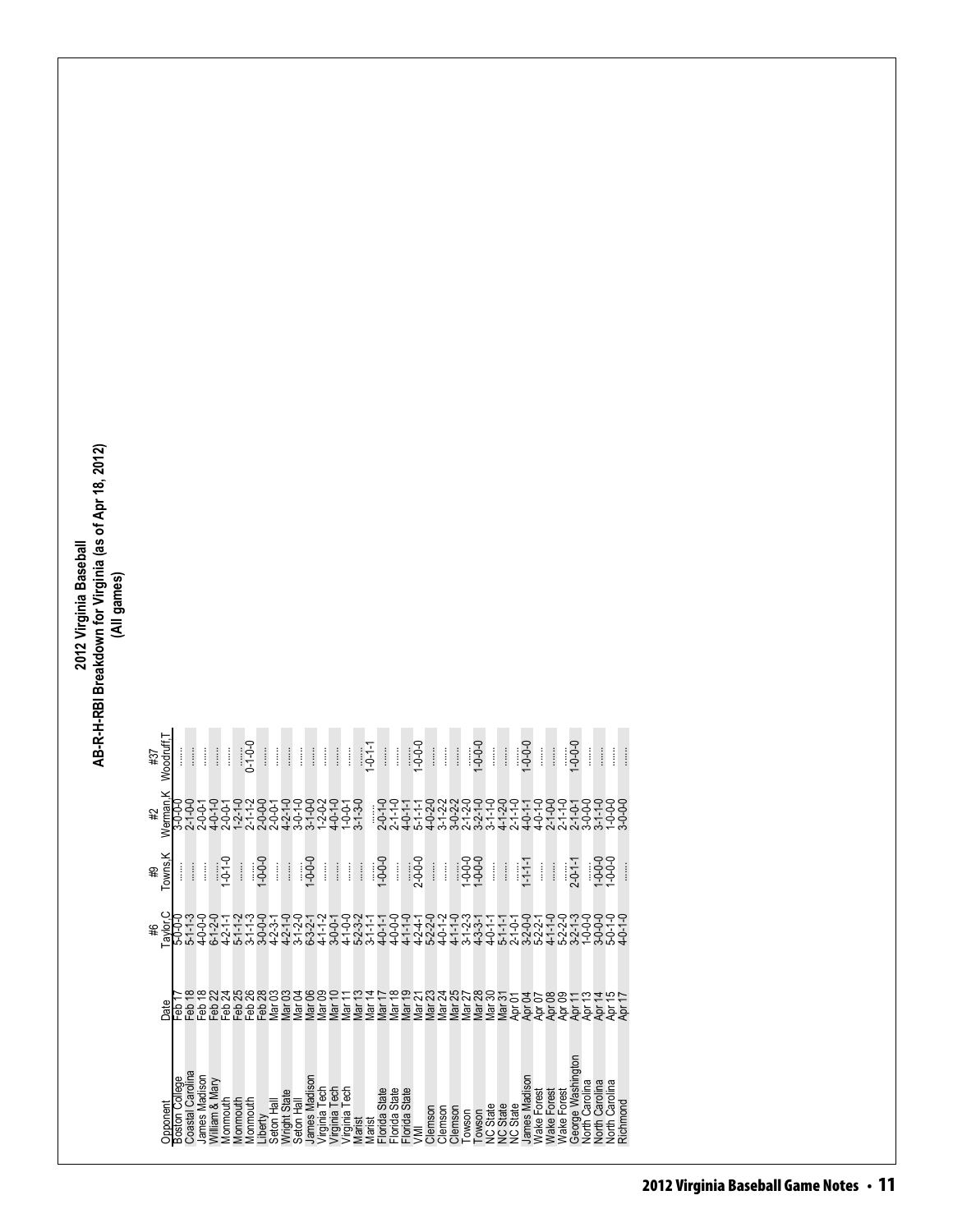|                                                                                                         |                                              | <b>Sb-Att</b><br>င္တ | もいます。<br>セルシュシア94<br>하약하영성영영                    |                |                                   |                             |                                                       |                  |                               |                                                         |                    |                                                             |        |                    | 858083241                          | 4              |                                 |                                     |                              |                                      |                   | 88.58<br><b>B</b> 282   |                  |                  |                |                    |                 |                                     |                                    |                                         |                                                                         |                            |  |
|---------------------------------------------------------------------------------------------------------|----------------------------------------------|----------------------|-------------------------------------------------|----------------|-----------------------------------|-----------------------------|-------------------------------------------------------|------------------|-------------------------------|---------------------------------------------------------|--------------------|-------------------------------------------------------------|--------|--------------------|------------------------------------|----------------|---------------------------------|-------------------------------------|------------------------------|--------------------------------------|-------------------|-------------------------|------------------|------------------|----------------|--------------------|-----------------|-------------------------------------|------------------------------------|-----------------------------------------|-------------------------------------------------------------------------|----------------------------|--|
|                                                                                                         |                                              | 흹                    | جة<br>ب                                         |                |                                   |                             | 52996668                                              |                  |                               |                                                         |                    |                                                             |        |                    | L <sup>∞woooowoo</sup>             |                |                                 |                                     |                              |                                      |                   | ERB3                    |                  |                  |                |                    |                 |                                     |                                    |                                         | ູ່ຕອດຕອງວັນ                                                             |                            |  |
|                                                                                                         |                                              | 岊                    | <b>Z8842526</b>                                 |                |                                   |                             |                                                       |                  |                               |                                                         |                    |                                                             |        |                    |                                    |                |                                 |                                     |                              |                                      |                   | にはお                     |                  |                  |                |                    |                 |                                     |                                    |                                         | <b>≠</b> శ న న న న న ం ం ప 4                                            |                            |  |
|                                                                                                         |                                              | 霞                    | 68838728                                        |                |                                   |                             |                                                       |                  |                               |                                                         |                    |                                                             |        |                    | -0-00                              |                |                                 |                                     |                              |                                      |                   | 824<br>82               |                  |                  |                |                    |                 |                                     |                                    |                                         | <b>2788822588</b>                                                       |                            |  |
|                                                                                                         |                                              | Æ                    | ٥                                               |                |                                   | $-$ 0000                    |                                                       |                  |                               |                                                         |                    |                                                             |        |                    | ooooooooo <del>-</del> oo          |                |                                 |                                     |                              |                                      | 으                 | 221<br>224<br>23        |                  |                  |                |                    |                 |                                     |                                    |                                         | sergestang                                                              |                            |  |
|                                                                                                         |                                              | CAREER<br>2B<br>3B   | <b>NU8010</b>                                   |                |                                   |                             | $\infty$ $\sim$ $\sim$                                |                  |                               |                                                         | 0,                 |                                                             |        |                    | 040000000<br>40-00-00              |                |                                 |                                     |                              | CAREER                               | ౚఀ                | 0                       | 21               |                  |                |                    |                 |                                     |                                    |                                         | 0-00000                                                                 |                            |  |
|                                                                                                         |                                              |                      | నన≌∞న                                           |                |                                   |                             |                                                       |                  |                               |                                                         |                    |                                                             |        |                    |                                    |                |                                 |                                     |                              |                                      |                   | 000                     |                  |                  |                |                    |                 |                                     |                                    |                                         | 000000000                                                               |                            |  |
|                                                                                                         |                                              |                      | ន៎ឨ៑ឨ៶ឨៜ៹៷                                      |                |                                   |                             |                                                       |                  |                               |                                                         |                    |                                                             |        |                    | <u>csgzwa--or-o</u>                |                |                                 |                                     |                              |                                      | န္တ               |                         |                  | $\circ$          |                |                    |                 |                                     |                                    |                                         | ooooooooo                                                               |                            |  |
|                                                                                                         |                                              | œ                    | ង៑ុនខ្លួន <u>ដ</u> ូងនុង                        |                |                                   |                             |                                                       |                  |                               |                                                         |                    | ∞౬ౘౚఀ౪                                                      |        |                    | oomNo                              |                |                                 |                                     |                              |                                      | ပ္ပ<br>ဖိ         | ₽                       | ニー               |                  |                |                    |                 |                                     |                                    |                                         | $\circ$ $\circ$ $\circ$ $\circ$ $\circ$ $\circ$ $\circ$ $\circ$ $\circ$ |                            |  |
|                                                                                                         |                                              | æ                    | <u> 288558688</u>                               |                |                                   |                             |                                                       |                  |                               |                                                         |                    |                                                             |        |                    |                                    |                | $2^{\infty}$                    |                                     |                              |                                      |                   | <mark>ಕ್ಷಿ</mark> ಇ ತ ಇ |                  |                  |                |                    |                 |                                     |                                    |                                         | このみおおけってった                                                              |                            |  |
|                                                                                                         |                                              | <b>G-S</b>           | $ 22 - 103$<br>80-68                            | 193-159        | 35-32<br>135-119                  |                             | $34 - 28$                                             | $62-42$<br>33-29 | $13 - 6$                      | $24 - 11$                                               | 98-71<br>23-14     | 85-30                                                       |        |                    | $7 - 0 - 0 - 0 - 1 - 1$            |                | $39-0$                          |                                     |                              |                                      | z-<br>ERA         | 34                      | 14.3             |                  |                |                    |                 |                                     |                                    |                                         | り2、フッシーののついしん。                                                          |                            |  |
|                                                                                                         |                                              |                      | $\frac{25}{354}$                                |                |                                   |                             | 3882824                                               |                  | $rac{66}{300}$                |                                                         |                    |                                                             |        |                    | sagaagaagaag                       |                |                                 |                                     |                              |                                      |                   | 882                     |                  |                  |                |                    |                 |                                     |                                    |                                         | coducedoso<br>coducedoso<br>coducedoso                                  |                            |  |
| Individual Season/Career Summary for Virginia (as of Apr 18, 2012)<br>(All games Sorted by Batting avg) | Away: 3-5 Neutral: 0-1-1 ACC: 9-9            | <b>Sb-Att</b>        | こ                                               |                |                                   |                             | ームクラマルム                                               |                  |                               |                                                         |                    |                                                             |        |                    |                                    |                |                                 |                                     | 50-70<br>40-51               | (All games Sorted by Earned run avg) | င္တ               | ಜ ಜ ಜ                   |                  |                  |                |                    |                 |                                     |                                    |                                         | <b>8822384440</b>                                                       | $\frac{1}{22}$             |  |
|                                                                                                         |                                              | င္တ                  | たれおかみおわな                                        |                |                                   |                             |                                                       |                  |                               |                                                         |                    |                                                             |        |                    | $\log 2$ uwa 4 -                   | っ              |                                 | $\circ$                             |                              |                                      |                   | $Bx$ ងង                 |                  |                  |                |                    |                 |                                     |                                    |                                         |                                                                         | <b>22</b><br>22            |  |
|                                                                                                         |                                              |                      |                                                 |                |                                   |                             |                                                       |                  |                               |                                                         |                    |                                                             |        |                    | n∞noooo —                          |                | $\circ$                         |                                     | $\frac{27}{311}$<br>78<br>19 |                                      | 띥                 | たとい                     |                  |                  |                |                    |                 |                                     |                                    |                                         | 500050                                                                  | <b>243</b><br>243          |  |
| 2012 Virginia Baseball                                                                                  |                                              | 횥<br>58              | れおみはみちゅん                                        |                |                                   |                             |                                                       |                  |                               |                                                         |                    | <sup>⊸</sup> ∞∾∞ ⊏់                                         |        |                    | $\sim$ 00000                       |                |                                 |                                     | 72                           |                                      |                   | $E$ 232                 |                  |                  |                |                    |                 |                                     |                                    |                                         | 4676726532                                                              | <b>162</b><br>272          |  |
|                                                                                                         | Home: 21-7<br>Record: 24-13-1<br><b>ASON</b> | RBI                  | 弱弱化み辺けおぬ                                        |                |                                   |                             |                                                       |                  |                               |                                                         |                    | <b>1000020-</b>                                             |        |                    | -0000                              |                |                                 |                                     | 256<br>145                   |                                      | ᆂ                 | <b>ង</b> ឧ#             |                  |                  |                |                    |                 |                                     |                                    |                                         |                                                                         | $\frac{1}{285}$            |  |
|                                                                                                         |                                              | £                    |                                                 |                |                                   |                             | $\omega\omega\subset\omega$                           |                  |                               |                                                         |                    |                                                             |        |                    | 00000000000                        |                |                                 |                                     | 의 기                          |                                      | ≙                 | (− 210<br> <br>  200    |                  |                  |                |                    |                 |                                     |                                    |                                         | aragororag<br>Sangnororag                                               | 326.0                      |  |
|                                                                                                         |                                              |                      | $\mathbf{g}$ $\sim$ $\sim$ $\sim$ $\sim$ $\sim$ |                |                                   |                             |                                                       |                  |                               |                                                         |                    |                                                             |        |                    | 040000000                          |                |                                 |                                     | န္ကင္                        | <b>ASON</b>                          |                   | ి∣ౖం                    |                  |                  |                |                    |                 |                                     |                                    |                                         |                                                                         | orooooooor∞                |  |
|                                                                                                         |                                              | සි                   | Ş                                               |                |                                   | $\circ$ 4 $\circ$ 5 $\circ$ |                                                       | 4 U              | $\mathfrak{m}$ $\mathfrak{-}$ |                                                         | $\sim$ $\sim$      |                                                             | NO     |                    | 0<br>$\circ$                       | $\circ$        |                                 | င္စြ                                | 58                           | ₩                                    |                   |                         | 00               |                  |                |                    |                 |                                     |                                    | 00000000                                |                                                                         |                            |  |
|                                                                                                         |                                              | ᆂ                    | <b>ដូ</b> ងខ្លួន3ខ្លួន                          |                |                                   |                             |                                                       |                  |                               |                                                         |                    | $rac{4}{5}$                                                 |        |                    |                                    |                | $\circ \circ \circ \circ$       |                                     | 385                          |                                      | Sho               | っ                       |                  |                  |                |                    |                 |                                     |                                    |                                         | 000000000                                                               |                            |  |
|                                                                                                         |                                              | ≃                    | <b>888893266</b>                                |                |                                   |                             |                                                       |                  |                               |                                                         |                    | $\approx$                                                   |        |                    | 00000                              |                |                                 |                                     | 278<br>162                   |                                      | ပ္ပ<br><u>င</u> ် | ത ത $\,$                |                  |                  |                |                    |                 |                                     |                                    |                                         | <b>povo40</b>                                                           | န္ကြ ဆွ                    |  |
|                                                                                                         |                                              | æ                    |                                                 |                |                                   |                             |                                                       |                  |                               |                                                         |                    | 386882                                                      |        |                    |                                    |                |                                 |                                     | 1265<br>1267                 |                                      | App               |                         | 5 S              |                  | ಽಽ             |                    |                 |                                     |                                    |                                         | ondaug                                                                  | န္ကြ ဆ                     |  |
|                                                                                                         |                                              | G-S                  | 38-38<br>$\frac{1}{37-37}$                      | $37 - 37$      |                                   |                             |                                                       |                  | $13-6$<br>24-11               |                                                         | $19-18$<br>$23-14$ | 34-25                                                       | $11-0$ | $0-9$              | $9-0$<br>$Q-$                      | $3-0$          | $0-1$                           | $\overline{C}$                      | ြန္က နွာ<br>အိမ္က<br>အိမ္က   |                                      | ₹                 | $^{4}$                  | 5-2<br>1-2       |                  | 오              | $2-1$              |                 | <b>12221</b>                        |                                    | 332                                     | O-O                                                                     | 24-13<br>13-24             |  |
|                                                                                                         |                                              |                      | <b>ទ្ធុ</b> ភ្លុំភ្លូនី ខ្លួនី ខ្លួនី ដូ        |                |                                   |                             |                                                       |                  |                               |                                                         |                    |                                                             |        |                    | 6888885523258258877                |                |                                 |                                     |                              |                                      | ERA               | 0<br>2008<br>2019       |                  |                  |                |                    |                 |                                     |                                    | $38889$<br>$3889$                       | 10.80                                                                   | 33<br>23<br>23<br>25<br>25 |  |
|                                                                                                         |                                              |                      |                                                 |                |                                   |                             |                                                       |                  |                               |                                                         |                    |                                                             |        |                    |                                    |                |                                 |                                     |                              |                                      |                   |                         |                  |                  |                |                    |                 |                                     |                                    |                                         |                                                                         |                            |  |
|                                                                                                         |                                              |                      |                                                 |                |                                   |                             |                                                       |                  |                               |                                                         |                    |                                                             |        |                    |                                    |                |                                 |                                     |                              |                                      |                   |                         |                  |                  |                |                    |                 |                                     |                                    |                                         |                                                                         |                            |  |
|                                                                                                         |                                              |                      |                                                 |                |                                   |                             |                                                       |                  |                               |                                                         |                    |                                                             |        |                    |                                    |                |                                 |                                     |                              |                                      |                   |                         |                  |                  |                |                    |                 |                                     |                                    |                                         |                                                                         |                            |  |
|                                                                                                         |                                              | Player               | 1 Stephen Bruno<br>13 Jared King                | 2 Keith Werman | 23 Derek Fisher<br>6 Chris Taylor |                             | 38 Mike Papi<br>14 Colin Harrington<br>18 Nate Irving |                  |                               | 10 Brandon Downes<br>33 Nick Howard<br>25 Reed Gragnani |                    | 7 Branden Cogswell<br>5 Mitchell Shifflett<br>9 Kenny Towns |        | 37 Thomas Woodruff | 8 Chace Mitchel<br>19 Joel Effertz |                | 17 Shane Halley<br>30 Rob Amaro | 31 Justin Thompson<br><b>Totals</b> | Opponents                    |                                      | Player            | 29 Scott Silverstein    | 16 Branden Kline | 34 Artie Lewicki | 33 Nick Howard | 31 Justin Thompson | 17 Shane Halley | 3 Kyle Crockett<br>47 Whit Mayberry | 39 Austin Young<br>19 Joel Effertz | 46 Nathaniel Abel<br>21 Barrett O'Neill | 20 Ryan Ashooh                                                          | Opponents<br>Totals        |  |
|                                                                                                         |                                              |                      |                                                 |                |                                   |                             |                                                       |                  |                               |                                                         |                    |                                                             |        |                    |                                    | $\overline{1}$ |                                 |                                     |                              |                                      |                   |                         |                  |                  |                |                    |                 |                                     |                                    |                                         |                                                                         |                            |  |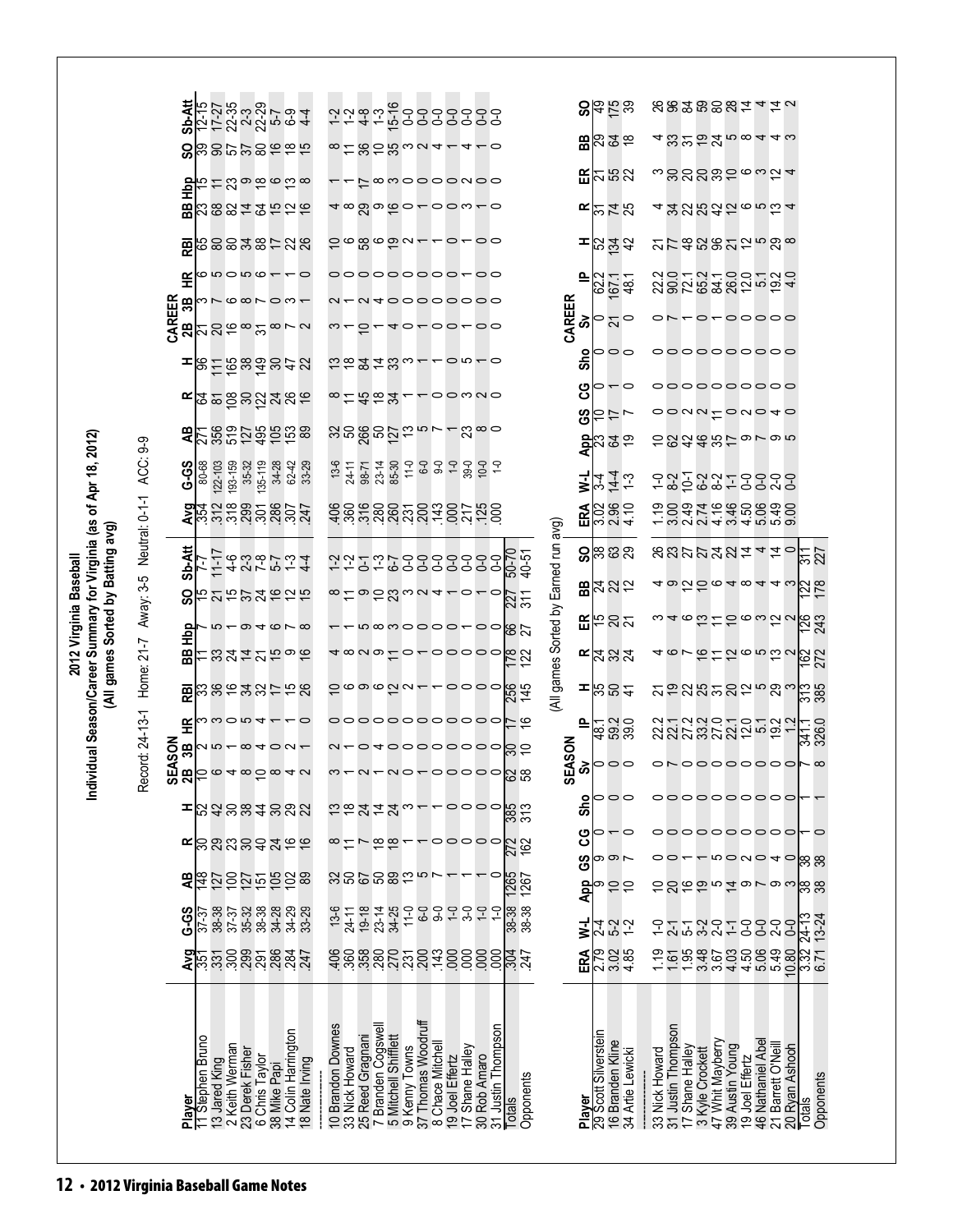| 2 KEITH WERMAN • INF/C                                                                                                                                                                                                                                            |                         | against Liberty (2/28; 2.1 IP, 4H, 2R, 0ER, 0BB, 0K)               |   |                            |                |   |                |                                      |   | 4/5                    | Radford                          |     |
|-------------------------------------------------------------------------------------------------------------------------------------------------------------------------------------------------------------------------------------------------------------------|-------------------------|--------------------------------------------------------------------|---|----------------------------|----------------|---|----------------|--------------------------------------|---|------------------------|----------------------------------|-----|
| Last 5 Games: .083 (1-12)                                                                                                                                                                                                                                         |                         | - Pitched twice in Virginia Tech series (Friday/Sunday), includ-   |   |                            |                |   |                |                                      |   | 4/9                    | at Georgia Tech                  |     |
| Last 10 Games: .192 (5-26)                                                                                                                                                                                                                                        |                         | ing a perfect 1.1 innings on Friday                                |   |                            |                |   |                |                                      |   | 4/10                   | at Georgia Tech                  |     |
| • Has started 37 games this season, 28 times at second base                                                                                                                                                                                                       |                         | • Pitched a scoreless seventh inning to set up Thompson for        |   |                            |                |   |                |                                      |   | 4/13                   | Coastal Carolina                 |     |
| and nine at catcher                                                                                                                                                                                                                                               |                         | save in first game of Clemson series (3/23; 1.0 IP, OH, OR, OER,   |   |                            |                |   |                |                                      |   | 4/20                   | Richmond                         |     |
| • Reached base safely in 28-consecutive games earlier this                                                                                                                                                                                                        | 1BB, 1K)                |                                                                    |   |                            |                |   |                |                                      |   | 4/24                   | <b>NC State</b>                  |     |
| season; snapped April 13 vs. UNC                                                                                                                                                                                                                                  |                         | • Earned his first win of the season with 1.2 perfect innings of   |   |                            |                |   |                |                                      |   | 4/30                   | at Boston College                |     |
| - Second on team in BA and third in OBP at .354 and .458,                                                                                                                                                                                                         |                         | work against Towson, including three strikeouts (3/27)             |   |                            |                |   |                |                                      |   | 5/14                   | Miami                            |     |
| respectively, against ACC opponents                                                                                                                                                                                                                               |                         | • Pitched a perfect two-thirds of an inning late in the game       |   |                            |                |   |                |                                      |   | 5/15                   | Miami                            |     |
| • Had a team-high 15 game hitting streak earlier this season                                                                                                                                                                                                      |                         | against NC State (3/31)                                            |   |                            |                |   |                |                                      |   | 5/19                   | at North Carolina                |     |
| • Received day off March 14 vs. Marist; had played in                                                                                                                                                                                                             |                         | • Earned first start of the season against JMU on Wednesday to     |   |                            |                |   |                |                                      |   | 5/21                   | at North Carolina                |     |
| 95-straight games, dating to May 21, 2010, at Miami                                                                                                                                                                                                               |                         | get his second win (4/4; 4.0 IP, 3H, 2R, 2ER, 1BB, 2K)             |   |                            |                |   |                |                                      |   |                        |                                  |     |
| • Third on the team in batting average (.300) and walks (21)                                                                                                                                                                                                      |                         | • Pitched four innings of one-hit ball out of the bullpen in final |   |                            |                |   |                |                                      |   |                        | 5 MITCHELL SHIFFLETT             |     |
| • Ranks first in the ACC and is tied for first nationally with 15                                                                                                                                                                                                 |                         | game against Wake Forest (4/9; 4.0 IP, 1H, 0R, 0ER, 0BB, 2K)       |   |                            |                |   |                |                                      |   |                        | Last 5 Games: .125 (1-8)         |     |
| sac bunts                                                                                                                                                                                                                                                         |                         | • Struck out a season-high four batters in 3.0 IP in the first     |   |                            |                |   |                |                                      |   |                        | Last 10 Games: .083 (2-24)       |     |
| . Hit a sac fly to drive in a run and recorded two walks en route                                                                                                                                                                                                 |                         | game of the North Carolina series (4/13; 3.0 IP, 2H, OR, OER,      |   |                            |                |   |                |                                      |   |                        | • Has appeared in 34 games,      |     |
| to a 4-4 tie with James Madison (2/18)                                                                                                                                                                                                                            | 0BB, 4K)                |                                                                    |   |                            |                |   |                |                                      |   |                        | - Fastest player on team (6-for- |     |
| • Went 2-for-5, with three runs scored and three RBI in series                                                                                                                                                                                                    |                         |                                                                    |   |                            |                |   |                |                                      |   |                        | • Scored the game-winning        |     |
| sweep of Monmouth (2/24-26)                                                                                                                                                                                                                                       |                         | <b>SEASON HIGHS</b>                                                |   |                            |                |   |                |                                      |   |                        | William and Mary (2/22)          |     |
|                                                                                                                                                                                                                                                                   | $\sf IP$                | 5.0                                                                |   |                            |                |   |                | vs. Boston College (2/17)            |   |                        |                                  |     |
| • Registed one hit, two RBI, one walk and one run in final                                                                                                                                                                                                        | $\overline{\mathsf{H}}$ | 4                                                                  |   |                            |                |   |                | Liberty (2/28)                       |   |                        | • Recorded a walk, an RBI a      |     |
| game against Monmouth (2/26)                                                                                                                                                                                                                                      | $\overline{R}$          | 3                                                                  |   |                            |                |   |                | at Florida State (3/18)              |   |                        | mouth (2/24)                     |     |
| • Went 3-for-3 with sac bunt against Marist (3/13)                                                                                                                                                                                                                | E                       | 3                                                                  |   |                            |                |   |                | at Florida State (3/18)              |   |                        | • Went 2-for-2 with RBI in fina  |     |
| • Went 3-for-8 with one run and an RBI in series at Florida                                                                                                                                                                                                       | <b>BB</b>               | $\overline{2}$                                                     |   |                            |                |   |                | 3x, last vs. Florida State (3/19)    |   |                        | • Was 2-for-3 with two RBI in    |     |
| State (3/17-19)                                                                                                                                                                                                                                                   | К                       | 4                                                                  |   |                            |                |   |                | North Carolina (4/13)                |   | (3/3)                  |                                  |     |
| • Registered at least two hits in each game against Clemson,                                                                                                                                                                                                      |                         | <b>CAREER HIGHS</b>                                                |   |                            |                |   |                |                                      |   |                        | • Went 4-for-10, scored twice    |     |
| going 6-for-10 with four RBI and one run in series (3/23-25)                                                                                                                                                                                                      | $\sf IP$                | 5.0                                                                |   |                            |                |   |                | vs. Boston College (2/17/12)         |   |                        | • Went 3-for-7 with an RBI       |     |
| - Had a perfect day at the plate in the first game against Tow-                                                                                                                                                                                                   | $\overline{H}$          | 4                                                                  |   |                            |                |   |                | Liberty (2/28/12)                    |   |                        | State series (3/17-19)           |     |
| son, going 2-for-2 with one run and one walk (3/27)                                                                                                                                                                                                               | $\overline{R}$          | $\overline{3}$                                                     |   |                            |                |   |                | 2x, last at Florida State (3/18/12)  |   |                        | • Went 2-for-2 with 2 runs       |     |
| • Went 4-for-9 with three runs scored in series at NC State                                                                                                                                                                                                       | $\overline{\text{ER}}$  | 3                                                                  |   |                            |                |   |                | at Florida State (3/18)              |   |                        | against Clemson (3/24)           |     |
| $(3/20-4/1)$                                                                                                                                                                                                                                                      | $\overline{BB}$         | $\overline{2}$                                                     |   |                            |                |   |                | 3x, last vs. Florida State (3/19/12) |   |                        | • Had a career high three h      |     |
| • Hit a lead-off triple in the eighth inning on Saturday; scored                                                                                                                                                                                                  | $\overline{K}$          | 6                                                                  |   |                            |                |   |                | vs. William and Mary (3/1/11)        |   |                        | doubles in second game vers      |     |
| the go-ahead run in a 5-2 victory (3/31)                                                                                                                                                                                                                          |                         |                                                                    |   |                            |                |   |                |                                      |   |                        | • Went 1-for-2 with one run      |     |
| • Recorded fifth-inning single against JMU to extend hit                                                                                                                                                                                                          | 2012                    |                                                                    |   |                            |                |   |                |                                      |   |                        | JMU on Wednesday (4/4)           |     |
| streak to 14 games (4/4)                                                                                                                                                                                                                                          |                         | Date Opponent                                                      |   |                            |                |   |                | GS IP H R ER BB SO DEC               |   |                        | • Was 1-for-4 with one run ar    |     |
| • Went 1-for-2 with with a run and two walks in the final                                                                                                                                                                                                         |                         | vs. Boston College                                                 |   |                            |                |   | 2 <sup>3</sup> |                                      |   |                        | ington $(4/11)$                  |     |
| game against Wake Forest (4/9)                                                                                                                                                                                                                                    | 2/17                    |                                                                    |   | $5.0$ 2 0 0                |                |   |                |                                      |   |                        |                                  |     |
| • Scored a run off after drawing a walk and drove in another                                                                                                                                                                                                      | 2/22                    | William and Mary                                                   |   | $1.0 \t1 \t1$              |                | 0 | $\overline{2}$ | $\overline{1}$                       |   |                        | <b>SEASON HIGHS</b>              |     |
| run with a sac fly, all in the nine-run fourth inning against                                                                                                                                                                                                     | 2/28                    | Liberty                                                            |   | $2.1$ 4 2 0                |                |   | 0              | 0                                    |   | AB                     | 6                                |     |
| George Washington on Wednesday (4/11)                                                                                                                                                                                                                             | 3/3                     | Seton Hall                                                         |   | $1.0 \t0 \t0 \t0$          |                |   | $\mathbf{1}$   | $\mathbf{1}$                         |   | R                      | $\overline{2}$                   |     |
| • Was 1-for-7 in North Carolina series (4/13-15)                                                                                                                                                                                                                  | 3/4                     | Seton Hall                                                         |   | $1.0$ 1 1 1                |                |   | 0              | 0                                    |   | Н                      | 3                                |     |
|                                                                                                                                                                                                                                                                   | 3/9                     | Virginia Tech                                                      |   | $1.1 \t0 \t0 \t0$          |                |   | 0              | $\mathbf{1}$                         |   | $\overline{BB}$        | 1                                |     |
|                                                                                                                                                                                                                                                                   | 3/11                    | Virginia Tech                                                      |   | $1.1 \t3 \t2 \t2$          |                |   | 0              | 1                                    |   | <b>RBI</b>             | $\overline{2}$                   | 4χ, |
| <b>SEASON HIGHS</b>                                                                                                                                                                                                                                               | 3/18                    | <b>Florida State</b>                                               |   | 1.0 <sub>1</sub>           | 3 <sup>3</sup> |   | $\mathbf{1}$   | 3<br>- L                             |   | $\overline{\text{SB}}$ | $\mathbf{1}$                     |     |
| AB<br>5<br>VMI (3/21)                                                                                                                                                                                                                                             | 3/19                    | at Florida State                                                   |   |                            |                |   |                | 1.1 1 2 2 2 2 L                      |   |                        | <b>CAREER HIGHS</b>              |     |
| R<br>$\overline{2}$<br>4x, last vs. Towson (3/28)                                                                                                                                                                                                                 | 3/23                    | Clemson                                                            |   | 1.0 0 0 0                  |                |   | $\overline{1}$ | -1                                   |   | AB                     | 6                                |     |
| $\overline{\mathsf{H}}$<br>3<br>Marist (3/13)                                                                                                                                                                                                                     | 3/27                    | Towson                                                             |   | $1.2 \t0 \t0 \t0$          |                |   | 0              | 3                                    | W | R                      | $\overline{2}$                   |     |
| 6x, last vs. Wake Forest (4/9)<br>BB<br>2                                                                                                                                                                                                                         | 3/31                    | <b>NC State</b>                                                    |   | 0.2 0 0 0 0                |                |   |                | 0                                    |   | $\overline{H}$         | 3                                |     |
| <b>RBI</b><br>2<br>4x, last vs. Clemson (3/25)                                                                                                                                                                                                                    | 4/1                     | <b>NC State</b>                                                    |   | $1.0$ 2 2 2 0              |                |   |                | 0                                    |   | BB                     |                                  |     |
| SB<br>1<br>4x, last vs. Clemson (3/23)                                                                                                                                                                                                                            | 4/4                     | JMU                                                                | ∗ | 4.0 3 2 2 1                |                |   |                | $\mathbf{2}$                         | W | <b>RBI</b>             | 1                                |     |
| <b>CAREER HIGHS</b>                                                                                                                                                                                                                                               | 4/8                     | <b>Wake Forest</b>                                                 |   | 0.1 0 0 0                  |                |   | 0              | 0                                    |   | $\overline{\text{SB}}$ | 2<br>4x, last<br>$\mathbf{1}$    |     |
| at NC State (4/3/10)<br>AB<br>6                                                                                                                                                                                                                                   | 4/9                     | <b>Wake Forest</b>                                                 |   | $4.0$ 1 0 0                |                |   | 0              | $\mathbf{2}$                         | W |                        |                                  |     |
| R<br>3<br>2x, last at Georgia Tech (4/9/11)                                                                                                                                                                                                                       |                         |                                                                    |   |                            |                |   |                |                                      |   |                        |                                  |     |
| H<br>3x, last at Duke (4/30/10)<br>4                                                                                                                                                                                                                              | 4/13                    | North Carolina                                                     |   | 3.0 2 0 0                  |                |   | 0              | 4                                    |   |                        |                                  |     |
| 4<br>ВB<br>Rider (3/4/11)                                                                                                                                                                                                                                         | 4/15                    | North Carolina                                                     |   |                            |                |   | 2.2 2 1 1 0 3  |                                      |   |                        |                                  |     |
|                                                                                                                                                                                                                                                                   |                         |                                                                    |   |                            |                |   |                |                                      |   |                        |                                  |     |
| <b>RBI</b><br>3<br>2x, last at Georgia Tech (4/9/11)                                                                                                                                                                                                              | 2011                    |                                                                    |   |                            |                |   |                |                                      |   |                        |                                  |     |
| $\overline{2}$<br>Radford (4/7/10)                                                                                                                                                                                                                                |                         |                                                                    |   |                            |                |   |                | GS IP H R ER BB SO DEC               |   |                        |                                  |     |
|                                                                                                                                                                                                                                                                   |                         | Date Opponent                                                      |   |                            |                |   |                | 1.0 0 0 0 0 0                        |   |                        |                                  |     |
|                                                                                                                                                                                                                                                                   | 2/20                    | vs. Arkansas State                                                 |   |                            |                |   |                |                                      |   |                        |                                  |     |
|                                                                                                                                                                                                                                                                   | 2/26                    | East Carolina                                                      |   | $0.1 \t0 \t0 \t0$          |                |   | 0              | 0                                    |   |                        |                                  |     |
|                                                                                                                                                                                                                                                                   | 3/1                     | William and Mary *                                                 |   | 4.0 2 0 0 1                |                |   |                | 6                                    | W |                        |                                  |     |
|                                                                                                                                                                                                                                                                   |                         |                                                                    |   |                            |                |   | $\mathbf{1}$   | 0                                    |   |                        |                                  |     |
|                                                                                                                                                                                                                                                                   | 3/5                     | Rider                                                              |   | 0.1 0 0 0                  |                |   |                |                                      |   |                        |                                  |     |
|                                                                                                                                                                                                                                                                   | 3/12                    | at Clemson                                                         |   | $0.1 \t1 \t3 \t2$          |                |   | $\overline{1}$ | 1                                    |   |                        |                                  |     |
| <b>SB</b><br><b>3 KYLE CROCKETT • LHP</b><br>. Leads the team in innings pitched in relief at 29.2<br>• Top lefty option out of bullpen with 18 appearances (2nd on<br>team)<br>- Struck out 11 without yielding a walk in his last four appear-<br>ances (10 IP) | 3/13                    | at Clemson                                                         |   | $1.0$ 1 1 0 0              |                |   |                | 2                                    |   |                        |                                  |     |
| • Has a 2.40 ERA and a 2-0 record in 15.0 IP over the last ten                                                                                                                                                                                                    | 3/16                    | James Madison                                                      |   | 0.1 1 0 0                  |                |   | 0              | 0                                    |   |                        |                                  |     |
| games                                                                                                                                                                                                                                                             | 3/19                    | <b>Florida State</b>                                               |   | $1.1 \t0 \t0 \t0$          |                |   | 0              | 3                                    |   |                        |                                  |     |
| • Held BC scoreless for five innings in his first appearance of                                                                                                                                                                                                   | 3/22                    | Towson                                                             |   | 3.0 2 0 0                  |                |   | $\mathbf{0}$   | 4                                    |   |                        |                                  |     |
| the season (2/17)<br>. Did not allow an earned run in 2.1 innings out of the bullpen                                                                                                                                                                              | 3/26<br>4/3             | Maryland-1<br>at Virginia Tech                                     |   | 0.2 0 0 0<br>$2.1$ 2 0 0 0 |                |   | 0              | $\mathbf{1}$<br>$\mathbf{1}$         | W |                        |                                  |     |

| 4/5  | Radford           | 1.0       | 0             | 0 | 0        |   |   |
|------|-------------------|-----------|---------------|---|----------|---|---|
| 4/9  | at Georgia Tech   | 2<br>0.1  | 0             | 0 |          | 1 |   |
| 4/10 | at Georgia Tech   | 1.0<br>-2 |               | 1 |          | 0 |   |
| 4/13 | Coastal Carolina  | 0.2<br>0  | 0             | 0 | 0        | 0 |   |
| 4/20 | Richmond          | 1.0       | 0             | 0 | 0        | 0 |   |
| 4/24 | <b>NC State</b>   | 2.1<br>-3 | 0             | 0 | 0        | 2 | w |
| 4/30 | at Boston College | 0<br>2.0  | 0             | 0 | 1        | 3 |   |
| 5/14 | Miami             | 0.0<br>0  | 0             | 0 | 1        | 0 |   |
| 5/15 | Miami             | 0.1<br>0  | 0             | 0 | 0        | 1 |   |
| 5/19 | at North Carolina | 0.22      | $\mathcal{I}$ | 2 | 1        | 0 |   |
| 5/21 | at North Carolina | 1.0       |               | 0 | $\Omega$ | 0 |   |

# $\frac{1}{2}$  of

, with 25 starts in CF

-7 in SB attempts; 15-for-16 career) run in the 11th inning against

and a run in first win over Mon-

al game against Monmouth (2/26) in first start of year vs. Seton Hall

ce in Virginia Tech series

and two runs scored in Florida

1s scored in the Saturday game

hits in six at bats, including two sus Towson (3/28)

n and one walk in 15-5 win over

nd two RBI against George Wash-

| AB         | 6                   | Towson $(3/28)$                       |
|------------|---------------------|---------------------------------------|
| R          | 7                   | 2x, last vs. Clemson (3/24)           |
| н          | ξ                   | Towson (3/28)                         |
| ВB         |                     | 7x, last at NC State (4/1)            |
| <b>RBI</b> | 7                   | 4x, last vs. George Washington (4/11) |
| <b>SB</b>  |                     | 6x, last vs. Wake Forest (4/8)        |
|            | <b>CAREER HIGHS</b> |                                       |
| AB         | 6                   | Towson (3/28/12)                      |
| R          | 2                   | 3x, last vs. Clemson (3/24/12)        |
| н          | 3                   | Towson (3/28/12)                      |
| BB         |                     | 12x, last at NC State (4/1/12)        |

| ,,,, | $12A$ , $103C$ at the state $\frac{1}{7}$ $1$ |
|------|-----------------------------------------------|
| RBI  | 4x, last vs. George Washington (4/11/12)      |
| SB   | 15x, last vs. Wake Forest (4/8/12)            |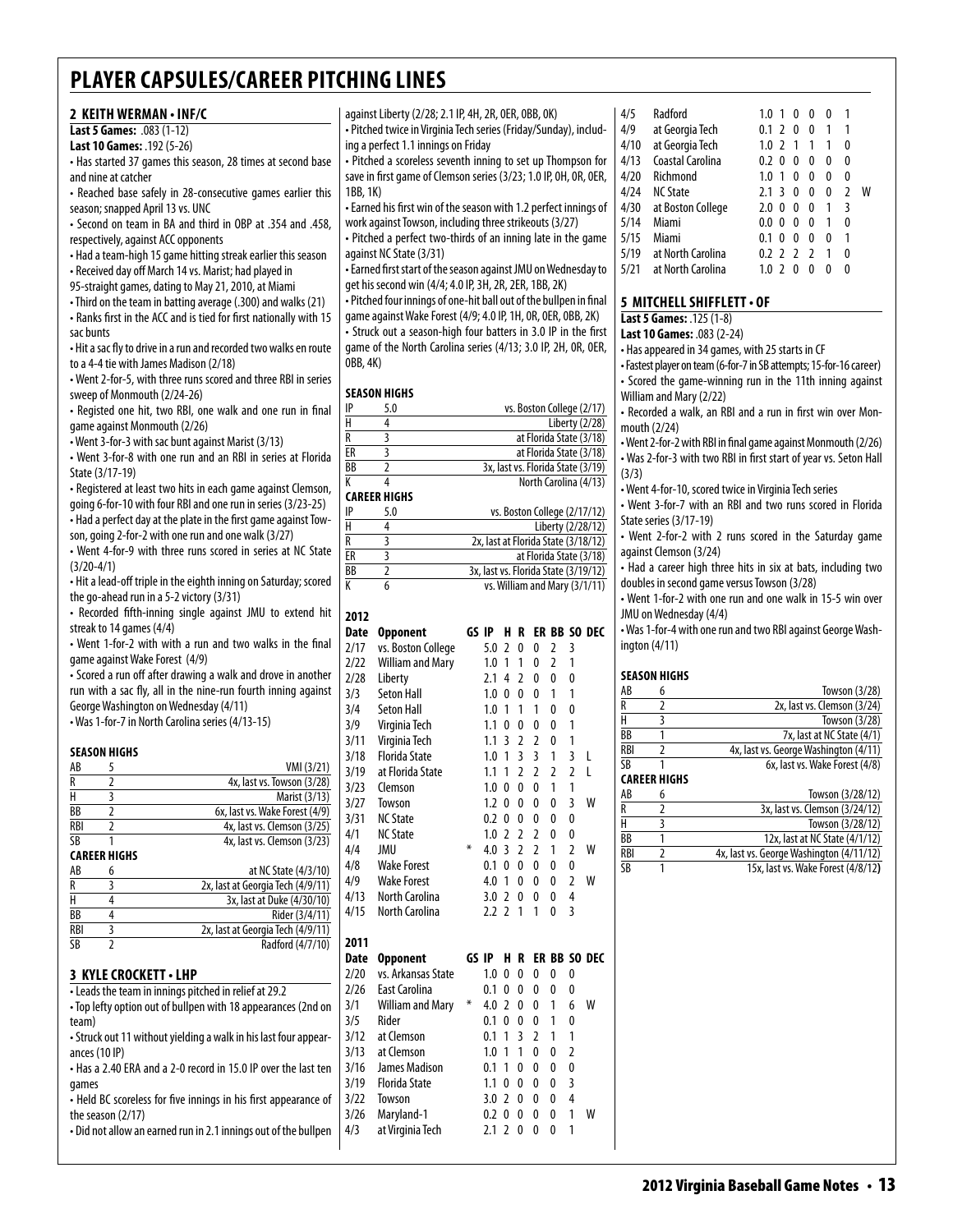# **6 Chris Taylor • INF**

**Last 5 Games:** .188 (3-16)

- **Last 10 Games:** .229 (8-35)
- One of two Cavaliers to have started all 38 games (37 of 38 at SS)
- Has batted leadoff in every game this year
- Reached base at least once in each of the last 24 games

• Leads the team in at-bats (151; T-6th in ACC) and runs scored  $(40.3rd)$  in ACC)

• Third on team in total bases (74), and second in hits (44) and extra base hits (18)

• Fourth on the team in slugging (.490)

• Started an 11th inning rally to beat William and Mary with a leadoff single (2/22)

• Hit a three-run home run against Coastal Carolina (2/18)

• Registered a hit in each game of the Monmouth series, in-

cluding a triple in the middle game (2/24-26) • Hit his second three-run home run of the season and drew one walk in final game against Monmouth (2/26)

• Went 6-for-11 during Wright State/Seton Hall weekend

• Tripled, homered and scored three times in win at JMU (3/6) • Hit his third triple of the season, scoring two, versus Virginia

Tech (3/9) • Tied then-career-high with three hits in 8-5 win over Marist

(3/13)

• Went 4-for-13 with two RBI and three runs in Clemson series (3/23-25)

• Hit a triple to score two and take the lead in Saturday game versus Clemson (3/24)

• Had a career-high four hits in four at bats against VMI (3/21) • Went 5-for-7 with four runs, four RBI and one walk in Tow-

son series (3/27-28) • Drove in UVa's lone run on Friday, with a double in the third

inning - one of three RBI against NC State (3/30-4/1)

• Recorded at least one hit in every game of the Wake Forest series, going 5-for-14 with a home run (4/7-9)

• Went 2-for-5 with two runs scored in both the Saturday and Monday match-ups with Wake

• Went 1-for-9 against North Carolina but was able to draw a team-high four walks in the series (4/13-15)

• Hit his 10th double of the season (tied for team-high) against Richmond on Tuesday (4/17)

# **Season Highs**

| AB         | 6                   | 2x, last at James Madison (3/6)       |
|------------|---------------------|---------------------------------------|
| R          |                     | 2x, last vs. Towson (3/28)            |
| Н          |                     | VMI (3/21)                            |
| BB         |                     | 5x, last vs. North Carolina (4/14)    |
| <b>RBI</b> |                     | 3x, last vs. George Washington (4/11) |
| SB         |                     | 7x, last vs. Wake Forest (4/9)        |
|            | <b>CAREER HIGHS</b> |                                       |
| AB         |                     | 4x, last at James Madison (3/6/12)    |
| R          |                     | Richmond (4/20/10)                    |
|            |                     | . <i>.</i>                            |

| ĸ          | KICRIMONG (4/20/10)       |
|------------|---------------------------|
| Н          | VMI (3/21/12)             |
| <b>BB</b>  | Richmond (4/20/10)        |
| <b>RBI</b> | Maryland (3/25/11)        |
| SB         | <b>NC State (4/24/11)</b> |

# **7 Branden Cogswell• INF**

**Last 5 Games:** .250 (3-12)

**Last 10 Games:** .364 (8-22)

• Has earned 14 starts (eight at second base, five at DH, and one at SS)

• Has made seven starts in last eight games (8-for-22, .364 BA in that stretch)

• Is hitting .357 (5-14) with a .571 OBP against ACC opponents • Second-highest batting average on the team over the last 10 games at .364 (8-22; including three triples)

**14** • 2012 Virginia Baseball Game Notes

• Made first career appearance against Coastal Carolina (2/18) • Made first career start in game against JMU (2/18)

• Went 2-for-3 with two runs in middle game of the Mon-

mouth series (2/25)

• Tripled in win over Towson (3/27)

• Went 1-for-3 with a hit and an RBI in Sunday start against NC State (4/1)

• Posted two hits and two runs against JMU (4/4)

• Went 2-for-4 with two-run triple, two runs, two RBI in win over Wake Forest (4/8)

• Scored career-high four runs and hit his fourth triple of the season against George Washington (4/11)

• Went 2-for-4 with one run and three walks in two starts against North Carolina (4/14-15)

# **Season/Career Highs**

| AB              | VMI (3/21)                     |
|-----------------|--------------------------------|
|                 | George Washington (4/11)       |
|                 | 3x, last vs. Wake Forest (4/8) |
| $\overline{BB}$ | North Carolina (4/14)          |
| RBI             | Wake Forest (4/8)              |
| SΒ              | Wright State (3/3)             |

# **8 chace mitchell• c**

**Last 5 Games:** .000 (0-1)

**Last 10 Games:** .000 (0-1)

• Played in nine games as late-game replacement • Had infield single and RBI in win over Towson (3/28)

# **Season/career Highs**

| AB                     |   | Towson (3/28) |
|------------------------|---|---------------|
| D                      | ۰ |               |
|                        |   | Towson (3/28) |
| BB                     | ۰ |               |
| <b>RBI</b>             |   | Towson (3/28) |
| $\overline{\text{CR}}$ | ۰ |               |

# **9 Kenny towns • INF/P**

# **Last 5 Games:** .250 (1-4)

**Last 10 Games:** .400 (2-5)

• Has played in 11 games as late-game replacement

• Singled in first college at bat vs. Monmouth (2/24)

• Singled, picked up RBI in win over JMU (4/4)

• Singled to drive in the final run of the game in 16-4 win over George Washington (4/11)

# **Season Highs**

| AB  | 2x, last vs. George Washington (4/11) |
|-----|---------------------------------------|
| R   |                                       |
| н   | 3x, last vs. George Washington (4/11) |
| ВB  |                                       |
| RBI | 2x, last vs. George Washington (4/11) |
| SB  |                                       |

# **10 brandon downes • c/OF**

**Last 5 Games:** .300 (3-10)

**Last 10 Games:** .333 (4-12)

- Suffered broken hand March 6 at James Madison, but returned April 4 for the JMU game
- Has appeared in 13 games, starting four at DH and two in CF
- Was hitting .450 (9-20) with a .750 SLG% before getting sidelined, and .300 (4-12) since his return

• Had first career appearance against Coastal Carolina (2/18) • Started first game of his career at DH in win against Monmouth, going 3-for-5 with two doubles, a triple, three runs and four RBI (2/26)

• Was 2-for-3 as DH against Wright State (3/3)

• Doubled, tripled and drove in four runs at JMU (3/6) • Returned as pinch hitter Wednesday and struck out vs. JMU (4/4)

• Hit infield single to drive in a run in his lone at bat of the Wake Forest series (4/9)

• Earned first start since injury vs. George Washington (4/11) • Went 3-for-3, including a double, with three runs off the bench in final game against North Carolina (4/15)

• Walked twice and drove in one run despite going 0-for-2 in start against Richmond on Tuesday (4/17)

# **Season/Career Highs**

| AB         | 2x, last at James Madison (3/6)    |
|------------|------------------------------------|
| R          | Monmouth (2/26)                    |
| Н          | 2x, last vs. North Carolina (4/15) |
| BB         | Richmond (4/17))                   |
| <b>RBI</b> | 2x, last at James Madison (3/6)    |
| <b>SB</b>  | at James Madison (3/6)             |

# **11 Stephen Bruno • INF**

**Last 5 Games:** .474 (9-19)

**Last 10 Games:** .439 (18-41)

• Started 37-of-38 games this season at third base

• Has a team-high 15 multiple-hit games, as well as 10 multiple-RBI games

• Missed all but seven games last year because of injury

• Ranks first on team and 10th in ACC in batting at .351

• Has a team-high 52 hits; ranks seventh in the ACC

• Is hitting a team-high .357 with a .486 OBP in ACC games

• Had a 10-game hitting streak from March 3 to March 18; enters weekend on another 10-game hitting streak (career long is 15 games, set in 2010)

• Went 3-for-6 with home run, two runs and three RBI in the first game of the Monmouth series (2/24)

• Was 3-for-10 with three RBI during Wright State/Seton Hall weekend (3/3-4)

• Went 2-for-4, scored four runs and reached base four times in win at JMU (3/6)

• Was 5-for-13 (.385) in Virginia Tech series; hit game-tying single in ninth inning of Sunday comeback win

• Stole a career-high two bases in win over Marist (2/24)

• Went 2-for-4 with one run scored in final game of Florida State series (3/19); 3-for-12 in series

• Went 2-for-5 with one run an one RBI en route to a 12-3 win over VMI (3/21)

• Was 3-for-10 in Clemson series (3/23-25)

• Hit his second long ball of the season against Towson (3/27) and went 3-for-8 in the series (3/27-28)

• Went 2-for-5, including a two-run triple, at NC State (4/1) • Tied his career-high in hits, going 3-for-4 with one run and

two RBI in 9-4 win over Wake Forest Friday (4/7) • Went 6-for-11 (.545) with four RBI, four runs and two stolen bases in three games against Wake Forest (4/7-9)

• Had another solid performance against George Washington,

going 1-for-2 with a double, two runs and two RBI (4/11) • Tied his season/career-high with three hits on Saturday versus North Carolina (4/14)

• Recorded at least one hit in each of the three games against UNC; went 5-for-12, scored two runs and drove in another three on the weekend (4/13-15)

• Recorded his 15th multi-hit game on the season, going 3-for-5 against Richmond; also scored two runs and stole a

base (4/17)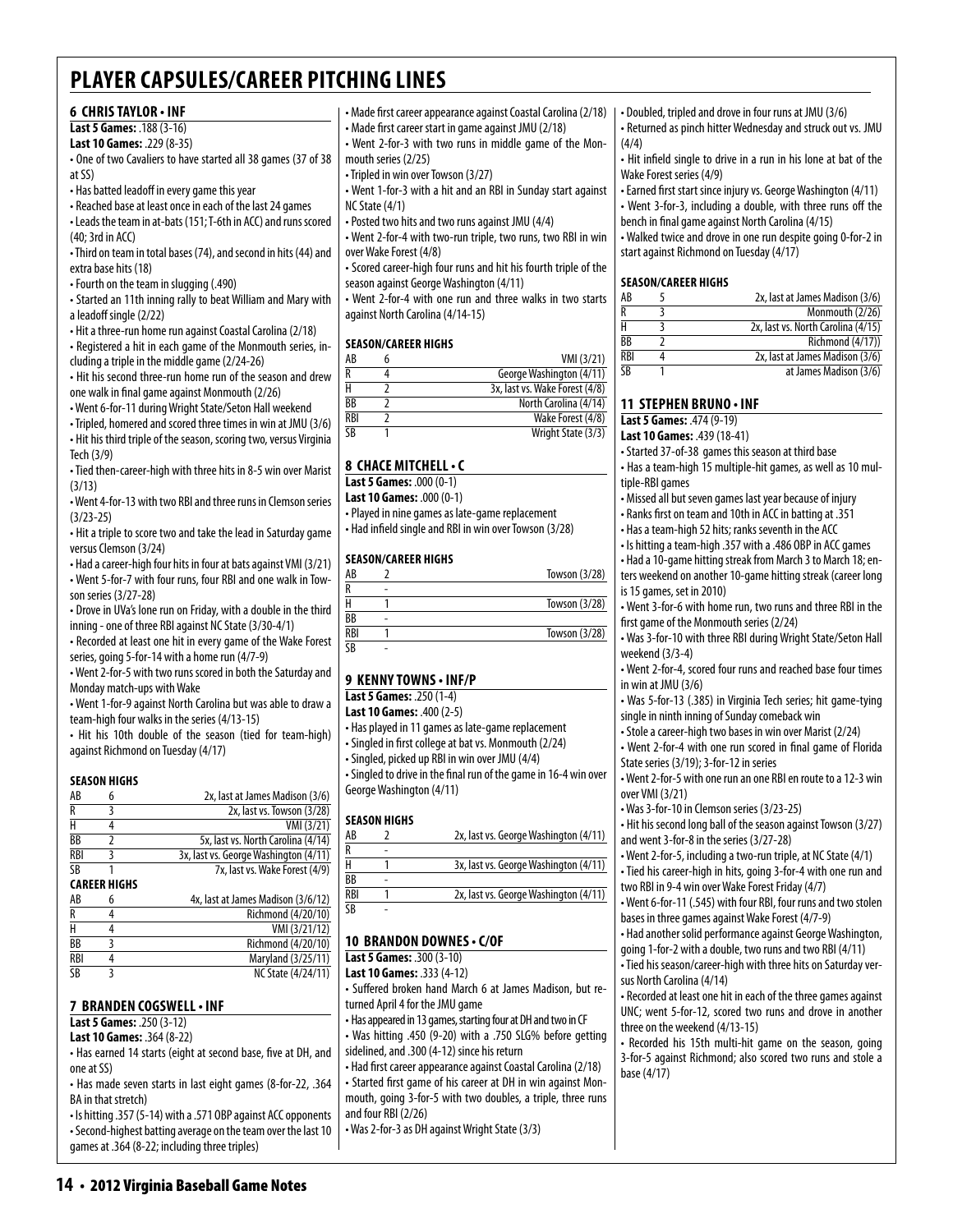#### **Season Highs**

| AB         | 6                   | 3x, last vs. James Madison (4/4)   |
|------------|---------------------|------------------------------------|
| R          | 4                   | at James Madison (3/6)             |
| н          | 3                   | 4x, last vs. Richmond (4/17)       |
| BB         | 2                   | Clemson (3/23)                     |
| <b>RBI</b> | 3                   | Monmouth (2/24)                    |
| SB         |                     | Marist (3/14)                      |
|            | <b>CAREER HIGHS</b> |                                    |
| AB         |                     | at Maryland (4/23/10)              |
| R          |                     | 2x, last at James Madison (3/6/12) |
| н          | 3                   | 7x, last vs. Richmond (4/17/12)    |
| BB         | 7                   | 3x, last vs. Clemson (3/23/12)     |
|            |                     |                                    |

 $\frac{RBI}{SB}$  4 Rhode Island (2/27/10)<br> $\frac{RBI}{SB}$  2 Marist (3/14/12) Marist (3/14/12)

# **13 Jared King • INF**

**Last 5 Games:** .125 (2-16) **Last 10 Games:** .241 (7-29)

• Has started all 38 games at first base this season (60 straight dating to 2011)

• Has 13 multi-hit games on the season and a team-high 10 multi-RBI games

• Second on team and 18th in ACC in batting average (.331)

• Fourth-best OBP (.473) and tied for fifth-most RBI (36) in ACC

• Leads the team in walks (33; 4th in ACC) and third in hits (42) • Leads team, tied for sixth in ACC with 11 stolen bases

• Went 3-for-5 against William and Mary with two doubles

and 3 RBI (2/22) • Hit a three-run home run to give UVa the lead at Coastal

Carolina (2/18) • Went 3-for-5 with three runs scored and four RBI against

Coastal Carolina (2/18) • Went 6-for-10 in Monmouth series (2/24-26)

• Tied his career-high for hits in a game, going 3-for-3 with two runs, two RBI and a walk in opening game against Monmouth (2/24)

• Was 4-for-11 with four RBI during Wright State/Seton Hall weekend (3/3-4)

• Hit go-ahead two-run homer against Seton Hall (3/3)

• Went 3-for-4 with triple, two RBI at JMU (3/6)

• Was 4-for-9 with two doubles, three RBI in FSU series (3/17-19)

• Drew a career-high three walks in final game of FSU series • Went 4-for-4 with four RBI in Friday night game against Clemson (3/23)

• Was 2-for-3 and tied his career high with four runs scored in 19-5 win over Towson (3/28)

• Recorded three hits and a run scored in final two starts against NC State (3/31-4/1)

• Stole his 11th base of the season, tied his career high in runs(4) and hit a three-run home run against JMU (4/4)

• Went 2-for-8 but drew four walks to rack up a .462 OBP against Wake Forest (4/7-9)

• Had another great night at the plate going 2-for-3 - including a triple - drove in three runs and scored one of his own against George Washington (4/11)

• Scored a run and drove in run with sac fly against Richmond (4/17)

### **season Highs**

| AB              | 5x, last at NC State (4/1)       |
|-----------------|----------------------------------|
| R               | 2x, last vs. James Madison (4/4) |
|                 | 5x, last vs. Clemson (3/23)      |
| BB              | at Florida State (3/19)          |
| RBI             | 2x, last vs. Clemson (3/23)      |
| $\overline{SR}$ | Marist (3/13)                    |
|                 |                                  |

#### **Career Highs**

| AB  | 9x, last at NC State (4/1/12)       |
|-----|-------------------------------------|
| R   | 3x, last vs. JMU (4/4/12)           |
| н   | 10x, last vs. Clemson (3/23/12)     |
| ВB  | 2x, last at Florida State (3/19/12) |
| RBI | 3x, last vs. Clemson (3/23/12)      |
| SB  | Marist (3/13/12)                    |
|     |                                     |

# **14 Colin Harrington • OF**

**Last 5 Games:** .125 (2-16)

**Last 10 Games:** .258 (8-31)

• Has started 18 games in left field and 11 in right field

• Tied for second on team and in the ACC in sac bunts with 11 • Recorded a 10-game hitting streak earlier in the year

• Went 1-for-2 with a single, 2 RBI and a run scored against Coastal Carolina (2/18)

• Notched a hit in each of the first three games of the season • Went 2-for-3 with two runs in first game in 2-hole in order at JMU (3/6)

• Recorded two singles in Saturday win over Virginia Tech (3/10)

• Went 2-for-4 in the two-spot, in game 1 of Florida State series (3/17)

• Had a key triple and a single, as well as three runs and one RBI in the opening game of the Clemson series (3/23)

•Recorded at least one hit in every game of the Clemson series, going 5-for-13 with three runs and two RBI overall (3/23-25) • Notched a two-run single in first start of the season in right field (3/28)

• Hit his second triple of the year on Saturday against NC State (3/31); went 2-for-8 in NC State series

• Had a breakout game against JMU with three hits, including his first career home run, as well as a career-high four RBI (4/4)

• Recorded a hit in each game of the Wake Forest series and went 2-for-4 with two runs scored in the final game (4/7-9) • Drove in the go-ahead run with his 11th sac bunt of the season on Tuesday versus Richmond (4/17)

### **SEASON HIGHS**

| AB  | 5            | 3x, last vs. Wake Forest (4/7)      |
|-----|--------------|-------------------------------------|
| H   | 3            | James Madison (4/4)                 |
| R   | ξ            | Clemson $(3/23)$                    |
| ВB  |              | 8x, last vs. Clemson (3/23)         |
| RBI | 4            | James Madison (4/4)                 |
| SB  |              | Virginia Tech (3/9)                 |
|     | CAREER HIGHS |                                     |
| AB  | 5            | 2x, last at NC State (4/1/12)       |
| H   | 3            | 2x, last vs. James Madison (4/4/12) |
| R   | 3            | Clemson (3/25/12)                   |
| ВB  |              | 12, last vs. Clemson (3/23/12)      |
| RBI |              | James Madison (4/4/12)              |
| SB  |              | 4x, last vs. Virginia Tech (3/9/12) |
|     |              |                                     |

#### **16 branden kline• RHP**

• Received ACC Pitcher of the Week honors on March 26 • Preseason All-American by Baseball America, Collegiate Baseball

• Owns 1.83 ERA in last five starts

• Leads the team in wins (5), strikeouts (63) and innings pitched (59.2); fourth in ACC in innings and in strikeouts • Has held conference opponents to a .178 batting average • Started the Cavaliers' first game of season against Boston College and was credited with loss (4.0 IP, 7H, 5R, 1ER, 2BB, 3K)

• Notched his first win of the season, striking out five in his longest career outing, against Monmouth (2/24; 6.1 IP, 6H, 2R, 3ER, 3B, 5K)

• Earned win against Seton Hall on 3/3 (6.0 IP, 5H, 4R, 1ER, 3BB, 6K)

• Struggled with control in Friday game vs. Virginia Tech; took the defeat (3.0 IP, 7R, 6ER, 5H, 4BB, 4K)

• Rebounded to earn win Tuesday vs. Marist; shook off slow start to pitch 6.0 innings (5R, 2ER, 8H, 2BB, 5K)

• Tossed 6.1 strong innings game 2 at Florida State (3/18; 6.1 IP, 4H, 1R, 0ER, 0BB, 6K)

• Pitched the first complete game of his career with a spectacular showing vs. Clemson (3/24), allowing only two hits while striking out six (3/24; 9.0 IP, 2H, 1R, 1ER, 0BB, 6K)

• Had another strong performance with 6.0 IP and a careerhigh 10 strikeouts against NC State but got a no-decision (3/31)

• Struck out eight in 7.0 innings of work to earn the win over Wake Forest (4/7; 7.0 IP, 5H, 3R, 3ER, 3BB, 8K)

• Tied his career-high with 10 strikeouts in 6.0 IP against North Carolina but got a no-decision (4/13; 6.0 IP, 5H, 1R, 1ER, 3BB, 10K)

#### **Season Highs**

| IP | 9.0 | Clemson $(3/24)$                   |
|----|-----|------------------------------------|
| Н  |     | Marist (3/13)                      |
| R  |     | Virginia Tech (3/9)                |
| ER |     | Virginia Tech (3/9)                |
| ВB |     | Virginia Tech (3/9)                |
| K  | 10  | 2x, last vs. North Carolina (4/13) |

#### **Career Highs**

| IP | 9.0 | Clemson $(3/24)$                      |
|----|-----|---------------------------------------|
| Н  |     | Marist (3/13/12)                      |
| R  |     | Virginia Tech (3/13/12)               |
| ER |     | Virginia Tech (3/13/12)               |
| BB |     | Virginia Tech (3/13/12)               |
| К  | 10  | 2x, last vs. North Carolina (4/13/12) |

| 2012 |                       |       |     |                          |                |                |                |                |              |
|------|-----------------------|-------|-----|--------------------------|----------------|----------------|----------------|----------------|--------------|
| Date | <b>Opponent</b>       | GS IP |     | н                        | R              |                |                |                | ER BB SO DEC |
| 2/17 | vs. Boston College    | ¥     | 4.0 | 7                        | 5              | 1              | $\overline{2}$ | 3              | L            |
| 2/24 | Monmouth              | ∗     | 6.1 | 6                        | 3              | 3              | 3              | 5              | W            |
| 3/3  | <b>Seton Hall</b>     | ∗     | 6.0 | 5                        | 4              | 1              | 3              | 6              | W            |
| 3/9  | Virginia Tech         |       | 3.0 | 5                        | 7              | 6              | 4              | 4              | L            |
| 3/13 | <b>Marist</b>         | ⋇     | 6.0 | 8                        | 5              | $\overline{2}$ | $\overline{2}$ | 5              | W            |
| 3/18 | at Florida State      | ∗     | 6.1 | 4                        | 1              | $\mathbf{0}$   | 0              | 6              |              |
| 3/24 | Clemson               | ∗     | 9.0 | $\overline{\phantom{a}}$ | 1              | 1              | 0              | 6              | W            |
| 4/1  | at NC State           | ⋇     | 6.0 | 3                        | $\overline{2}$ | $\overline{2}$ | $\overline{2}$ | 10             |              |
| 4/7  | <b>Wake Forest</b>    | ∗     | 7.0 | 5                        | 3              | $\overline{3}$ | $\overline{3}$ | 8              | W            |
| 4/13 | <b>North Carolina</b> | ∗     | 6.0 | 5                        | 1              | 1              | 3              | 10             |              |
| 2011 |                       |       |     |                          |                |                |                |                |              |
| Date | <b>Opponent</b>       | GS IP |     | H                        | R              |                |                |                | ER BB SO DEC |
| 2/18 | vs. UAB               |       | 0.2 | 0                        | $\Omega$       | $\Omega$       | 0              | $\overline{2}$ | S            |
| 2/23 | VMI                   |       | 1.0 | 0                        | $\mathbf{0}$   | 0              | 0              | 1              | S            |
| 2/26 | <b>East Carolina</b>  |       | 1.0 | 1                        | 0              | $\mathbf{0}$   | 0              | $\overline{2}$ | S            |
| 2/27 | <b>East Carolina</b>  |       | 0.2 | 0                        | $\mathbf{0}$   | 0              | 1              | 0              |              |
| 3/5  | Rider                 |       | 2.0 | 0                        | $\mathbf{0}$   | 0              | 0              | $\overline{2}$ | S            |
| 3/8  | Marshall              |       | 1.2 | 1                        | 0              | 0              | 0              | $\overline{2}$ | S            |
| 3/12 | at Clemson            |       | 1.0 | 1                        | 0              | 0              | 0              | $\overline{2}$ | S            |
| 3/13 | at Clemson            |       | 2.0 | 2                        | 1              | 1              | 0              | 4              | S            |
| 3/16 | James Madison         |       | 1.0 | 0                        | 0              | 0              | 0              | $\overline{2}$ | S            |
| 3/19 | <b>Florida State</b>  |       | 3.1 | 4                        | 1              | 1              | 3              | $\overline{2}$ | W            |
| 3/26 | Maryland-1            |       | 1.0 | 1                        | $\mathbf{0}$   | $\mathbf{0}$   | 0              | $\overline{2}$ | S            |
| 3/26 | Maryland-2            |       | 0.2 | 0                        | $\Omega$       | $\mathbf{0}$   | 0              | 2              | S            |
| 4/3  | at Virginia Tech      |       | 1.0 | 0                        | 0              | 0              | 1              | 0              |              |
| 4/5  | Radford               |       | 1.0 | $\Omega$                 | 0              | 0              | 0              | 1              | S            |
| 4/8  | at Georgia Tech       |       | 1.0 | 0                        | 0              | 0              | 0              | 0              |              |
| 4/13 | Coastal Carolina      |       | 1.0 | 3                        | $\overline{2}$ | $\overline{2}$ | 0              | $\overline{a}$ | W            |
| 4/17 | Duke-1                |       | 3.2 | 5                        | 1              | 1              | 2              | 5              | W            |
| 4/20 | Richmond              |       | 1.0 | 0                        | 1              | 1              | $\overline{3}$ | $\overline{2}$ |              |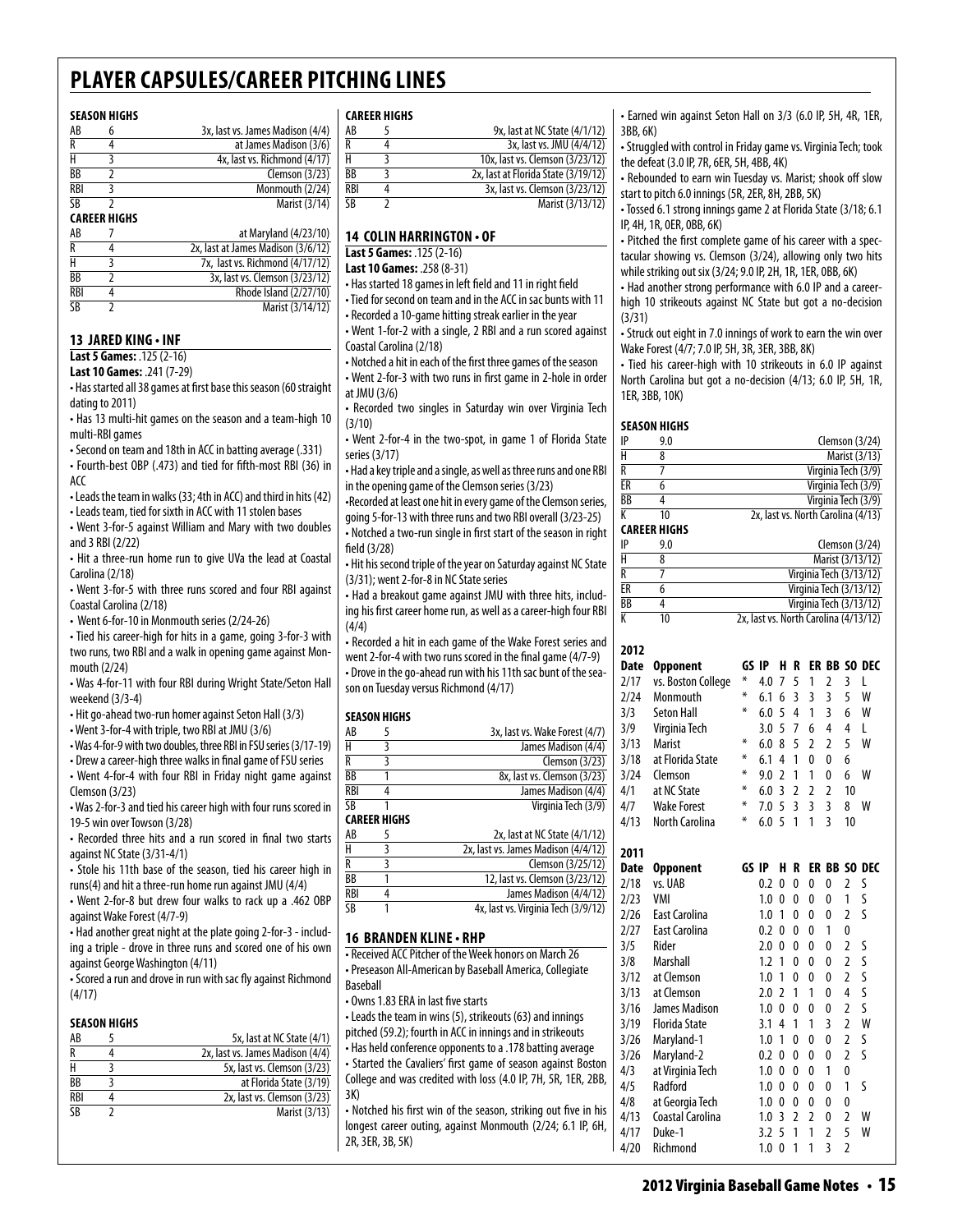| 4/23<br>4/24<br>5/1<br>5/3 | NC State-2<br><b>NC State</b><br>at Boston College<br>at VCU |       | 1.0<br>1.2<br>1.0<br>1.0 | 1<br>$\overline{\phantom{a}}$<br>0<br>$\mathbf{0}$ | 0<br>0<br>0<br>$\mathbf{0}$ | 0<br>0<br>0<br>0        | 0<br>1<br>1<br>0 | 1<br>3<br>0<br>$\overline{2}$ | S<br>$\varsigma$ |
|----------------------------|--------------------------------------------------------------|-------|--------------------------|----------------------------------------------------|-----------------------------|-------------------------|------------------|-------------------------------|------------------|
| 5/14                       | Miami                                                        |       | 1.1                      | 1                                                  | $\overline{\phantom{a}}$    | $\overline{2}$          | $\overline{2}$   | 1                             | S                |
| 5/15                       | Miami                                                        |       | 1.0                      | $\mathfrak z$                                      | $\mathfrak{p}$              | 0                       | 1                | 1                             | $\varsigma$      |
| 5/21                       | at North Carolina                                            |       | 1.0                      | $\mathbf{0}$                                       | $\mathbf{0}$                | $\mathbf{0}$            | 1                | 0                             |                  |
| 2010                       |                                                              |       |                          |                                                    |                             |                         |                  |                               |                  |
| Date                       | <b>Opponent</b>                                              | GS IP |                          | н                                                  | R                           |                         |                  |                               | ER BB SO DEC     |
| 2/20                       | at East Carolina                                             |       | 2.1                      | 4                                                  | $\overline{2}$              | $\overline{2}$          | 1                | $\overline{2}$                |                  |
| 2/27                       | <b>Rhode Island</b>                                          |       | 1.0                      | 1                                                  | $\mathbf{0}$                | $\mathbf{0}$            | 0                | $\overline{2}$                |                  |
| 3/7                        | Dartmouth                                                    |       | 2.1                      | 1                                                  | $\mathbf{0}$                | 0                       | 1                | $\overline{2}$                | S                |
| 3/10                       | at William & Mary                                            | ⋇     | 4.0                      | 4                                                  | 3                           | $\overline{3}$          | 3                | 3                             |                  |
| 3/17                       | at James Madison                                             | ⋇     | 5.0                      | $\mathfrak z$                                      | $\overline{2}$              | 1                       | $\overline{3}$   | $\overline{3}$                | W                |
| 3/23                       | Marshall                                                     |       | 2.0                      | 1                                                  | $\mathbf{0}$                | $\mathbf{0}$            | 0                | $\overline{2}$                |                  |
| 3/30                       | Towson                                                       | ∗     | 3.0                      | 7                                                  | 4                           | $\overline{4}$          | 0                | $\overline{2}$                |                  |
| 4/3                        | at NC State                                                  |       | 2.1                      | 3                                                  | 0                           | $\Omega$                | 1                | $\overline{3}$                | S                |
| 4/6                        | James Madison                                                |       | 1.0                      | 0                                                  | 0                           | $\Omega$                | 0                | $\overline{2}$                |                  |
| 4/7                        | Radford                                                      |       | 1.0                      | 0                                                  | 0                           | 0                       | 0                | $\mathbf{0}$                  |                  |
| 4/10                       | Georgia Tech                                                 |       | 4.0                      | 3                                                  | 1                           | $\Omega$                | 0                | 3                             |                  |
| 4/18                       | Virginia Tech                                                |       | 2.0                      | 0                                                  | 0                           | $\Omega$                | 0                | 1                             |                  |
| 4/21                       | <b>George Mason</b>                                          |       | 1.0                      | 1                                                  | 1                           | $\Omega$                | 1                | 1                             |                  |
| 4/27                       | Coastal Carolina                                             | ⋇     | 5.0                      | 4                                                  | $\overline{\phantom{a}}$    | 1                       | 1                | 4                             | W                |
| 5/4                        | VCU                                                          | ⋇     | 6.0                      | 5                                                  | 4                           | 4                       | 1                | 5                             | W                |
| 5/15                       | North Carolina                                               |       | 3.0                      | 1                                                  | 0                           | $\mathbf{0}$            | 0                | 3                             |                  |
| 5/20                       | at Miami                                                     | ⋇     | 5.0                      | 3                                                  | $\overline{2}$              | $\overline{2}$          | $\overline{2}$   | 3                             |                  |
| 5/27                       | vs. Florida State                                            |       | 2.0                      | $\overline{2}$                                     | 0                           | 0                       | 1                | $\overline{2}$                |                  |
| 5/29                       | vs. Miami                                                    |       | 2.2                      | 1                                                  | 1                           | 1                       | 1                | 3                             |                  |
| 6/5                        | Ole Miss                                                     |       | 3.0                      | $\overline{2}$                                     | 1                           | 1                       | 1                | 4                             |                  |
| 6/7                        | St. John's                                                   | ⋇     | 5.1                      | 6                                                  | 3                           | $\overline{\mathsf{B}}$ | 1                | 5                             | W                |
| 6/14                       | <b>Oklahoma</b>                                              | ⋇     | 1.2                      | 3                                                  | 4                           | $\overline{4}$          | $\overline{2}$   | 1                             | L                |

### **17 shane halley • RHP/OF**

• Has made 15 appearances out of bullpen and one start

• Tied for team lead with five wins

• Has pitched longer than one inning in 10 of his 16 outings • Has a 1.35 ERA and a 2-0 record over his last three appearances (6.2 IP)

• Has held hitters to a .216 average, struck out 27, and yielded only three extra-base hits in 27.2 innings of work

• Made first appearance of the season against Coastal Carolina, tossing a scoreless inning without yielding a hit (2/18; 1.0 IP, 0H, 0R, 1BB, 1K)

• Pitched scoreless inning in relief against William & Mary (2/22) • Pitched a perfect inning in relief, notching two strikeouts, versus Monmouth (2/25; 1.0 IP, 0H, 0R, 0ER, 0, 2K)

• Had two scoreless innings last weekend against Virginia Tech; earned win with two innings of one-hit ball Saturday • Pitched a career-high 4.1 innings of two-hit ball in his first start of the season to set Virginia up for a win over Towson (3/27; 4.1 IP, 2H, 0R, 0ER, 3BB, 4K)

• Earned the Saturday win over NC State with 1.2 scoreless innings in relief (3/31) but struggled on Sunday, giving up two runs in 0.1 IP (4/1)

• Pitched 2.2 two-hit innings in relief and was credited with the win against Wake Forest on Saturday (4/8; 2.2 IP, 2H, 0R, 0ER, 2BB, 1K)

• Had one of his best outings of the year to pick up the win against George Washington; tied his career-high with six strikeouts and yielded only one hit in 3.1 IP (4/11)

• Gave up one run off of three hits in 2.0 IP against North Carolina on Saturday (4/14; 2.0 IP, 3H, 1R, 1ER, 0BB, 0K)

• Earned the win against Richmond on Tuesday with 1.1 innings of no-hit ball out of the bullpen (4/17; 1.1 IP, 0H, 0R, 0ER, 1BB, 2K)

|            | JLMJVN IIIVIIJ |                                    |
|------------|----------------|------------------------------------|
| AB         | 1              | Monmouth (2/24)                    |
| R          |                |                                    |
| H          |                |                                    |
| ВB         |                |                                    |
| RBI        |                |                                    |
| <b>SB</b>  |                |                                    |
|            |                |                                    |
| IP         | 4.1            | Towson $(3/27)$                    |
| H          | 3              | 2x, last vs. North Carolina (4/14) |
| R          | $\overline{2}$ | Wright State (3/3)                 |
| ER         | $\overline{2}$ | Wright State (3/3)                 |
| ВB         | 3              | Towson (3/27)                      |
| K          | 6              | George Washington (4/11)           |
|            |                |                                    |
|            | CAREER HIGHS   |                                    |
| AB         | 3              | at VCU (5/3/11)                    |
| R          | 1              | 3x, last vs. Richmond (4/20/11)    |
| H          | $\overline{2}$ | Navy (3/10/09)                     |
| ВB         | 1              | 3x, last at Virginia Tech (4/1/11) |
| <b>RBI</b> | 1              | Richmond (4/20/11)                 |
| SB         |                |                                    |
|            |                |                                    |
| IP         | 4.1            | Towson (3/27/12)                   |
| . .        |                | $\ddot{\phantom{1}}$               |

|    | <b>T.I</b> | 1 <b>0W3011 12/27/12</b>                 |
|----|------------|------------------------------------------|
|    |            | 3x, last vs. North Carolina (4/14/12)    |
|    |            | at Virginia Tech (4/2/11)                |
| FR |            | at Virginia Tech (4/2/11)                |
| BB |            | 2x, last vs. Towson (3/27/12)            |
|    |            | 2x, last vs. George Washington (4/11/12) |

### **2012**

**Season Highs**

| <b>Date</b>  | <b>Opponent</b>          | GS IP |            | н              | R              |                | ER BB                   |                                  | SO DEC |
|--------------|--------------------------|-------|------------|----------------|----------------|----------------|-------------------------|----------------------------------|--------|
| 2/18         | at Coastal Carolina      |       | 1.0        | 0              | 0              | 0              | 1                       | 1                                |        |
| 2/22         | William and Mary         |       | 1.0        | 0              | $\mathbf{0}$   | 0              | 0                       | 1                                |        |
| 2/25         | Monmouth                 |       | 1.0        | 0              | 0              | 0              | 0                       | $\overline{2}$                   |        |
| 2/28         | Liberty                  |       | 1.2        | 1              | 1              | 0              | 1                       | $\overline{2}$                   |        |
| 3/3          | <b>Wright State</b>      |       | 2.0        | 1              | $\overline{2}$ | $\overline{2}$ | 1                       | 1                                | L      |
| 3/4          | <b>Seton Hall</b>        |       | 0.2        | 1              | $\mathbf{0}$   | 0              | 0                       | $\overline{2}$                   |        |
| 3/10         | Virginia Tech            |       | 2.0        | 1              | 0              | 0              | 0                       | 1                                | W      |
| 3/11         | Virginia Tech            |       | 1.2        | $\overline{2}$ | 0              | 0              | 0                       | $\overline{2}$                   |        |
| 3/17         | at Florida State         |       | 1.0        | $\overline{3}$ | 1              | 1              | 1                       | 1                                |        |
| 3/27         | Towson                   | ∗     | 4.1        | $\overline{2}$ | $\mathbf{0}$   | 0              | 3                       | $\overline{4}$                   |        |
| 3/31         | at NC State              |       | 1.2        | $\overline{2}$ | 0              | 0              | 1                       | 1                                | W      |
| 4/1          | at NC State              |       | 0.1        | $\overline{3}$ | $\overline{2}$ | $\overline{2}$ | $\mathbf{0}$            | $\mathbf{0}$                     |        |
| 4/8          | <b>Wake Forest</b>       |       | 2.2        | $\overline{2}$ | $\mathbf{0}$   | 0              | $\overline{2}$          | 1                                | W      |
| 4/11         | <b>George Washington</b> |       | 3.1        | 1              | 0              | 0              | 1                       | 6                                | W      |
| 4/14         | <b>North Carolina</b>    |       | 2.0        | $\overline{3}$ | 1              | 1              | 0                       | 0                                |        |
| 4/17         | Richmond                 |       | 1.1        | 0              | 0              | 0              | 1                       | $\overline{2}$                   | W      |
|              |                          |       |            |                |                |                |                         |                                  |        |
| 2011         |                          |       |            |                |                |                |                         |                                  |        |
|              |                          |       |            |                |                |                |                         |                                  |        |
| <b>Date</b>  | <b>Opponent</b>          | GS IP |            | H              | R              |                | ER BB                   |                                  | SO DEC |
| 3/1          | <b>William and Mary</b>  |       | 2.0        | 0              | 0              | 0              | 0                       | 2                                |        |
| 3/5          | Cornell                  |       | 0.2        | $\overline{2}$ | $\overline{2}$ | $\overline{2}$ | 3                       | 1                                |        |
| 3/13         | at Clemson               |       | 1.1        | 0              | 0              | 0              | $\overline{\mathbf{c}}$ | 3                                |        |
| 3/20         | <b>Florida State</b>     |       | 1.0        | 1              | $\overline{2}$ | $\overline{2}$ | $\overline{2}$          | 1                                |        |
| 3/25         | Maryland                 |       | 3.0        | 0              | 0              | $\mathbf{0}$   | 0                       | 6                                | S      |
| 4/19         | at Radford               |       | 1.0        | 0              | 0              | 0              | 0                       | 1                                |        |
| 4/29         | at Boston College        |       | 2.0        | 0              | 0              | 0              | 0                       | 3                                |        |
|              |                          |       |            |                |                |                |                         |                                  |        |
| 2010         |                          |       |            |                |                |                |                         |                                  |        |
| <b>Date</b>  | <b>Opponent</b>          | GS IP |            | H              | R              | ER             | BB                      |                                  | SO DEC |
| 3/16         | William and Mary         |       | 1.0        | 0              | 0              | $\overline{0}$ | $\mathbf{0}$            | 1                                |        |
| 3/19         | <b>Boston College</b>    |       | 1.0        | 1              | 0              | 0              | 0                       | 0                                |        |
| 3/27         | Clemson-1                |       | 0.2        | 1              | 0              | 0              | 0                       | 0                                |        |
| 3/30         | Towson                   |       | 3.0        | $\overline{2}$ | 1              | 1              | 0                       | $\overline{\mathbf{c}}$          | W      |
| 4/6          | <b>James Madison</b>     |       | 2.1        | 1              | 1              | 1              | 5                       | 5                                |        |
| 4/14         | at VMI                   | ₩     | 1.0        | 1              | 0              | 0              | 0                       | $\overline{2}$                   |        |
| 4/20<br>4/28 | Richmond<br>Georgetown   |       | 4.0<br>0.2 | 3<br>1         | 0<br>1         | 0<br>1         | 2<br>$\overline{2}$     | $\overline{4}$<br>$\overline{2}$ | W      |

| 2009 | Date Opponent         |               |  |  | GS IP H R ER BB SO DEC |
|------|-----------------------|---------------|--|--|------------------------|
|      | 2/20 Bucknell         | $1.0$ 0 0 0 0 |  |  |                        |
|      | 3/4 George Washington | 121000        |  |  |                        |

| 2/20 | Bucknell             | 1.0 |                          | 0 | 0 | 0 | 3 |   |  |
|------|----------------------|-----|--------------------------|---|---|---|---|---|--|
| 3/4  | George Washington    | 1.2 | 1                        | 0 | 0 | 0 | 5 |   |  |
| 3/11 | VMI                  | 2.0 | 0                        | 0 | 0 | 0 | 2 |   |  |
| 3/13 | <b>Florida State</b> | 2.0 | $\mathcal{I}$            | 1 | 0 |   |   |   |  |
| 3/18 | Wagner               | 2.2 | $\mathbf 0$              | 0 | 0 | 1 | 4 | W |  |
| 3/25 | Towson               | 1.0 | $\overline{\phantom{a}}$ | 0 | 0 | 0 | 7 |   |  |
| 3/29 | North Carolina       | 1.0 | 0                        | 0 | 0 | 0 | 0 |   |  |
| 4/1  | <b>Norfolk State</b> | 3.1 | 1                        | 0 | 0 | 0 | 3 | W |  |
| 4/8  | <b>Stony Brook</b>   | 3.1 | 0                        | 0 | 0 | 0 | 3 |   |  |
| 4/11 | Georgia Tech         | 1.1 | 4                        | 4 | 4 | 1 |   | w |  |
|      |                      |     |                          |   |   |   |   |   |  |

#### **18 nateirving • c**

**Last 5 Games:** .200 (3-15)

**Last 10 Games:** .231 (6-26)

• Has started 29 games at catcher this season

• First primary starting freshman catcher in Brian O'Connor's tenure at UVa

- Fifth on team with 26 RBI; third in OBP at .404
- Third on the team and in the ACC with 10 sac bunts

• Drew three walks in 9-3 win over Coastal Carolina (2/18)

• In two games against Monmouth, he went 3-for-6 (2/24-26)

• Went 2-for-3 in final game against Monmouth, scoring two and driving in one (2/26)

• Started all three games behind plate against Virginia Tech

• Had big series against Hokies, going 6-for-12 with four RBI • Had three run-scoring singles in finale vs. VT, including walkoff single (3/11)

• Went 1-for-2 with a hit and a walk in first start at Florida State (3/17)

• After falling into an 0-2 hole, he battled back to draw a bases-loaded walk, giving Virginia a key insurance run in the Sunday victory over Clemson (3/25)

• Went 1-for-3 with one run, one RBI, and one walk after taking the first game of the Towson series off (3/28)

• Drove in a ninth-inning run on a perfectly executed suicide squeeze against NC State; 2-for-4 on the day (3/31)

• Went 1-for-3 with an RBI and a run against JMU (4/4)

• Hit a bases-clearing triple for three of his four RBI (careerhigh) against Wake Forest (4/9)

• Drove in three RBI off of a double and a squeeze bunt against Richmond on Tuesday (4/17)

#### **Season/career Highs**

| AB        | Virginia Tech (3/11)        |
|-----------|-----------------------------|
| R         | Monmouth (2/26)             |
| н         | Virginia Tech (3/11)        |
| ВB        | at Coastal Carolina (2/18)  |
| RBI       | Wake Forest (4/9)           |
| <b>CR</b> | 4x, last vs. Clemson (3/24) |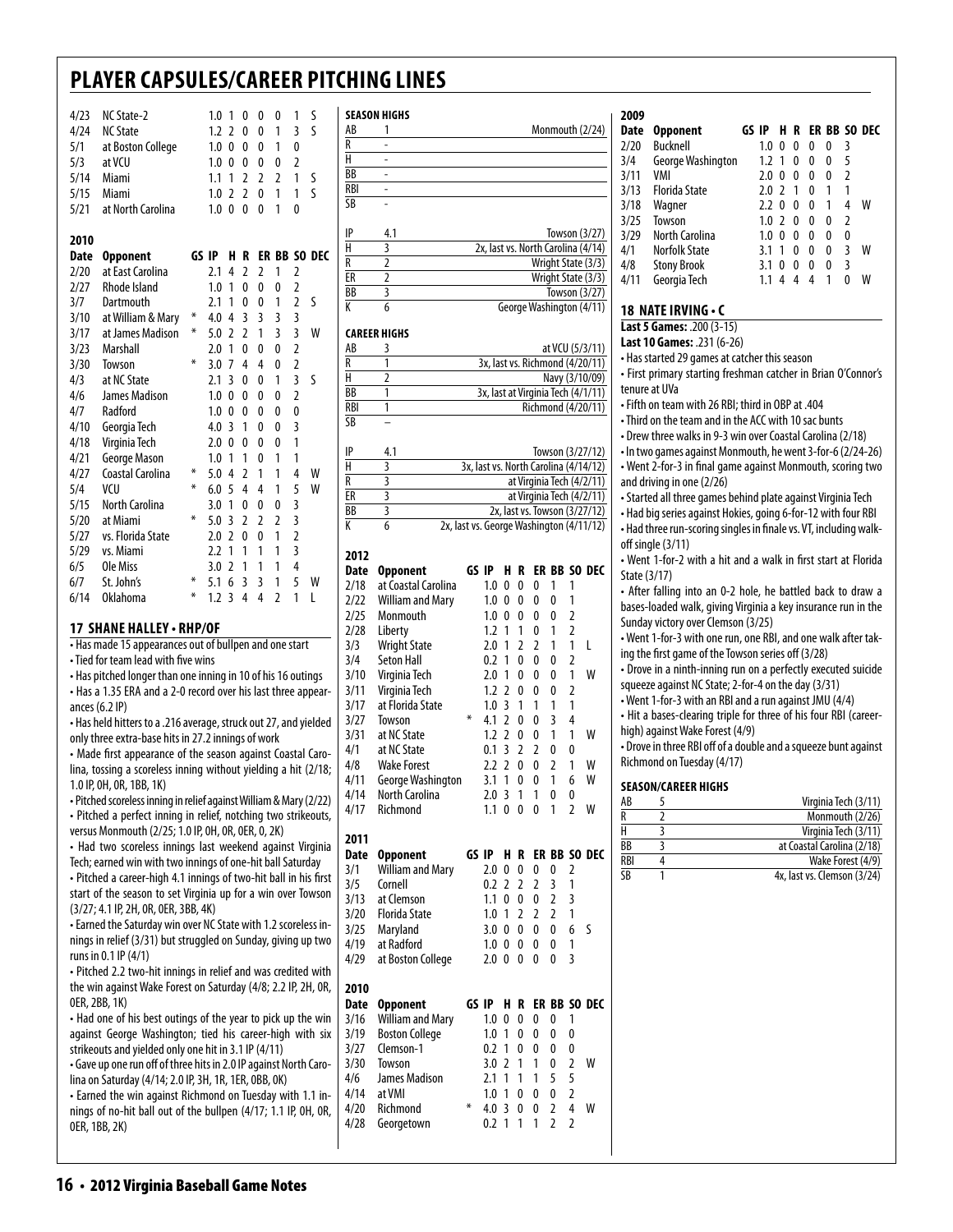# **19 Joel Effertz• RHP**

• Has made nine appearances this season, including starts against William and Mary (2/22) and Richmond (4/17) • Has 14 strikeouts in 11.2 innings of work

• In his first career start for Virginia against William and Mary

(2/22), he worked 2.2 innings (6H, 2R, 2ER, 3BB and 4K)

• Pitched a scoreless inning in relief at Coastal Carolina (2/18; 1.0 IP, 0H, 0R, 0ER, 1BB, 1K)

• Worked a perfect ninth inning vs. Marist (3/14)

• Yielded only one hit in 2.0 innings against Towson (3/27)

• Tied his career-high by striking out four in 2.0 innings of work to seal a 16-4 victory over George Washington (4/11; 2.0 IP, 1H, 0R, 0ER, 0BB, 4K)

• Struggled in Tuesday start against Richmond, giving up two runs in 0.1 innings of work, but got a no-decision (4/17)

#### **Season/career Highs**

| IP | 77 | William and Mary (2/22)               |
|----|----|---------------------------------------|
|    |    | William and Mary (2/22)               |
|    |    | 2x, last vs. Richmond (4/17)          |
| FR |    | 2x, last vs. Richmond (4/17)          |
| BB |    | William and Mary (2/22)               |
|    |    | 2x, last vs. George Washington (4/11) |

# **2012**

| Date | <b>Opponent</b>     | GS IP  |                  |    |                |                |    | <b>H R ER BB SO DEC</b> |
|------|---------------------|--------|------------------|----|----------------|----------------|----|-------------------------|
| 2/18 | at Coastal Carolina |        | 1.0              | 0  | 0              | 0              |    |                         |
| 2/22 | William and Mary    | ⋇      | 2.2 <sub>6</sub> |    | $\overline{2}$ | $\overline{2}$ | ्र | 4                       |
| 2/26 | Monmouth            |        | 1.0              | ्र | 1              | 1              | 0  |                         |
| 3/6  | William & Mary      |        | 1.0              | 0  | 0              | 0              | 0  |                         |
| 3/14 | Marist              |        | 1.0              | 0  | 0              | 0              | 0  |                         |
| 3/21 | VMI                 |        | 1.0              |    | 1              | 1              | 0  | 2                       |
| 3/27 | Towson              |        | 2.0              | 1  | 0              | 0              | 7  | 0                       |
| 4/11 | George Washington   |        | 2.0              | 1  | 0              | 0              | 0  | 4                       |
| 4/17 | Richmond            | $\ast$ |                  |    |                | $\mathcal{D}$  |    | n                       |

### **20 Ryan Ashooh • LHP**

• Has made three appearances this season against Monmouth (2/26), James Madison (3/6) and Towson (3/28) • Pitched a hitless inning in relief against Towson (3/28)

#### **Season Highs**

| IP              | Towson (3/28)              |
|-----------------|----------------------------|
|                 | at James Madison (3/6)     |
|                 | at James Madison (3/6)     |
| FR              | at James Madison (3/6)     |
| $\overline{BB}$ | 3x, last vs. Towson (3/28) |
|                 |                            |

#### K - **Career Highs**

| IP        | 2.0 | at Auburn (2/19/11)                  |
|-----------|-----|--------------------------------------|
| н         |     | at Auburn (2/19/11)                  |
| R         |     | 2x, last at James Madison (3/6/12)   |
| FR        |     | 2x, last at James Madison (3/6/12)   |
| <b>BB</b> |     | 3x, last vs. Towson (3/28/12)        |
|           |     | 2x, last vs. East Carolina (2/27/11) |

| 2012<br>Date<br>2/26<br>3/28 | <b>Opponent</b><br>Monmouth<br>3/6 at James Madison<br>Towson | 0.1<br>1.0 0 0 | $\mathbf{1}$ | 0 | $\mathbf{0}$<br>$0.1$ 2 2 2 1<br>0 <sub>1</sub> | 1 | 0<br>0<br>0 | GS IP H R ER BB SO DEC |
|------------------------------|---------------------------------------------------------------|----------------|--------------|---|-------------------------------------------------|---|-------------|------------------------|
| 2011<br>2/19<br>7/77         | Date Opponent<br>Auburn<br>East Carolina                      | 0.1            | 0            | 0 | 2.05220<br>$\mathbf{0}$                         | 0 | 1<br>1      | GS IP H R ER BB SO DEC |

#### **21 Barrett o'neill• RHP**

• Has made nine appearances this season, five out of bullpen and four in midweek starts

• Worked perfect eighth inning at JMU (3/6)

• Made first start vs. Marist (3/14); worked 5.0 innings to earn first win (2R, ER, 7H, 0 BB, 4K)

• Earned second straight midweek win against VMI (3/21), tossing 5.0 innings of 2-run baseball

• Struck out two of four batters he faced in eighth inning against JMU (4/4)

# **Season/career Highs**

**2012**

| IP | 5.0 | 2x, last vs. VMI (3/19)  |
|----|-----|--------------------------|
| Н  |     | Marist (3/14)            |
| R  |     | George Washington (4/11) |
| ЕR |     | George Washington (4/11) |
| ВB |     | George Washington (4/11) |
| К  |     | Marist (3/14)            |

| ZUIZ |                     |       |                   |    |     |                |              |               |                    |
|------|---------------------|-------|-------------------|----|-----|----------------|--------------|---------------|--------------------|
| Date | <b>Opponent</b>     | GS IP |                   |    |     |                |              |               | <b>HRERBBSODEC</b> |
| 2/24 | Monmouth            |       | 2.2 <sub>3</sub>  |    | 1   | 1              | 0            | 1             |                    |
| 2/28 | Liberty             |       | 0.2 <sub>0</sub>  |    | 0   | 0              | 0            | 0             |                    |
| 3/3  | <b>Seton Hall</b>   |       | 2.0               | -1 | 0   | 0              | 1            | 1             |                    |
| 3/6  | at James Madison    |       | 1.0 <sub>0</sub>  |    | 0   | 0              | 0            | 2             |                    |
| 3/14 | Marist              | ⋇     | $5.0 \t7 \t2$     |    |     | $\mathbf{1}$   | 0            | 4             | w                  |
| 3/21 | VMI                 | ⋇     | $5.0 \t6 \t2 \t2$ |    |     |                | $\mathbf{1}$ | ξ             | W                  |
| 3/28 | Towson              | ∗     | $1.2 \t5 \t3$     |    |     | $\overline{3}$ | $\mathbf{0}$ | 0             |                    |
| 4/4  | James Madison       |       | $1.0\,2$          |    | - 1 | 1              | 0            | $\mathfrak z$ |                    |
| 4/11 | George Washington * |       | 0.2 <sub>5</sub>  |    | 4   | 4              |              |               |                    |
|      |                     |       |                   |    |     |                |              |               |                    |

# **23 Derek fisher • of**

**Last 5 Games:** .294 (5-17)

**Last 10 Games:** .250 (9-36)

• Appeared in 35 games this season, starting 27 (15 at DH, 17 in LF)

• Ranks third nationally in triples with eight; has matched Jarrett Parker (2010) for the UVa single-season triples record • Leads the team in home runs (5), triples (8; first in ACC), total bases (77; T-9th in ACC), extra base hits (20) and SLG% (.606; 5th in ACC)

• Tops ACC freshmen in triples (8), home runs (5), total bases (72) and slugging (.606)

• Went 4-for-4 with double, triple, three RBI and three runs scored in middle game of Monmouth series (2/25)

• Was 2-for-6 with RBI single in win at JMU (3/6) • Went 4-for-9 in two starts during Virginia Tech series; had three hits and three runs in series finale

• Hit first two college home runs in the two Marist games (3/13-14)

• Went 2-for-4 with 3-run homer, triple and four RBI in the Wednesday win over Marist

• Went 2-for-2 with a double, a triple and three RBI as DH in final game against Clemson (3/25)

• Recorded two hits, one run and one RBI in 12-3 victory over VMI (3/21)

• Hit his third long ball of the season to tie the game before going on to beat Clemson (3/24)

• Tied his career-high for hits (4) and set new career highs in runs (4) and RBI (7) with two doubles, a triple and a grand slam in 18-3 win over Towson (3/28) •Went 6-for-11 five runs and eight RBI vs. Towson (3/27-28) • Hit game-tying, two-run homer off Carlos Rodon in win at

NC State (3/31)

• Had another strong offensive performance against JMU, going 2-for-4 with triple, two runs and two RBI (4/4)

• Had his eleventh multi-hit game of the season against Wake Forest on Saturday, going 2-for-5 with 1 run and 3 RBI (4/7) • Went 1-for-3, scored two runs and drove in two runs while drawing two walks in the win over George Washington (4/11) • Was 3-for-10 with a double and an RBI in three games against North Carolina (4/13-15)

#### **Season/career Highs**

| AB                      | 2x, last vs. Towson (3/28)            |
|-------------------------|---------------------------------------|
| $\overline{\mathsf{R}}$ | Towson (3/28)                         |
| н                       | 2x, last vs. Towson (3/28)            |
| ВB                      | 2x, last vs. George Washington (4/11) |
| <b>RBI</b>              | Towson (3/28)                         |
| <b>SR</b>               | 2x, last vs. Virginia Tech (3/11)     |
|                         |                                       |

#### **25 Reed Gragnani • INF/OF**

• Has started 18 games - 11 in CF, two at DH, two at 2B, three in LF

• Hitting .358 with a .419 OBP

• One of two Cavaliers to have two four-hit games

• Hit a three-run double to clear the bases and drive in the Cavaliers' final runs in the 7-1 win over Monmouth (2/25)

• Went 4-for-4 with a run scored in final game against Monmouth (2/26)

• Had pair of RBI singles Tuesday vs. Marist (3/13), then followed it up with three hits Wednesday

• Went 4-for-5 (tied career-high in hits) with one run in Sunday game versus Florida State (3/19); 5-for-13 in series

• Did not play in Clemson series (3/23-25)

• Went 2-for-4 in Friday start against NC State (3/30)

• Has not played since March 31 because of injury

#### **Season Highs**

| AB  | 3x, last at Florida State (3/19) |
|-----|----------------------------------|
|     | Marist (3/14)                    |
|     | 3x, last at Florida State (3/19) |
| ВB  | vs. James Madison (2/18)         |
| RBI | Monmouth (2/25)                  |

#### **Career Highs**

 $\overline{SR}$ 

| AB         | 3x, last at Florida State (3/19/12)     |
|------------|-----------------------------------------|
| R          | 4x, last vs. William and Mary (2/22/12) |
| н          | 3x, last at Florida State (3/19/12)     |
| ВB         | 6x, last vs. James Madison (2/18/12)    |
| <b>RBI</b> | 4x, last vs. Monmouth (2/25)            |
| SB         | Georgetown (4/28/11)                    |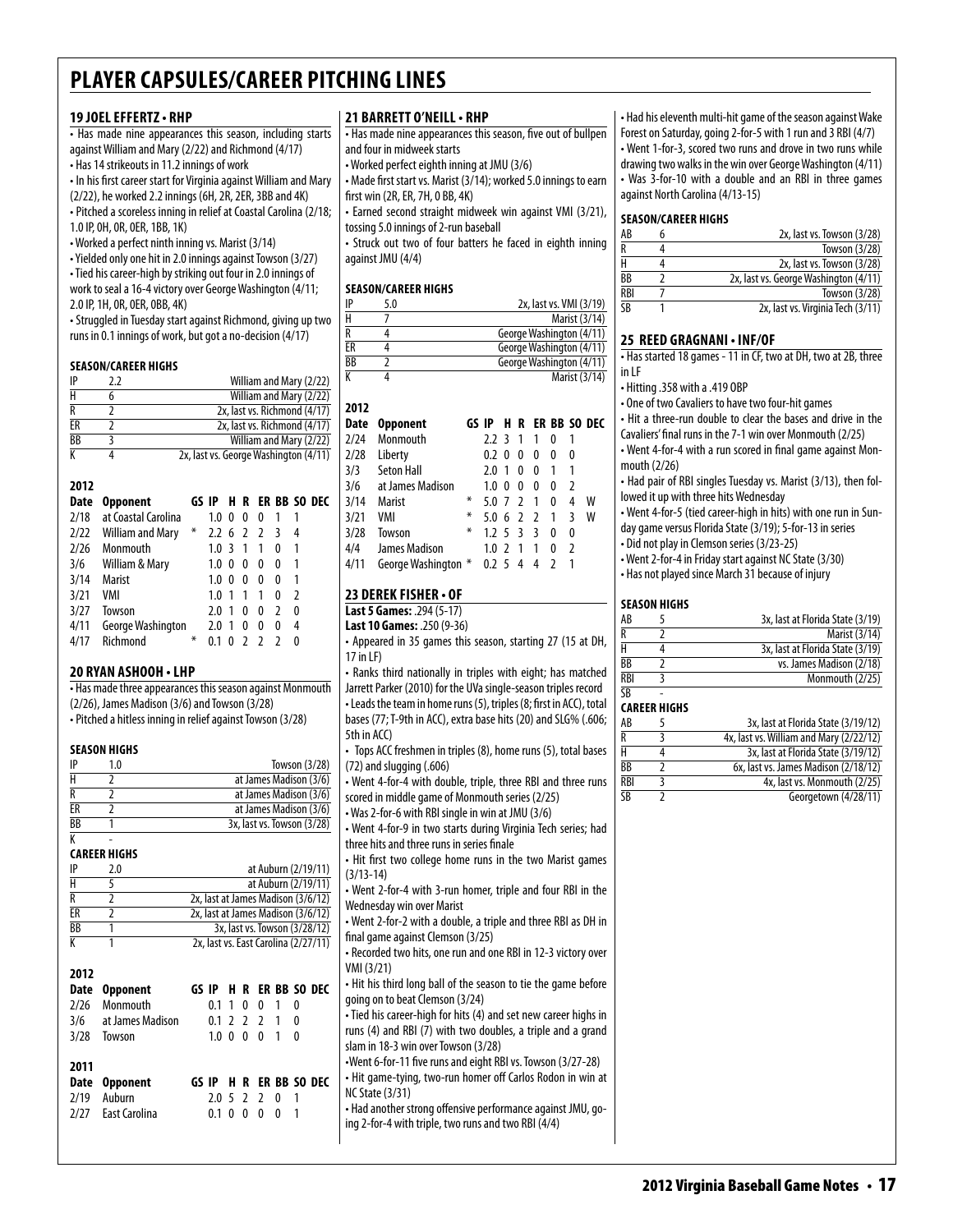|                                                                                                            | 29 SCOTT SILVERSTEIN . LHP                                                                                                        |                                    |                             |                                |                |                |                                               | 3/20                  | <b>Florida State</b>                                                                                                  |                |               | 0.1 1 1 1         |                | 0                 | $\pmb{0}$                      |                                                        |
|------------------------------------------------------------------------------------------------------------|-----------------------------------------------------------------------------------------------------------------------------------|------------------------------------|-----------------------------|--------------------------------|----------------|----------------|-----------------------------------------------|-----------------------|-----------------------------------------------------------------------------------------------------------------------|----------------|---------------|-------------------|----------------|-------------------|--------------------------------|--------------------------------------------------------|
|                                                                                                            | . Has a 2-4 record and 2.79 ERA (first on team; 12th in ACC) in                                                                   |                                    |                             |                                |                |                |                                               | 3/23                  | Towson                                                                                                                |                |               | $2.0 \t1 \t0 \t0$ |                | 0                 | 2                              |                                                        |
|                                                                                                            | nine starts this season                                                                                                           |                                    | 4/10                        | at Georgia Tech                |                |                | 1.1433                                        |                       | $\overline{2}$                                                                                                        | $\mathbf{1}$   |               |                   |                |                   |                                |                                                        |
|                                                                                                            | • Second on team in IP (48.1) and strikeouts (38)                                                                                 |                                    | 4/13                        | Coastal Carolina               |                |                | $0.2$ 2 1 1                                   |                       | 0                                                                                                                     | $\mathbf{1}$   |               |                   |                |                   |                                |                                                        |
|                                                                                                            | • Has held opposing hitters to .206 batting average - tied for                                                                    |                                    | 4/17<br>4/20                | Duke-2                         |                |                | $2.0 \t0 \t0 \t0$                             |                       | $\mathbf 0$                                                                                                           | $\overline{2}$ |               |                   |                |                   |                                |                                                        |
| third-lowest in the ACC (35 hits)                                                                          |                                                                                                                                   |                                    |                             |                                |                |                |                                               |                       | Richmond                                                                                                              | ∗<br>3.0 1 0 0 |               |                   |                | $\overline{2}$    | $\overline{2}$                 | W                                                      |
| . Did not give up a hit to James Madison in his first start of the                                         |                                                                                                                                   |                                    |                             |                                |                |                |                                               |                       | at VCU                                                                                                                |                |               | $1.0$ 2 1 0       |                | 1                 | 1                              |                                                        |
| year (2/22; 5.0 IP, 0H, 2R, 1ER, 3BB, 4K)<br>- Struck out eight batters in win against Monmouth - the lon- |                                                                                                                                   |                                    |                             |                                |                |                |                                               |                       | at North Carolina                                                                                                     |                |               | $1.0 \t2 \t1$     | $\mathbf{1}$   | 0                 | 0                              |                                                        |
|                                                                                                            |                                                                                                                                   |                                    |                             |                                |                |                |                                               |                       | 31 JUSTIN THOMPSON • RHP                                                                                              |                |               |                   |                |                   |                                |                                                        |
|                                                                                                            | gest outing of his career (2/25; 7.0 IP, 3H, 1R, 2ER, 2BB, 8K)<br>• Worked 6.0 solid innings against Seton Hall but was credited  |                                    |                             |                                |                |                |                                               |                       | . Named to midseason watch list for NCBWA Stopper of Year                                                             |                |               |                   |                |                   |                                |                                                        |
|                                                                                                            | with loss (6H, 3R, ER, BB, 3K); committed error to allow two                                                                      |                                    |                             |                                |                |                |                                               | Award                 |                                                                                                                       |                |               |                   |                |                   |                                |                                                        |
|                                                                                                            | unearned runs in fifth inning                                                                                                     |                                    |                             |                                |                |                |                                               |                       | · Tied for eighth in the ACC with 20 appearances out of the                                                           |                |               |                   |                |                   |                                |                                                        |
|                                                                                                            | • Struck out career-high nine batters in 6.0 innings in UVa's 4-3                                                                 |                                    |                             |                                |                |                |                                               |                       | bullpen for a 1.61 ERA                                                                                                |                |               |                   |                |                   |                                |                                                        |
|                                                                                                            | win over Virginia Tech (3/10; 3H, 3ER, 2BB; no decision)                                                                          |                                    |                             |                                |                |                |                                               |                       | • His seven saves ranks first on the team and is tied for fifth                                                       |                |               |                   |                |                   |                                |                                                        |
|                                                                                                            | • Allowed one earned run in 4.1 IP against Florida State but                                                                      |                                    |                             |                                |                |                |                                               | in the ACC            |                                                                                                                       |                |               |                   |                |                   |                                |                                                        |
|                                                                                                            | took loss (3/18; 4.1 IP, 5R, 1ER, 4K)                                                                                             |                                    |                             |                                |                |                |                                               |                       | • Earned the win with a season-high 3.0 innings in relief                                                             |                |               |                   |                |                   |                                |                                                        |
|                                                                                                            | • Earned the win with 6.0 innings of work in which he allowed                                                                     |                                    |                             |                                |                |                |                                               |                       | against William and Mary (2/22; 3.0 IP, 3H, 1R, 0ER, 4BB, 2K)                                                         |                |               |                   |                |                   |                                |                                                        |
|                                                                                                            | one run against Clemson (3/23; 6.0 IP, 5H, 1R, 1ER, 4BB, 3K)                                                                      |                                    |                             |                                |                |                |                                               |                       | • Worked in all three games of VT series; did not allow a run                                                         |                |               |                   |                |                   |                                |                                                        |
|                                                                                                            | • Took loss in Friday start against NC State, giving up four runs                                                                 |                                    |                             |                                |                |                |                                               |                       | - Pitched perfect ninth inning to earn save in Saturday game vs.                                                      |                |               |                   |                |                   |                                |                                                        |
|                                                                                                            | in six innings of work (3/30; 6.0 IP, 7H, 4R, 4ER, ,3BB, 2K)                                                                      |                                    |                             |                                |                |                |                                               |                       | Virginia Tech, then got final two outs Sunday and earned win                                                          |                |               |                   |                |                   |                                |                                                        |
|                                                                                                            | • Received no decision in start against Wake Forest, giving up<br>run and three hits in 4.1 innings pitched (4/8; 4.1 IP, 3H, 1R, |                                    |                             |                                |                |                |                                               |                       | - Got out of bases-loaded, one-out jam with no damage Tues-<br>day vs. Marist to earn save                            |                |               |                   |                |                   |                                |                                                        |
|                                                                                                            | 1ER, 3BB, 3K)                                                                                                                     |                                    |                             |                                |                |                |                                               |                       | · Pitched one scoreless inning in two outings against Florida                                                         |                |               |                   |                |                   |                                |                                                        |
|                                                                                                            | • Gave up four runs (two earned) to take the loss against North                                                                   |                                    |                             |                                |                |                |                                               |                       | State (3/18-19)                                                                                                       |                |               |                   |                |                   |                                |                                                        |
|                                                                                                            | Carolina last Saturday (4/14; 3.2 IP, 3H, 4R, 2ER, 2BB, 2K)                                                                       |                                    |                             |                                |                |                |                                               |                       | • Recorded his third save with 2.0 innings of work including                                                          |                |               |                   |                |                   |                                |                                                        |
|                                                                                                            |                                                                                                                                   |                                    |                             |                                |                |                |                                               |                       | four strikeouts in the first game of the Clemson series (3/23;                                                        |                |               |                   |                |                   |                                |                                                        |
|                                                                                                            | <b>SEASON HIGHS</b>                                                                                                               |                                    |                             |                                |                |                |                                               |                       | 2.0 IP, 3H, 2R, 2ER, 0BB, 4K)                                                                                         |                |               |                   |                |                   |                                |                                                        |
| IP                                                                                                         | 7.0                                                                                                                               |                                    |                             |                                |                |                | Monmouth (2/25)                               |                       | • Notched second save of Clemson series with a scoreless ninth                                                        |                |               |                   |                |                   |                                |                                                        |
| Н                                                                                                          | 7                                                                                                                                 |                                    |                             |                                |                |                | at NC State (3/30)                            |                       | inning (3/25; 1.0 IP, 1H, 0R, 0ER, 0BB, 1K)                                                                           |                |               |                   |                |                   |                                |                                                        |
| R<br>ER                                                                                                    | 5<br>4                                                                                                                            |                                    |                             |                                |                |                | at Florida State (3/17)<br>at NC State (3/30) |                       | • Suffered first loss on the season and only the second of his                                                        |                |               |                   |                |                   |                                |                                                        |
| BB                                                                                                         | 4                                                                                                                                 |                                    | 2x, last vs. Clemson (3/23) |                                |                |                |                                               |                       | career on Sunday against NC State, giving up two runs (one                                                            |                |               |                   |                |                   |                                |                                                        |
| K                                                                                                          | 9                                                                                                                                 |                                    |                             |                                |                |                | Virginia Tech (3/10)                          |                       | earned) in 1.0 IP (4/1)                                                                                               |                |               |                   |                |                   |                                |                                                        |
|                                                                                                            | <b>CAREER HIGHS</b>                                                                                                               |                                    |                             |                                |                |                |                                               |                       | · Earned consecutive saves against Wake Forest on Sunday<br>and Monday, giving up only one hit in 2.2 innings of work |                |               |                   |                |                   |                                |                                                        |
| IP                                                                                                         | 7.0                                                                                                                               |                                    |                             |                                |                |                | Monmouth (2/25/12)                            | $(4/8-9)$             |                                                                                                                       |                |               |                   |                |                   |                                |                                                        |
| H                                                                                                          | 6                                                                                                                                 |                                    |                             |                                |                |                | Seton Hall (3/3/12)                           |                       | • Did not yield a hit in 2.0 IP against North Carolina in final                                                       |                |               |                   |                |                   |                                |                                                        |
| R                                                                                                          | 5<br>4                                                                                                                            |                                    | at Florida State (3/17/12)  |                                |                |                | at NC State (3/30/12)                         |                       | game of the weekend (4/15; 2.0 IP, 0H, 0R, 0ER, 1BB, 1K)                                                              |                |               |                   |                |                   |                                |                                                        |
|                                                                                                            |                                                                                                                                   |                                    | 2x, last vs. Clemson (3/23) |                                |                |                |                                               |                       | - Earned his seventh save on the year with a one-hit ninth in-                                                        |                |               |                   |                |                   |                                |                                                        |
| ER                                                                                                         |                                                                                                                                   |                                    |                             |                                |                |                | Virginia Tech (3/10/12)                       |                       | ning against Richmond (4/17)                                                                                          |                |               |                   |                |                   |                                |                                                        |
| BB                                                                                                         | 4<br>9                                                                                                                            |                                    |                             |                                |                |                |                                               |                       |                                                                                                                       |                |               |                   |                |                   |                                |                                                        |
| К                                                                                                          |                                                                                                                                   |                                    |                             |                                |                |                |                                               |                       |                                                                                                                       |                |               |                   |                |                   |                                |                                                        |
|                                                                                                            | <b>CAREER HIGHS</b>                                                                                                               |                                    |                             |                                |                |                |                                               |                       | <b>SEASON HIGHS</b>                                                                                                   |                |               |                   |                |                   |                                |                                                        |
| AB                                                                                                         | 4                                                                                                                                 |                                    |                             |                                |                |                | Stony Brook (4/7/09)                          | IP                    | 3.0                                                                                                                   |                |               |                   |                |                   |                                | William and Mary (2/22)                                |
| R                                                                                                          | 1                                                                                                                                 | 2x, last at Virginia Tech (4/1/11) |                             |                                |                |                |                                               | $\overline{H}$        | 3                                                                                                                     |                |               |                   |                |                   |                                | 2x, last vs. Clemson (3/23)                            |
| H                                                                                                          | 1                                                                                                                                 | 5x, last at Virginia Tech (4/1/11) |                             |                                |                |                |                                               | R                     | 2                                                                                                                     |                |               |                   |                |                   |                                | 2x, last at NC State (4/1)                             |
| BB<br>RBI                                                                                                  | 1<br>2                                                                                                                            |                                    |                             |                                |                |                | 3x, last Rider (3/4/11)<br>Bucknell (2/21/09) | ER<br>$\overline{BB}$ | 2<br>4                                                                                                                |                |               |                   |                |                   |                                | Clemson $(3/23)$<br>William and Mary (2/22)            |
| <b>SB</b>                                                                                                  | $\overline{a}$                                                                                                                    |                                    |                             |                                |                |                |                                               | K                     | 4                                                                                                                     |                |               |                   |                |                   |                                | Clemson $(3/23)$                                       |
|                                                                                                            |                                                                                                                                   |                                    |                             |                                |                |                |                                               |                       | <b>CAREER HIGHS</b>                                                                                                   |                |               |                   |                |                   |                                |                                                        |
| 2012                                                                                                       |                                                                                                                                   |                                    |                             |                                |                |                |                                               | IP                    | 4.1                                                                                                                   |                |               |                   |                |                   |                                | at Georgia Tech (4/9/11)                               |
| <b>Date</b>                                                                                                | <b>Opponent</b>                                                                                                                   | GS IP                              | H R ER BB SO DEC            |                                |                |                |                                               | Н                     | 5                                                                                                                     |                |               |                   |                |                   |                                | at Georgia Tech (4/9/11)                               |
| 2/22                                                                                                       | vs. James Madison                                                                                                                 | ₩                                  | $5.0 \t0 \t2$               | $\overline{1}$                 | 3              | 4              |                                               | R                     | 4                                                                                                                     |                |               |                   |                |                   |                                | at Georgia Tech (4/9/11)                               |
| 2/25                                                                                                       | Monmouth                                                                                                                          | ⋇                                  | 7.031                       | $\mathbf{1}$                   | 2              | 8              | W                                             | ER<br>BB              | $\overline{\mathbf{3}}$<br>4                                                                                          |                |               |                   |                |                   |                                | at Georgia Tech (4/9/11)                               |
| 3/3                                                                                                        | <b>Seton Hall</b>                                                                                                                 | $\ast$<br>⋇                        | $6.0 \t6 \t3$               | $\overline{1}$                 | 1              | 3              | L                                             | K                     | 8                                                                                                                     |                |               |                   |                |                   |                                | William and Mary (2/22/12)<br>at Georgia Tech (4/9/11) |
| 3/10                                                                                                       | Virginia Tech                                                                                                                     | ∗                                  | 6.033                       | $\overline{3}$                 | 2<br>4         | 9<br>4         |                                               |                       |                                                                                                                       |                |               |                   |                |                   |                                |                                                        |
| 3/17<br>3/23                                                                                               | at Florida State<br>Clemson                                                                                                       | ∗<br>6.05                          | 4.1 5 5<br>$\overline{1}$   | $\overline{1}$<br>$\mathbf{1}$ | 4              | 3              | L<br>W                                        | 2012                  |                                                                                                                       |                |               |                   |                |                   |                                |                                                        |
| 3/30                                                                                                       | at NC State                                                                                                                       | ⋇                                  | $6.0$ 7 4                   | 4                              | 3              | 2              | L                                             | Date                  | <b>Opponent</b>                                                                                                       | GS IP          |               |                   |                |                   |                                | H R ER BB SO DEC                                       |
| 4/8                                                                                                        | <b>Wake Forest</b>                                                                                                                | ⋇<br>4.1 3                         | $\overline{1}$              | 1                              | 3              | 3              |                                               | 2/18                  | vs. James Madison                                                                                                     | 0.1 0 0        |               |                   | 0              | 0                 | 1                              |                                                        |
| 4/14                                                                                                       | North Carolina                                                                                                                    | ⋇                                  | $3.2 \, 3 \, 4$             | $\overline{2}$                 | $\overline{2}$ | $\overline{2}$ | - L                                           | 2/22                  | William and Mary                                                                                                      |                |               | 3.0 3 1           | 0              | 4                 | 2                              | W                                                      |
|                                                                                                            |                                                                                                                                   |                                    |                             |                                |                |                |                                               | 2/28                  | Liberty                                                                                                               |                | $1.0 \t0 \t0$ |                   | 0              | 0                 | 1                              |                                                        |
| 2011                                                                                                       |                                                                                                                                   |                                    |                             |                                |                |                |                                               | 3/3                   | <b>Wright State</b>                                                                                                   |                | 1.0 1 0       |                   | 0              | 0                 | 0                              |                                                        |
| <b>Date</b>                                                                                                | <b>Opponent</b>                                                                                                                   | GS IP                              | H R ER BB SO DEC            |                                |                |                |                                               | 3/4                   | <b>Seton Hall</b>                                                                                                     |                | $1.1 \t1 \t1$ |                   | $\overline{1}$ | 1                 | $\mathbf{1}$                   |                                                        |
| 2/27                                                                                                       | East Carolina                                                                                                                     |                                    | $1.0 \t0 \t0$               | 0                              | 0              | 1              |                                               | 3/9                   | Virginia Tech                                                                                                         |                | $1.0 \t1 \t0$ |                   | 0              | 0                 | $\overline{2}$                 |                                                        |
| 3/2                                                                                                        | Niagara                                                                                                                           |                                    | $0.2 \ 0 \ 0$               | $\mathbf 0$                    | 0              | 0              |                                               | 3/10                  | Virginia Tech                                                                                                         |                | $1.0 \t0 \t0$ |                   | 0<br>0         | 0<br>$\mathbf{0}$ | $\overline{2}$<br>$\mathbf{1}$ | S<br>W                                                 |
| 3/8<br>3/13                                                                                                | Marshall<br>at Clemson                                                                                                            |                                    | 0.0 1 0<br>0.2 1 0 0        | 0                              | 0<br>0         | 0<br>0         |                                               | 3/11<br>3/13          | Virginia Tech<br>Marist                                                                                               | $0.2 \ 0 \ 0$  |               | 0.2 0 0 0         |                | $\mathbf{0}$      | $\mathbf 0$                    | S                                                      |

| 3/18                                                                                                     | at Florida State        | 0.2              | 1              | 0              | 0              | 0              | 0              |              |
|----------------------------------------------------------------------------------------------------------|-------------------------|------------------|----------------|----------------|----------------|----------------|----------------|--------------|
| 3/19                                                                                                     | at Florida State        | 0.1              | 1              | 0              | 0              | 0              | 0              |              |
| 3/23                                                                                                     | Clemson                 | 2.0              | 3              | 2              | 2              | 0              | 4              | S            |
| 3/25                                                                                                     | Clemson                 | 1.0              | 1              | 0              | 0              | 0              | 1              | ς            |
| 3/28                                                                                                     | Towson                  | 1.0              | 0              | 0              | 0              | 0              | 2              |              |
| 3/31                                                                                                     | at NC State             | 0.2              | 1              | 0              | 0              | 0              | 1              |              |
| 4/1                                                                                                      | at NC State             | 1.0              | 4              | 2              | 1              | 2              | 0              | L            |
| 4/8                                                                                                      | <b>Wake Forest</b>      | 1.0              | 0              | 0              | 0              | 0              | 0              | S            |
| 4/9                                                                                                      | <b>Wake Forest</b>      | 1.2              | 1              | 0              | 0              | 1              | 3              | S            |
| 4/15                                                                                                     | <b>North Carolina</b>   | 2.0              | 0              | 0              | 0              | 1              | 1              |              |
| 4/17                                                                                                     | Richmond                | 1.0              | 1              | 0              | 0              | 0              | 1              | S            |
|                                                                                                          |                         |                  |                |                |                |                |                |              |
| 2011                                                                                                     |                         |                  |                |                |                |                |                |              |
| Date                                                                                                     | <b>Opponent</b>         | GS IP            | H              | R              |                |                |                | ER BB SO DEC |
|                                                                                                          |                         |                  |                |                |                |                |                |              |
| 2/20                                                                                                     | vs. Arkansas State      | 2.0              | 1              | 2              | 2              | 2              | 0              |              |
| 2/26                                                                                                     | East Carolina           | 1.1              | 0              | 0              | 0              | 0              | 3              |              |
| 3/1                                                                                                      | <b>William and Mary</b> | 3.0              | 3              | 0              | 0              | 0              | 3              |              |
| 3/8                                                                                                      | Marshall                | 1.2              | $\overline{2}$ | 0              | 0              | 0              | 2              |              |
| 3/11                                                                                                     | at Clemson              | 2.1              | 0              | 0              | 0              | 1              | 4              |              |
| 3/16                                                                                                     | James Madison           | 2.0              | 1              | 0              | 0              | 0              | 1              |              |
| 3/18                                                                                                     | <b>Florida State</b>    | 3.2              | 1              | 0              | 0              | 2              | 3              | W            |
| 3/26                                                                                                     | Maryland-2              | 1.1              | 2              | 0              | 0              | 1              | 1              |              |
| 4/2                                                                                                      | at Virginia Tech        | 1.1              | 0              | 0              | 0              | 0              | 1              |              |
| 4/9                                                                                                      | at Georgia Tech         | 4.1              | 5              | 4              | 3              | 0              | 8              | W            |
| 4/13                                                                                                     | Coastal Carolina        | 1.0              | 2              | 1              | 1              | 1              | 1              |              |
|                                                                                                          | Richmond                | 1.0              | 1              | 0              | 0              | 0              | 1              |              |
| 4/20                                                                                                     |                         |                  |                |                |                |                |                |              |
| 4/23                                                                                                     | NC State-2              | 1.2              | 1              | 0              | 0              | 1              | 0              |              |
| 4/24                                                                                                     | <b>NC State</b>         | 0.1              | 1              | 2              | 2              | 1              | 0              |              |
| 4/30                                                                                                     | at Boston College       | 2.2              | 3              | 1              | 1              | 0              | 3              | L            |
| 5/13                                                                                                     | Miami                   | 1.0              | 1              | 1              | 1              | 0              | 1              |              |
| 5/15                                                                                                     | Miami                   | 0.2              | 1              | 0              | 0              | 0              | 0              |              |
| 5/21                                                                                                     | at North Carolina       | 1.1              | $\overline{2}$ | 0              | 0              | 1              | $\overline{2}$ |              |
|                                                                                                          |                         |                  |                |                |                |                |                |              |
|                                                                                                          |                         |                  |                |                |                |                |                |              |
| 2010                                                                                                     |                         |                  |                |                |                |                |                |              |
| Date                                                                                                     | <b>Opponent</b>         | GS IP            | H              | R              |                | ER BB          |                | SO DEC       |
| 3/6                                                                                                      | Dartmouth               | 2.0              | 1              | 0              | 0              | 0              | 0              |              |
|                                                                                                          | Towson                  | 2.0              | 0              | 0              | 0              | 0              | 3              |              |
|                                                                                                          | at NC State             | 0.0              | 1              | 0              | 0              | 0              | 0              |              |
|                                                                                                          |                         |                  |                |                |                |                |                |              |
|                                                                                                          | James Madison           | 2.1              | 1              | 0              | 0              | $\overline{2}$ | 7              | W            |
| 4/6                                                                                                      | at VMI                  | 1.2              | 2              | 3              | 3              | 1              | 3              |              |
| 4/18                                                                                                     | Virginia Tech           | 0.1              | 0              | 0              | 0              | 0              | 0              |              |
| 4/21                                                                                                     | George Mason            | 2.2              | 1              | 0              | 0              | $\overline{2}$ | 4              | W            |
| 4/28                                                                                                     | Georgetown              | 3.1              | 2              | 0              | 0              | 1              | 3              | W            |
| 5/2                                                                                                      | at Duke                 | 1.0 <sub>2</sub> |                | $\mathbf{2}$   | $\overline{2}$ | 0              | 1              |              |
| 5/4                                                                                                      | VCU                     | $1.0$ 1          |                | 0              | 0              | 0              | 2              |              |
|                                                                                                          | at Miami                | 2.2 <sub>2</sub> |                | $\overline{2}$ | $\overline{2}$ | 0              | $\overline{2}$ |              |
|                                                                                                          | vs. Florida State       | 1.0 <sub>1</sub> |                | 1              | 1              | 1              | 1              |              |
|                                                                                                          | Oklahoma                | 0.2 <sub>2</sub> |                | 2              | 2              | 1              | $\overline{2}$ |              |
|                                                                                                          |                         |                  |                |                |                |                |                |              |
|                                                                                                          |                         |                  |                |                |                |                |                |              |
|                                                                                                          | <b>Opponent</b>         | GS IP            | H.             | R              |                |                |                | ER BB SO DEC |
|                                                                                                          | Navy                    | $1.0\,$          | 0              | 0              | 0              | 1              | 1              |              |
|                                                                                                          | Canisius                | 1.1              | 0              | 0              | 0              | 1              | 1              |              |
|                                                                                                          |                         |                  |                |                |                |                |                |              |
|                                                                                                          | Norfolk State           | 1.1              | 1              | 0              | 0              | 0              | 1              |              |
|                                                                                                          | Maryland                | 1.0              | 1              | 0              | 0              | 0              | 1              |              |
| Date                                                                                                     | <b>Stony Brook</b>      | 2.0              | $\mathbf{1}$   | 0              | 0              | 0              | 1              |              |
|                                                                                                          | at Boston College       | 0.1              | 0              | 0              | 0              | 0              | 0              |              |
| 3/30<br>4/3<br>4/14<br>5/22<br>5/27<br>6/13<br>2009<br>3/10<br>3/18<br>4/1<br>4/5<br>4/8<br>4/18<br>4/22 | Georgetown              | 1.0 <sub>0</sub> |                | 0              | 0              | 1              | 0              |              |
|                                                                                                          |                         |                  |                |                |                |                |                |              |
|                                                                                                          |                         |                  |                |                |                |                |                |              |
|                                                                                                          |                         |                  |                |                |                |                |                |              |
|                                                                                                          |                         |                  |                |                |                |                |                |              |
|                                                                                                          |                         |                  |                |                |                |                |                |              |
|                                                                                                          |                         |                  |                |                |                |                |                |              |
|                                                                                                          |                         |                  |                |                |                |                |                |              |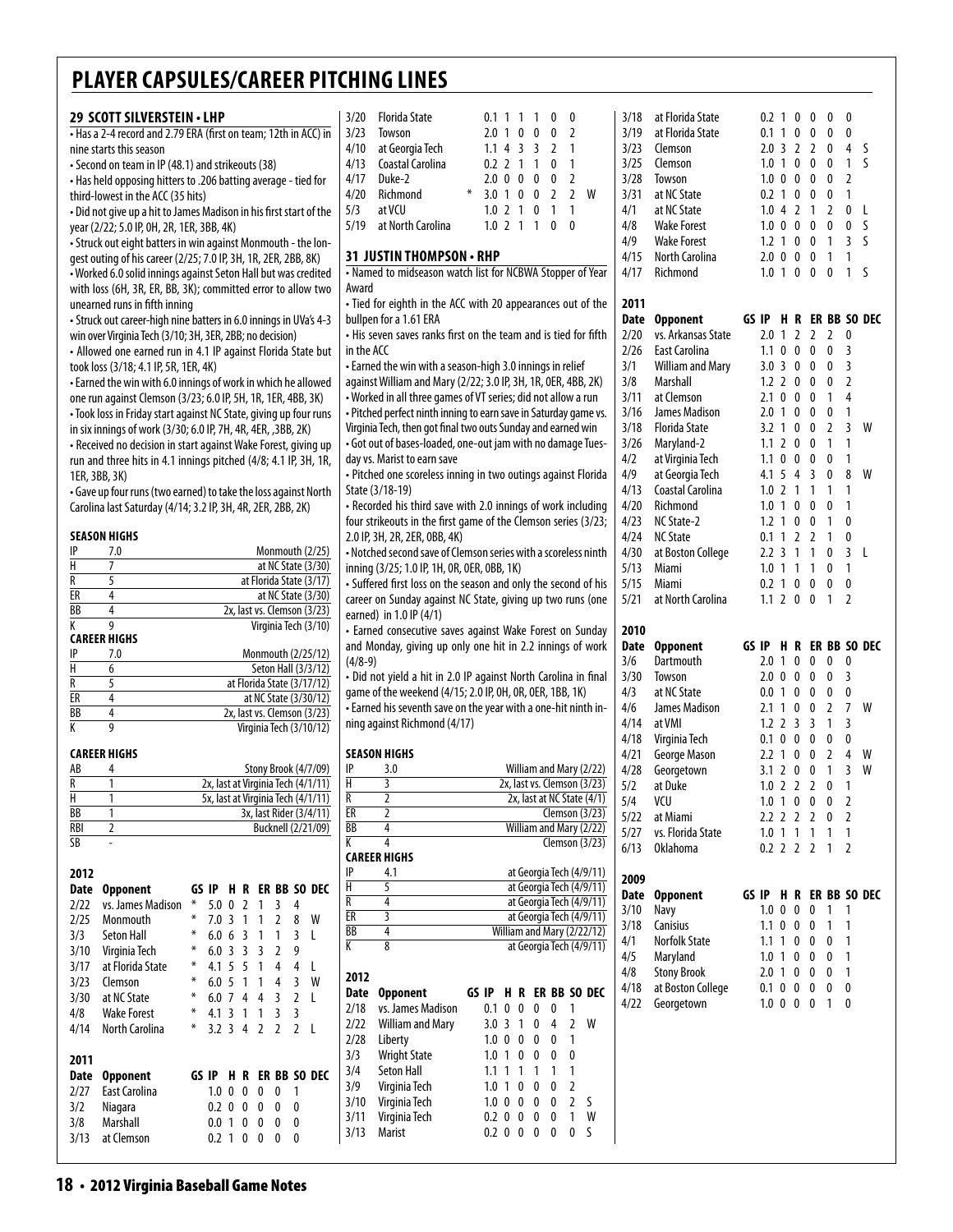# **33 nick howard • inf/rhp**

# **Last 5 Games:** .250 (1-4)

**Last 10 Games:** .429 (6-14)

• Has appeared in 24 games in the field, starting 11 of them (10 at DH, one at third base)

• Also has made 10 appearances out of the bullpen

• Boasts lowest ERA among relief pitchers at 1.19 (22.2 IP)

• Is hitting .429 and slugging .571 in his last seven appearances

• Struck out 15 without yielding a walk in first 11.0 innings this season

• Made first career start at plate in tie with James Madison, going 1-for-3 at DH (2/18)

• Went 2-for-3 with two runs in win over Seton Hall (3/3) • Went 2-for-4, scored twice in Saturday win over Virginia Tech

(3/10) • Struck out three and held Monmouth scoreless in 1.1 IP (2/26)

• Worked 2.1 scoreless innings out of bullpen vs. Marist (3/14) • Pitched 3.0 innings out of pen against VMI; struck out six (3/21)

• Was 3-for-4 with two runs and an RBI in victory over Towson  $(3/27)$ 

• Went 1-for-3 with three runs, one RBI and two walks while pitching a solid 4.1 innings in relief to earn his first career win, over Towson (3/28; 4.1 IP, 5H, 2R, 2ER, 0BB, 4K)

• Pitched three scoreless innings in relief and hit a single in his lone at-bat against JMU (4/4)

• Went 3-for-5 and drove in one run in first game of Wake Forest series (4/7)

• Made first two ACC pitching appearances against Wake out of the bullpen (4/8-9)

• Pitched 2.0 scoreless innings and hit the first triple of his career against George Washington; also scored a run and drove in another (4/11)

• Pitched 3.1 innings - the second longest of his career - without giving up an earned run versus North Carolina (4/14; 3.1 IP, 3H, 1R, 0ER, 0BB, 1K)

• Struck out three and gave up one run in 2.2 IP against Richmond (4/17; 2.2 IP, 3H, 1R, 1ER, 1BB, 3K)

### **Season/career Highs**

**2012**

| AB        |               | 3x, last vs. Towson (3/27)         |
|-----------|---------------|------------------------------------|
| R         | 3             | Towson (3/28)                      |
| H         | 3             | 2x, last vs. Wake Forest (4/7)     |
| <b>BB</b> | $\mathfrak z$ | 2x, last vs. Towson (3/28)         |
| RBI       | 1             | 5x, last vs. North Carolina (4/13) |
| <b>SB</b> | 1             | Virginia Tech (3/10)               |
|           |               | <b>SEASON/CAREER HIGHS</b>         |
| IP        | 4.1           | Towson (3/28)                      |
| Н         | 5             | Towson (3/28)                      |
| Ŕ         | 2             | Towson (3/28)                      |
| ER        | 2             | Towson (3/28)                      |
| ВB        |               | 4x, last vs. Richmond (4/17)       |
|           | 6             | VMI (3/19)                         |

| 20 I Z |                    |       |                  |                          |                          |               |   |   |              |
|--------|--------------------|-------|------------------|--------------------------|--------------------------|---------------|---|---|--------------|
| Date   | <b>Opponent</b>    | GS IP |                  | н                        | R                        |               |   |   | ER BB SO DEC |
| 2/26   | Monmouth           |       | 1.1              | 1                        | 0                        | 0             | 0 | 3 |              |
| 3/14   | <b>Marist</b>      |       | 2.1              | $\overline{\phantom{a}}$ | 0                        | 0             | 0 | 2 |              |
| 3/21   | VMI                |       | 3.0 <sup>3</sup> |                          | 0                        | 0             | 0 | 6 |              |
| 3/28   | Towson             |       | 4.1 5            |                          | $\overline{\phantom{a}}$ | $\mathfrak z$ | 0 | 4 | w            |
| 4/4    | JMU                |       | 3.07             |                          | 0                        | 0             | 1 | 3 |              |
| 4/8    | <b>Wake Forest</b> |       | 0.2              | $\Omega$                 | 0                        | 0             | 1 | 1 |              |
| 4/9    | <b>Wake Forest</b> |       | 0.0              | 1                        | 0                        | 0             | 1 | 0 |              |
| 4/11   | George Washington  |       | 2.0              | 1                        | 0                        | 0             | 0 | 3 |              |
| 4/14   | North Carolina     |       | 3.1              | ्र                       | 1                        | 0             | 0 | 1 |              |
| 4/17   | Richmond           |       | $2.2 -$          | र                        |                          |               |   | 3 |              |

# **34 artielewicki • rhp**

• Has appeared in nine games, starting six

• Had great fall season; was one of staff's most improved pitchers

• Made first career start against Liberty on 2/28 (3.0 IP, 5H, 5R, 4ER, 2BB, 2K); took loss in that game

• Made first appearance of 2012 in tie with James Madison, striking out two in 2.2 innings of work (2/18)

• Started at JMU (3/6) and worked 3.2 shutout innings before walking bases loaded (3.2 IP, 4ER, 2H, 3BB, 3K)

• Was strong in Sunday start vs. Virginia Tech (3/11); worked career-high 5.0 innings in a no decision (1R, 0ER, 3H, 0BB, 5K) • Gave up one run and struck out three in 2.1 innings of work against Florida State (3/19)

• Earned his first career win with 6.0-inning outing on Sunday against Clemson (3/25; 6.0 IP, 6H, 2R, 2ER, 2BB, 4K)

• Allowed two runs and struck out four in 5.1 innings of work against NC State but got a no-decision (4/1)

• Started against Wake Forest, giving up six hits and two runs in 3.1 innings of work (4/9; 3.1 IP, 6H, 2R, 2ER, 0BB, 1K)

• Took the loss against North Carolina on Sunday after giving up six hits and four runs in 4.1 IP (4/15); all runs came in second inning

# **season Highs**

| IP | 6.0                 | Clemson $(3/25)$                      |
|----|---------------------|---------------------------------------|
| Н  | 6                   | 2x, last vs. North Carolina (4/15)    |
| R  | 5                   | Liberty (2/28)                        |
| ER | 4                   | 3x, last vs. North Carolina (4/15)    |
| BB |                     | at James Madison (3/6)                |
| К  |                     | Virginia Tech (3/11)                  |
|    | <b>CAREER HIGHS</b> |                                       |
| IP | 6.0                 | Clemson (3/25/12)                     |
| H  | 6                   | 2x, last vs. North Carolina (4/15/12) |
| R  |                     | Liberty (2/28/12)                     |

| R  | Liberty (2/28/12)                     |
|----|---------------------------------------|
| ЕR | 3x, last vs. North Carolina (4/15/12) |
| ВB | at James Madison (3/6/12)             |
| К  | Virginia Tech (3/11/12)               |

| 2012 |                         |       |     |               |                |                |                |                |                     |
|------|-------------------------|-------|-----|---------------|----------------|----------------|----------------|----------------|---------------------|
| Date | Opponent                | GS IP |     | н             | R              | ER             |                |                | <b>BB SO DEC</b>    |
| 2/18 | vs. James Madison       |       | 2.2 | 3             | 2              | 1              | 1              | 2              |                     |
| 2/22 | <b>William and Mary</b> |       | 3.1 | 2             | 1              | 1              | 1              | $\overline{2}$ |                     |
| 2/28 | Liberty                 | ∗     | 3.0 | 5             | 5              | 4              | $\mathfrak z$  | $\overline{2}$ | L                   |
| 3/6  | at James Madison        | ∗     | 3.2 | $\mathfrak z$ | 4              | 4              | 3              | 3              |                     |
| 3/11 | Virginia Tech           | ∗     | 5.0 | 3             | 1              | 0              | 0              | 5              |                     |
| 3/19 | at Florida State        |       | 2.1 | 3             | 1              | 1              | 1              | 3              |                     |
| 3/25 | Clemson                 | ∗     | 6.0 | 6             | $\mathfrak z$  | 2              | $\overline{2}$ | 4              | W                   |
| 4/1  | at NC State             | ⋇     | 5.1 | 5             | $\overline{2}$ | $\overline{2}$ | 1              | 4              |                     |
| 4/9  | <b>Wake Forest</b>      | ∗     | 3.1 | 6             | $\mathfrak z$  | $\overline{2}$ | 0              | 1              |                     |
| 4/15 | North Carolina          | ⋇     | 4.1 | 6             | 4              | 4              | 1              | 3              | L                   |
|      |                         |       |     |               |                |                |                |                |                     |
|      |                         |       |     |               |                |                |                |                |                     |
| 2011 |                         |       |     |               |                |                |                |                |                     |
| Date | <b>Opponent</b>         | GS IP |     | н             | R              |                |                |                | <b>ER BB SO DEC</b> |
| 3/5  | Cornell                 |       | 1.1 | 0             | 0              | 0              | 0              | $\overline{2}$ |                     |
| 3/13 | at Clemson              |       | 1.0 | 0             | 0              | 0              | 0              | 0              |                     |
| 3/16 | James Madison           |       | 0.0 | 0             | 0              | 0              | 2              | 0              |                     |
| 3/20 | <b>Florida State</b>    |       | 2.0 | 1             | 1              | 1              | 1              | 3              | L                   |
| 3/23 | Towson                  |       | 1.0 | 0             | 0              | 0              | 0              | 2              |                     |
| 4/10 | at Georgia Tech         |       | 1.0 | 0             | 0              | 0              | 0              | 1              |                     |
| 4/15 | Duke                    |       | 1.0 | 0             | 0              | 0              | 1              | 1              |                     |
| 5/3  | at VCU                  |       | 1.0 | 0             | 0              | 0              | 1              | 0              |                     |
| 5/19 | at North Carolina       |       | 1.0 | 0             | O              | O              | 1              | 1              |                     |
|      |                         |       |     |               |                |                |                |                |                     |

# **37 thomas woodruff • inf**

**Last 5 Games:** .000 (0-1)

**Last 10 Games:** .000 (0-2)

• Has appeared in six games • Walked and scored a run in his first career appearance, a win over Monmouth (2/26) • Posted first career hit vs. Marist (3/14), a pinch-hit RBI

double

#### **Season/career Highs**

| AB  | 3x, last vs. George Washington (4/11) |
|-----|---------------------------------------|
| R   | Monmouth (2/26)                       |
| Н   | Marist (3/14)                         |
| ВB  | Monmouth (2/26)                       |
| RBI | Marist (3/14)                         |
| SB  |                                       |

# **38 mike papi • OF/inf**

**Last 5 Games:** .250 (2-8)

**Last 10 Games:** .231 (3-13)

• Has appeared in 34 games including 28 starts (27 in RF, one at DH)

- Tied for third on team with eight doubles
- Posted 9-game hit streak from March 3-17

• Recorded a hit and two runs in his first career start/appearance in game against Boston College (2/17)

• Had a pair of hits and reached base four times in win over Coastal Carolina (2/18)

• Hit a two-run walk-off single in the 11th inning to beat William and Mary (2/22)

• Stole first two bases in win over Monmouth (2/24)

• Went 4-for-8 with two doubles, four RBI during Wright State/Seton Hall weekend (3/3-4)

• Was 3-for-5 with two runs, two RBI in win at JMU (3/6)

• Went 4-for-13 (.308) in Virginia Tech series

• Was 3-for-3 with two runs in win over VMI (3/21)

• Hit his eighth double of the season on Tuesday against Towson (3/27); took the day off on Wednesday

• Had pinch-hit single and scored in on Saturday vs. NC State (3/31)

•Went 1-for-3 in Sunday start at DH versus Wake Forest (4/8) • Recorded a hit and scored a run in the Cavs' nine-run fourth inning against George Washington; also drove in a run in the third (4/11)

• Hit first career home run off the right-field foul pole against Richmond and also scored twice (4/17)

# **Season/career Highs**

| AB              | 4x, last vs. Towson (3/27)  |
|-----------------|-----------------------------|
| R               | Monmouth (2/24)             |
| н               | 2x, last vs. VMI (3/21)     |
| $\overline{BB}$ | 4x, last vs. Clemson (3/25) |
| <b>RBI</b>      | Wright State (3/3)          |
| $\overline{SR}$ | Monmouth (2/24)             |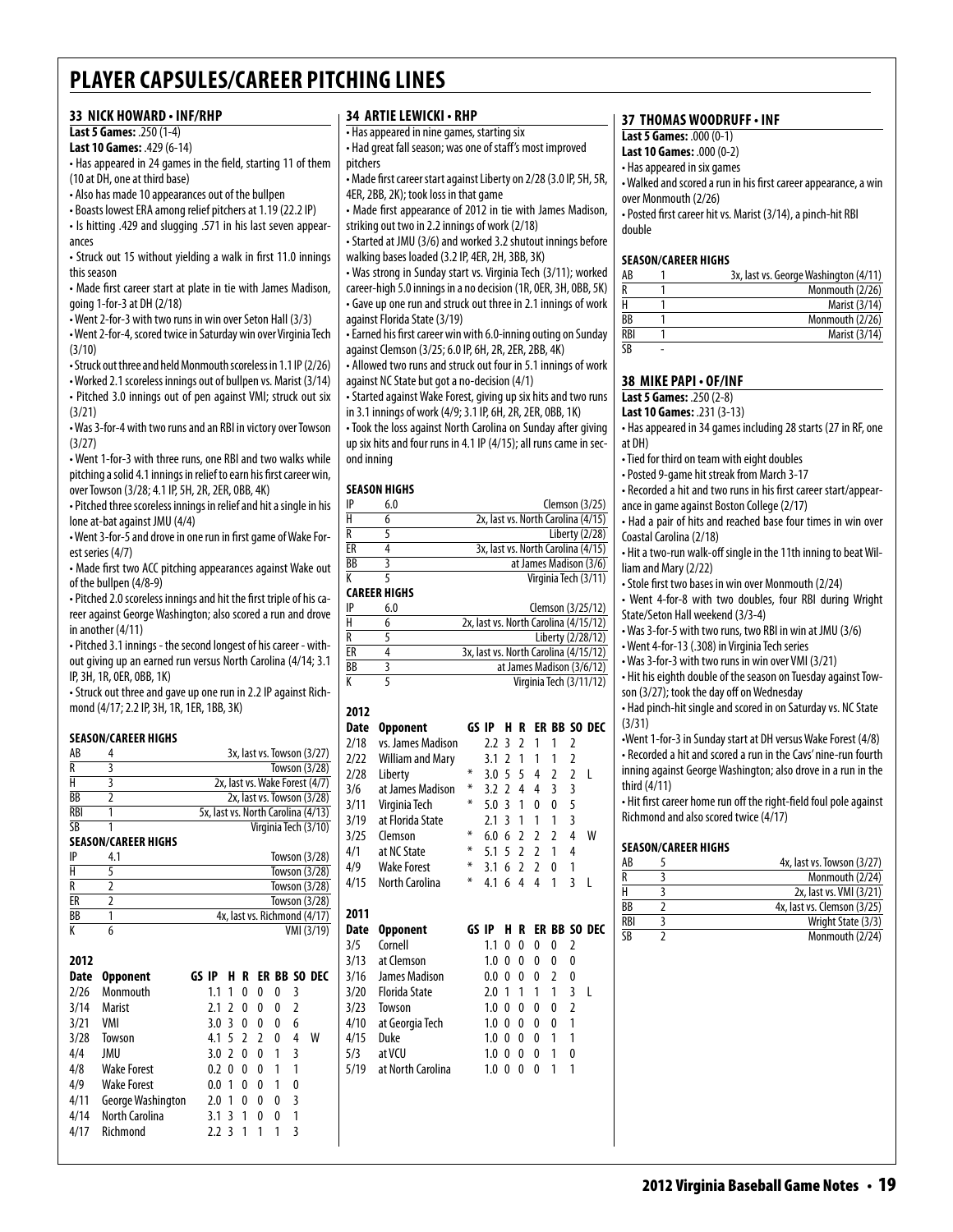|                | 39 AUSTIN YOUNG · RHP                                                                               |       |                      |   |                |              |                     |                                                          |                      | 45 AARON STULL . LHP                                              |                   |  |             |                                     |              |                                                                 |
|----------------|-----------------------------------------------------------------------------------------------------|-------|----------------------|---|----------------|--------------|---------------------|----------------------------------------------------------|----------------------|-------------------------------------------------------------------|-------------------|--|-------------|-------------------------------------|--------------|-----------------------------------------------------------------|
|                | - Has made 14 appearances this year out of the bullpen, hold-                                       |       |                      |   |                |              |                     |                                                          |                      | • Has not pitched this season                                     |                   |  |             |                                     |              |                                                                 |
|                | ing opponents to a .247 BA in 22.1 IP<br>• Made first appearance of the season by coming out of the |       |                      |   |                |              |                     |                                                          | 2011                 |                                                                   |                   |  |             |                                     |              |                                                                 |
|                | bullpen to clinch the win against Coastal Carolina (2/18; 1.0                                       |       |                      |   |                |              |                     |                                                          | Date                 | <b>Opponent</b>                                                   |                   |  |             |                                     |              | GS IP H R ER BB SO DEC                                          |
|                | IP, 2H, 1R, 1ER, 0BB, 1K)                                                                           |       |                      |   |                |              |                     |                                                          | 3/4                  | Cornell                                                           | $0.1 \t0 \t0 \t0$ |  |             | 0                                   | $\mathbf{0}$ |                                                                 |
|                | • Struck out two en route to a perfect inning against Mon-                                          |       |                      |   |                |              |                     |                                                          | 4/15                 | Duke                                                              | $1.0 \t0 \t0 \t0$ |  |             | $\mathbf{0}$                        | $\mathbf{1}$ |                                                                 |
|                | mouth (2/25)                                                                                        |       |                      |   |                |              |                     |                                                          | 4/19                 | at Radford                                                        |                   |  | 0.2 0 0 0 0 |                                     | $\mathbf{1}$ |                                                                 |
|                | • Earned first career win at JMU (3/6); worked three shutout                                        |       |                      |   |                |              |                     |                                                          |                      |                                                                   |                   |  |             |                                     |              |                                                                 |
|                | innings, facing nine batters and striking out four                                                  |       |                      |   |                |              |                     |                                                          |                      | 46 NATHANIEL ABEL . LHP                                           |                   |  |             |                                     |              |                                                                 |
|                | • Earned first ACC outing vs. Virginia Tech (3/11)                                                  |       |                      |   |                |              |                     |                                                          |                      | • Has made seven appearances out of the bullpen                   |                   |  |             |                                     |              |                                                                 |
|                | • Worked 2.1 scoreless innings in win over Marist (3/13)                                            |       |                      |   |                |              |                     |                                                          |                      | • Made first career appearance against Monmouth (2/26),           |                   |  |             |                                     |              |                                                                 |
|                | • Tossed 2.0 perfect innings to keep Clemson at bay on Sunday                                       |       |                      |   |                |              |                     |                                                          |                      | striking out the lone batter he faced                             |                   |  |             |                                     |              |                                                                 |
| (3/25)         |                                                                                                     |       |                      |   |                |              |                     |                                                          |                      | - Retired both batters faced, striking out one, in relief appear- |                   |  |             |                                     |              |                                                                 |
|                | · Pitched another perfect inning aginst Towson (3/27)                                               |       |                      |   |                |              |                     |                                                          |                      | anced against Marist (3/14)                                       |                   |  |             |                                     |              |                                                                 |
|                | • Pitched twice in NC State series, allowing a run in 2.2 innings                                   |       |                      |   |                |              |                     |                                                          |                      | - Pitched a perfect inning in relief, fanning one, against Tow-   |                   |  |             |                                     |              |                                                                 |
|                | • Came out of bullpen to pitch 2.0 innings against Wake Forest                                      |       |                      |   |                |              |                     |                                                          | son (3/28)           |                                                                   |                   |  |             |                                     |              |                                                                 |
|                | (4/7; 2.0 IP, 3H, 1R, 1ER, 0BB, 2K)                                                                 |       |                      |   |                |              |                     |                                                          |                      | • Closed out the ninth inning against JMU without allowing an     |                   |  |             |                                     |              |                                                                 |
|                | • Took loss in first game against North Carolina after giving up                                    |       |                      |   |                |              |                     |                                                          |                      | earned run (4/4; 1.0 IP, 1H, 2R, 0ER, 2BB, 1K)                    |                   |  |             |                                     |              |                                                                 |
|                | solo homer in 10th inning (4/13; 1.0 IP, 3H, 1R, 1ER, 0BB, 2K)                                      |       |                      |   |                |              |                     |                                                          |                      | - Pitched a one-hit seventh inning to hold the Colonials score-   |                   |  |             |                                     |              |                                                                 |
|                | • Went a career-long 3.2 innings in relief against Richmond                                         |       |                      |   |                |              |                     |                                                          |                      | less on Wednesday (4/11)                                          |                   |  |             |                                     |              |                                                                 |
|                | (4/17; 3.2 IP, 4H, 2R, 2ER, 0BB, 3K)                                                                |       |                      |   |                |              |                     |                                                          | 2012                 |                                                                   |                   |  |             |                                     |              |                                                                 |
|                | SEASON HIGHS                                                                                        |       |                      |   |                |              |                     |                                                          |                      |                                                                   |                   |  |             |                                     |              | GS IP H R ER BB SO DEC                                          |
| IP             | 3.2                                                                                                 |       |                      |   |                |              |                     | Richmond (4/17)                                          | 2/26                 | Date Opponent<br>Monmouth                                         | 0.1 0 0 0         |  |             | 0                                   | $\mathbf{1}$ |                                                                 |
| Н              | 4                                                                                                   |       |                      |   |                |              |                     | Richmond (4/17)                                          | 2/28                 | Liberty                                                           | 0.1 1 0 0         |  |             | $\mathbf{1}$                        | 0            |                                                                 |
| $\overline{R}$ | $\overline{\mathbf{3}}$                                                                             |       |                      |   |                |              |                     | at Florida State (3/17)                                  | 3/14                 | <b>Marist</b>                                                     | 0.2 0 0 0         |  |             | 0                                   | $\mathbf{1}$ |                                                                 |
| ER             | 3                                                                                                   |       |                      |   |                |              |                     | at Florida State (3/17)                                  | 3/19                 | at Florida State                                                  | $1.0$ 2 3 3       |  |             | 1                                   | 0            |                                                                 |
| ВB             | 1                                                                                                   |       |                      |   |                |              |                     | 3x, last at Florida State (3/17)                         | 3/28                 | Towson                                                            | 1.0 0 0 0         |  |             | 0                                   | $\mathbf{1}$ |                                                                 |
| K              | 4                                                                                                   |       |                      |   |                |              |                     | at James Madison (3/6)                                   | 4/4                  | James Madison                                                     | $1.0$ 1 2 0       |  |             | $\overline{2}$                      | 1            |                                                                 |
|                | <b>CAREER HIGHS</b>                                                                                 |       |                      |   |                |              |                     |                                                          | 4/11                 | George Washington                                                 | 1.0 1 0 0         |  |             | $\mathbf{0}$                        | 0            |                                                                 |
| IP             | 3.0                                                                                                 |       |                      |   |                |              |                     | at James Madison (3/6/12)                                |                      |                                                                   |                   |  |             |                                     |              |                                                                 |
| $\overline{H}$ | 2                                                                                                   |       |                      |   |                |              |                     | 3x, last at Florida State (3/17/12)                      |                      | 47 WHIT MAYBERRY - RHP                                            |                   |  |             |                                     |              |                                                                 |
| R<br>ER        | 3<br>3                                                                                              |       |                      |   |                |              |                     | at Florida State (3/17/12)<br>at Florida State (3/17/12) |                      | . Out for season with elbow injury; had surgery on April 3        |                   |  |             |                                     |              |                                                                 |
| <b>BB</b>      | 1                                                                                                   |       |                      |   |                |              |                     | 3x, last at Florida State (3/17/12)                      |                      | • Fourth on team with 27.0 innings pitched                        |                   |  |             |                                     |              |                                                                 |
| K              | $\overline{4}$                                                                                      |       |                      |   |                |              |                     | at James Madison (3/6/12)                                |                      | • Struck out 24 (third on team) and walked only six               |                   |  |             |                                     |              |                                                                 |
|                |                                                                                                     |       |                      |   |                |              |                     |                                                          |                      | • Didn't allow a runner to pass first base through four innings   |                   |  |             |                                     |              |                                                                 |
| 2012           |                                                                                                     |       |                      |   |                |              |                     |                                                          |                      | in win over Coastal Carolina (2/18; 6.0 IP, 6H, 2R, 2ER, 0BB, 1K) |                   |  |             |                                     |              |                                                                 |
| Date           | <b>Opponent</b>                                                                                     | GS IP |                      |   |                |              |                     | H R ER BB SO DEC                                         |                      | • Recorded second win of the season by pitching six shutout       |                   |  |             |                                     |              |                                                                 |
| 2/18           | at Coastal Carolina                                                                                 |       | $1.0$ 2 1            |   | $\overline{1}$ | $\mathbf{0}$ | 1                   |                                                          |                      | innings against Monmouth (2/26; 6.0 IP, 6H, 0R, 0ER, 0BB, 3K)     |                   |  |             |                                     |              |                                                                 |
| 2/25           | Monmouth                                                                                            |       | $1.0 \t0 \t0$        |   | $\mathbf 0$    | 0            | 2                   |                                                          |                      | • Worked 6.0 innings against Wright State (3/3; 8H, 3ER, 0BB,     |                   |  |             |                                     |              |                                                                 |
| 3/6            | at James Madison                                                                                    |       | $3.0 \t0 \t0$        |   | 0              | $\mathbf{1}$ | 4                   | W                                                        | 7K)                  |                                                                   |                   |  |             |                                     |              |                                                                 |
| 3/11           | Virginia Tech                                                                                       |       | 0.1 1 2 0            |   |                | 0            | $\pmb{0}$           |                                                          |                      | • Fired 5.2 innings against Virginia Tech in first career Friday  |                   |  |             |                                     |              |                                                                 |
| 3/13           | <b>Marist</b>                                                                                       |       | $2.1 \t2 \t0$        |   | $\mathbf{0}$   | 1            | $\overline{2}$      |                                                          |                      | start - struck out first five batters of game; walked first four  |                   |  |             |                                     |              |                                                                 |
| 3/17           | at Florida State                                                                                    |       | 1.2 2 3 3            |   |                | 1            | $\overline{2}$      |                                                          |                      | batters of the season (3ER, 7H, 7K; no decision)                  |                   |  |             |                                     |              |                                                                 |
| 3/19           | at Florida State                                                                                    |       | $0.2 \ 0 \ 1$        |   | 1              | 0            | 1                   |                                                          |                      | <b>SEASON HIGHS</b>                                               |                   |  |             |                                     |              |                                                                 |
| 3/25           | Clemson                                                                                             |       | $2.0 \t0 \t0$        |   | 0              | 0            | $\pmb{0}$           |                                                          | IP                   | 6.0                                                               |                   |  |             |                                     |              | 3x, last vs. Wright State (3/3)                                 |
| 3/27           | Towson                                                                                              |       | 1.0 0 0 0            |   |                | 0            | $\mathbf{1}$        |                                                          | Н                    | 8                                                                 |                   |  |             |                                     |              | Wright State (3/3)                                              |
| 3/30           | at NC State                                                                                         |       | $2.0$ 2 1            |   | $\overline{1}$ | 0            | $\sqrt{2}$          |                                                          | R                    | 3                                                                 |                   |  |             |                                     |              | 3x, last at Florida State (3/19)                                |
| 4/1            | at NC State                                                                                         |       | 0.2 <sub>1</sub>     | 0 | 0              | 1            | 0                   |                                                          | ER                   | $\overline{\mathbf{3}}$                                           |                   |  |             |                                     |              | 3x, last at Florida State (3/19)                                |
| 4/8            | <b>Wake Forest</b>                                                                                  |       | 2.031                |   | $\mathbf{1}$   | 0            | $\overline{2}$      |                                                          | <b>BB</b>            | 4                                                                 |                   |  |             |                                     |              | Virginia Tech (3/9)                                             |
| 4/13<br>4/17   | North Carolina<br>Richmond                                                                          |       | 1.031<br>$3.2$ 4 2 2 |   | $\mathbf{1}$   | 0            | $\overline{2}$<br>3 | $\mathsf{L}$                                             | К                    | 7                                                                 |                   |  |             |                                     |              | 2x, last vs. Virginia Tech (3/9)                                |
|                |                                                                                                     |       |                      |   |                | 0            |                     |                                                          |                      | <b>CAREER HIGHS</b>                                               |                   |  |             |                                     |              |                                                                 |
| 2011           |                                                                                                     |       |                      |   |                |              |                     |                                                          | IP                   | 6.0                                                               |                   |  |             |                                     |              | 3x, last vs. Wright State (3/3/12)                              |
| Date           | <b>Opponent</b>                                                                                     |       |                      |   |                |              |                     | GS IP H R ER BB SO DEC                                   | $\overline{H}$       | 8                                                                 |                   |  |             |                                     |              | Wright State (3/3/12)                                           |
| 3/2            | Niagara                                                                                             |       | $0.2 \ 0 \ 0$        |   | $\mathbf{0}$   | 0            | 2                   |                                                          | $\overline{R}$<br>ER | 5                                                                 |                   |  |             |                                     |              | at VMI (4/14/11)                                                |
| 3/4            | Rider                                                                                               |       | $2.0 \t1 \t0 \t0$    |   |                | $\mathbf{1}$ | $\overline{2}$      |                                                          | BB                   | $\overline{4}$<br>4                                               |                   |  |             |                                     |              | 2x, last vs. Florida State (3/20/11)<br>Virginia Tech (3/9/12)) |
|                | Towson                                                                                              |       | $1.0 \t0 \t0 \t0$    |   |                | 0            | $\overline{2}$      |                                                          |                      |                                                                   |                   |  |             |                                     |              |                                                                 |
|                |                                                                                                     |       |                      |   |                |              |                     |                                                          |                      |                                                                   |                   |  |             |                                     |              |                                                                 |
| 3/22           |                                                                                                     |       |                      |   |                |              |                     |                                                          | K                    | $\overline{7}$                                                    |                   |  |             | 2x, last vs. Virginia Tech (3/9/12) |              |                                                                 |

| 2012        |                                 |        |       |                          |                |                         |                          |                         |                     |
|-------------|---------------------------------|--------|-------|--------------------------|----------------|-------------------------|--------------------------|-------------------------|---------------------|
| <b>Date</b> | <b>Opponent</b>                 |        | GS IP | H                        | R              |                         |                          |                         | <b>ER BB SO DEC</b> |
| 2/18        | at Coastal Carolina             | ¥      | 6.0   | 6                        | $\overline{a}$ | $\overline{2}$          | 0                        | 4                       | W                   |
| 2/26        | Monmouth                        | ¥      | 6.0   | 6                        | 0              | 0                       | 0                        | $\overline{3}$          | W                   |
| 3/3         | <b>Wright State</b>             | ∗      | 6.0   | 8                        | 3              | 3                       | 0                        | 7                       |                     |
| 3/9         | Virginia Tech                   | ∗      | 5.2   | 7                        | $\overline{3}$ | $\overline{3}$          | 4                        | 7                       |                     |
| 3/19        | at Florida State                | ¥      | 3.1   | 4                        | $\overline{3}$ | $\overline{\mathsf{S}}$ | $\overline{\phantom{a}}$ | $\overline{\mathsf{B}}$ |                     |
| 2011        |                                 |        |       |                          |                |                         |                          |                         |                     |
| <b>Date</b> | <b>Opponent</b>                 | GS IP  |       | н                        | R              |                         |                          |                         | <b>ER BB SO DEC</b> |
| 2/20        | vs. UAB                         |        | 1.2   | $\overline{\mathbf{4}}$  | $\overline{3}$ | $\overline{2}$          | 0                        | 1                       |                     |
| 2/24        | VMI                             |        | 2.2   | $\overline{3}$           | 0              | 0                       | 0                        | $\overline{2}$          | W                   |
| 2/27        | <b>East Carolina</b>            |        | 0.2   | 1                        | 0              | 0                       | 1                        | 1                       |                     |
| 3/4         | Cornell                         | ⋇      | 5.0   | 6                        | 1              | 1                       | 1                        | 3                       | W                   |
| 3/12        | at Clemson                      |        | 2.0   | $\mathfrak{p}$           | $\mathbf{1}$   | 1                       | 1                        | $\overline{2}$          | W                   |
| 3/18        | <b>Florida State</b>            |        | 0.1   | 1                        | $\mathbf{0}$   | $\overline{0}$          | 1                        | $\mathbf{0}$            |                     |
| 3/20        | <b>Florida State</b>            |        | 1.0   | 3                        | 4              | 4                       | 0                        | 1                       |                     |
| 3/23        | Towson                          | ⋇      | 5.0   | 4                        | 0              | 0                       | 1                        | 4                       | W                   |
| 4/1         | at Virginia Tech                |        | 3.0   | $\overline{\phantom{a}}$ | 1              | 1                       | 0                        | $\overline{4}$          | ς                   |
| 4/13        | Coastal Carolina                |        | 1.1   | 1                        | 0              | 0                       | 0                        | $\mathbf{1}$            |                     |
| 4/17        | Duke-2                          |        | 1.0   | $\overline{2}$           | 1              | 1                       | 0                        | $\overline{2}$          |                     |
| 4/20        | Richmond                        |        | 3.0   | $\overline{3}$           | $\mathbf{0}$   | $\overline{0}$          | $\overline{2}$           | 4                       |                     |
|             | at VCU                          |        | 1.0   | $\mathbf{0}$             | $\mathbf{0}$   | $\mathbf{0}$            | 0                        | $\mathbf{0}$            |                     |
| 5/3         |                                 |        |       |                          |                |                         |                          |                         |                     |
| 2010        |                                 |        |       |                          |                |                         |                          |                         |                     |
| <b>Date</b> | <b>Opponent</b>                 |        | GS IP | H                        | R              |                         |                          |                         | <b>ER BB SO DEC</b> |
| 2/20        | at East Carolina                |        | 0.2   | $\mathbf{0}$             | $\mathbf{0}$   | $\mathbf{0}$            | $\mathbf{0}$             | 0                       |                     |
| 2/24        | George Washington               |        | 1.1   | 1                        | $\overline{0}$ | $\mathbf{0}$            | $\overline{0}$           | $\overline{2}$          |                     |
| 2/28        | <b>Rhode Island</b>             |        | 1.0   | $\mathbf{0}$             | 0              | 0                       | 0                        | $\overline{2}$          |                     |
| 3/13        | at Florida State                |        | 2.0   | 1                        | $\overline{2}$ | $\overline{2}$          | $\overline{2}$           | 3                       |                     |
| 3/17        | at James Madison                |        | 1.1   | $\overline{2}$           | 1              | 1                       | 0                        | $\overline{2}$          |                     |
| 3/21        | <b>Boston College</b>           |        | 2.0   | 4                        | $\overline{0}$ | 0                       | 0                        | $\overline{\mathbf{3}}$ |                     |
| 3/27        | Clemson-1                       |        | 1.1   | 1                        | 3              | 3                       | $\overline{a}$           | 0                       | L                   |
| 3/31        | Towson                          |        | 1.0   | $\overline{3}$           | $\overline{2}$ | $\overline{2}$          | 1                        | $\overline{2}$          |                     |
| 4/7         | Radford                         | ∗      | 5.0   | $\overline{3}$           | 1              | 1                       | 1                        | $\overline{2}$          | W                   |
| 4/14        | at VMI                          | $\ast$ | 3.2   | 6                        | 5              | 4                       | 1                        | $\overline{3}$          | L                   |
| 4/21        | George Mason                    | ∗      | 3.0   | 4                        | $\overline{2}$ | 1                       | 1                        | 1                       |                     |
| 4/28        | Georgetown<br>vs. Florida State | ∗      | 1.2   | 3                        | $\mathbf{1}$   | 1                       | $\overline{2}$           | $\overline{4}$          |                     |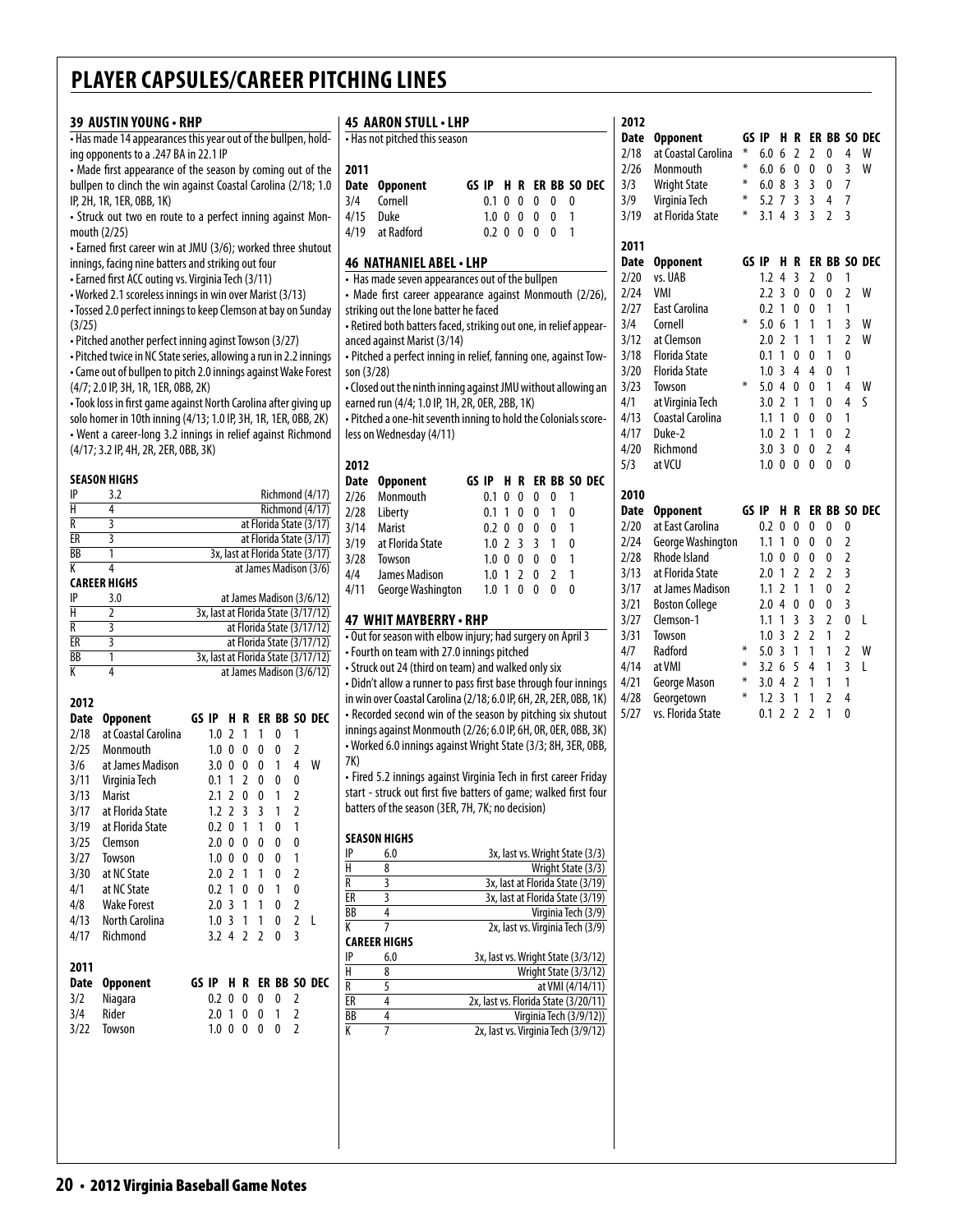| <b>Stephen Bruno</b><br>2b<br>3b<br>rbi<br>tb<br>slg%<br>bb<br>hbp<br>ob%<br>Year<br>hr<br>gdp<br>sf<br>sh<br>sb-att<br>ab<br>h<br>e<br>avg<br>gp-gs<br>r<br>so<br>po<br>а<br>$\pmb{0}$<br>2 2.000<br>0<br>$\pmb{0}$<br>2010<br>1.000<br>$1-0$<br>$\mathbf{1}$<br>$\mathbf{1}$<br>1<br>0<br>0<br>$\mathbf 0$<br>0<br>0<br>0<br>0<br>1.000<br>0<br>0<br>$0-0$<br>0<br><b>TOTAL</b><br>1.000<br>$1-0$<br>$\mathbf{1}$<br>$\mathbf{0}$<br>$\mathbf{1}$<br>0<br>0<br>0<br>2 2.000<br>0<br>0<br>0<br>0<br>0<br>$0-0$<br>0<br>0<br>0<br>$\mathbf{1}$<br>0<br>1.000<br><b>Kyle Crockett</b><br>2b<br>3b<br>sig%<br>ob%<br>Year<br>h<br>rbi<br>tb<br>bb<br>hbp<br>gdp<br>sf sh sb-att<br>avg<br>$gp-gs$<br>ab<br>$\mathbf{r}$<br>hr<br>SO.<br>po<br>e<br>а<br><b>Reed Gragnani</b><br>2b<br>3b<br>rbi<br>tb<br>sig%<br>bb<br>hbp<br>ob%<br>sf<br>sh<br>Year<br>gdp<br>sb-att<br>gp-gs<br>ab<br>h<br>hr<br>SO.<br>е<br>avg<br>r<br>po<br>a<br>2010<br>$2 - 2$<br>0<br>0<br>2<br>.167<br>.375<br>0<br>$\mathbf 0$<br>0<br>.167<br>6<br>$\mathbf{1}$<br>1<br>0<br>1<br>$\mathbf{1}$<br>$\mathbf{1}$<br>0<br>$0-0$<br>12<br>1<br>6<br>$3-3$<br>4<br>$\mathbf{1}$<br>5<br>$\sqrt{2}$<br>2011<br>1<br>0<br>.833<br>4<br>$\mathbf{1}$<br>0<br>0<br>.818<br>0<br>$\mathbf{1}$<br>$0 - 1$<br>8<br>.667<br>4<br>0<br>5<br>0<br>3<br>6<br>$\overline{2}$<br>$\overline{2}$<br>$5-5$<br>12<br>5<br>0<br>.500<br>5<br>0<br>.632<br>0<br><b>TOTAL</b><br>.417<br>$\mathbf{1}$<br>$\mathbf{1}$<br>$\mathbf{1}$<br>$0 - 1$<br>20<br><b>Shane Halley</b><br>2b<br>slg%<br>ob%<br>sf sh<br>Year<br>h<br>3b<br>rbi<br>tb<br>bb<br>hbp<br>gdp<br>sb-att<br>avg<br>gp-gs<br>ab<br>hr<br>SO.<br>е<br>r<br>po<br>a<br>2009<br>0<br>0<br>0<br>0<br>.000<br>0<br>$\pmb{0}$<br>0<br>.000<br>0<br>$\mathbf 0$<br>$0-0$<br>0<br>0<br>.000<br>$1 - 0$<br>0<br>0<br>0<br>0<br>0<br>0<br>$3 - 0$<br>$\overline{2}$<br>0<br>0<br>0<br>.000<br>0<br>0<br>$\mathbf{1}$<br>0<br>0<br>$\mathbf 0$<br>0<br>2011<br>.000<br>0<br>0<br>0<br>0<br>.000<br>$0-0$<br>0<br>0<br>$\overline{2}$<br>0<br>0<br>0<br>0<br>0<br>.000<br>$4 - 0$<br>0<br>0<br>0<br>.000<br>0<br>0<br>0<br>.000<br>0<br>$\mathbf 0$<br>$0 - 0$<br>0<br>0<br><b>TOTAL</b><br>$\mathbf{1}$<br><b>Colin Harrington</b><br>2b<br>3b<br>tb<br>sig%<br>bb<br>hbp<br>ob%<br>sf<br>sh<br>Year<br>hr<br>rbi<br>gdp<br>sb-att<br>e<br>avg<br>gp-gs<br>ab<br>h<br>SO.<br>po<br>r<br>a<br>2011<br>$2 - 1$<br>6<br>2<br>0<br>0<br>4<br>.667<br>0<br>$\pmb{0}$<br>0<br>$\mathbf 0$<br>$0-0$<br>0<br>.667<br>4<br>0<br>$\mathbf{1}$<br>0<br>.667<br>1<br>1<br>$\overline{2}$<br>$2 - 1$<br>6<br>0<br>0<br>0<br>.667<br>0<br>0<br>0<br>$\mathbf{1}$<br>0<br>0<br>$0 - 0$<br>0<br><b>TOTAL</b><br>.667<br>1<br>4<br>.667<br>1<br>4<br><b>Jared King</b><br>2b<br>3b<br>tb<br>sig%<br>ob%<br>Year<br>rbi<br>bb<br>hbp<br>gdp<br>sf sh<br>sb-att<br>$gp-gs$<br>ab<br>h<br>hr<br>SO.<br>e<br>avg<br>r<br>po<br>a<br>2009<br>.000<br>$\mathbf 0$<br>0<br>0<br>0<br>0<br>0<br>0<br>.000<br>$\pmb{0}$<br>0<br>$\pmb{0}$<br>.000<br>0<br>$\mathbf 0$<br>0<br>$1 - 0$<br>0<br>0<br>$0-0$<br>$\mathbf{1}$<br>$3 - 3$<br>4<br>$\overline{2}$<br>3<br>.300<br>$\overline{\mathbf{c}}$<br>5<br>2011<br>.200<br>10<br>$\mathbf{1}$<br>0<br>0<br>3<br>1<br>0<br>.357<br>$\mathbf{1}$<br>0<br>$1 - 1$<br>27<br>$\mathbf{1}$<br>1<br>$\overline{2}$<br>3<br>3<br>$\overline{2}$<br>$4 - 3$<br>$\overline{4}$<br>0<br>0<br>.300<br>$\mathbf{1}$<br>5<br>28<br><b>TOTAL</b><br>.200<br>10<br>1<br>0<br>.357<br>$\mathbf{1}$<br>0<br>$1 - 1$<br>1<br>1<br><b>Branden Kline</b><br>tb slg%<br>h<br>2 <sub>b</sub><br>3 <sub>b</sub><br>hr rbi<br>bb hbp<br>so gdp<br>ob% sf sh sb-att<br>Year<br>r<br>avg gp-gs<br>ab<br>po<br>a<br>2 <sub>b</sub><br>Year<br>w-l<br>cg sho<br>h<br>bb<br>3 <sub>b</sub><br>hr<br>bf<br>bavg<br>hbp<br>bk<br>era<br>app<br>gs<br>ip<br>r.<br>er<br><b>SO</b><br>wp<br>SV |  |  |  |  | vs Duke | <b>Individual Career History</b> |  |  |  |  |  |        |                              |
|-------------------------------------------------------------------------------------------------------------------------------------------------------------------------------------------------------------------------------------------------------------------------------------------------------------------------------------------------------------------------------------------------------------------------------------------------------------------------------------------------------------------------------------------------------------------------------------------------------------------------------------------------------------------------------------------------------------------------------------------------------------------------------------------------------------------------------------------------------------------------------------------------------------------------------------------------------------------------------------------------------------------------------------------------------------------------------------------------------------------------------------------------------------------------------------------------------------------------------------------------------------------------------------------------------------------------------------------------------------------------------------------------------------------------------------------------------------------------------------------------------------------------------------------------------------------------------------------------------------------------------------------------------------------------------------------------------------------------------------------------------------------------------------------------------------------------------------------------------------------------------------------------------------------------------------------------------------------------------------------------------------------------------------------------------------------------------------------------------------------------------------------------------------------------------------------------------------------------------------------------------------------------------------------------------------------------------------------------------------------------------------------------------------------------------------------------------------------------------------------------------------------------------------------------------------------------------------------------------------------------------------------------------------------------------------------------------------------------------------------------------------------------------------------------------------------------------------------------------------------------------------------------------------------------------------------------------------------------------------------------------------------------------------------------------------------------------------------------------------------------------------------------------------------------------------------------------------------------------------------------------------------------------------------------------------------------------------------------------------------------------------------------------------------------------------------------------------------------------------------------------------------------------------------------------------------------------------------------------------------------------------------------------------------------------------------------------------------------------------------------------------------------------------------------------------------------------------------------------------------------------------------|--|--|--|--|---------|----------------------------------|--|--|--|--|--|--------|------------------------------|
|                                                                                                                                                                                                                                                                                                                                                                                                                                                                                                                                                                                                                                                                                                                                                                                                                                                                                                                                                                                                                                                                                                                                                                                                                                                                                                                                                                                                                                                                                                                                                                                                                                                                                                                                                                                                                                                                                                                                                                                                                                                                                                                                                                                                                                                                                                                                                                                                                                                                                                                                                                                                                                                                                                                                                                                                                                                                                                                                                                                                                                                                                                                                                                                                                                                                                                                                                                                                                                                                                                                                                                                                                                                                                                                                                                                                                                                                                           |  |  |  |  |         |                                  |  |  |  |  |  |        |                              |
|                                                                                                                                                                                                                                                                                                                                                                                                                                                                                                                                                                                                                                                                                                                                                                                                                                                                                                                                                                                                                                                                                                                                                                                                                                                                                                                                                                                                                                                                                                                                                                                                                                                                                                                                                                                                                                                                                                                                                                                                                                                                                                                                                                                                                                                                                                                                                                                                                                                                                                                                                                                                                                                                                                                                                                                                                                                                                                                                                                                                                                                                                                                                                                                                                                                                                                                                                                                                                                                                                                                                                                                                                                                                                                                                                                                                                                                                                           |  |  |  |  |         |                                  |  |  |  |  |  |        | fid%                         |
|                                                                                                                                                                                                                                                                                                                                                                                                                                                                                                                                                                                                                                                                                                                                                                                                                                                                                                                                                                                                                                                                                                                                                                                                                                                                                                                                                                                                                                                                                                                                                                                                                                                                                                                                                                                                                                                                                                                                                                                                                                                                                                                                                                                                                                                                                                                                                                                                                                                                                                                                                                                                                                                                                                                                                                                                                                                                                                                                                                                                                                                                                                                                                                                                                                                                                                                                                                                                                                                                                                                                                                                                                                                                                                                                                                                                                                                                                           |  |  |  |  |         |                                  |  |  |  |  |  |        | .000                         |
|                                                                                                                                                                                                                                                                                                                                                                                                                                                                                                                                                                                                                                                                                                                                                                                                                                                                                                                                                                                                                                                                                                                                                                                                                                                                                                                                                                                                                                                                                                                                                                                                                                                                                                                                                                                                                                                                                                                                                                                                                                                                                                                                                                                                                                                                                                                                                                                                                                                                                                                                                                                                                                                                                                                                                                                                                                                                                                                                                                                                                                                                                                                                                                                                                                                                                                                                                                                                                                                                                                                                                                                                                                                                                                                                                                                                                                                                                           |  |  |  |  |         |                                  |  |  |  |  |  |        | .000                         |
|                                                                                                                                                                                                                                                                                                                                                                                                                                                                                                                                                                                                                                                                                                                                                                                                                                                                                                                                                                                                                                                                                                                                                                                                                                                                                                                                                                                                                                                                                                                                                                                                                                                                                                                                                                                                                                                                                                                                                                                                                                                                                                                                                                                                                                                                                                                                                                                                                                                                                                                                                                                                                                                                                                                                                                                                                                                                                                                                                                                                                                                                                                                                                                                                                                                                                                                                                                                                                                                                                                                                                                                                                                                                                                                                                                                                                                                                                           |  |  |  |  |         |                                  |  |  |  |  |  |        |                              |
|                                                                                                                                                                                                                                                                                                                                                                                                                                                                                                                                                                                                                                                                                                                                                                                                                                                                                                                                                                                                                                                                                                                                                                                                                                                                                                                                                                                                                                                                                                                                                                                                                                                                                                                                                                                                                                                                                                                                                                                                                                                                                                                                                                                                                                                                                                                                                                                                                                                                                                                                                                                                                                                                                                                                                                                                                                                                                                                                                                                                                                                                                                                                                                                                                                                                                                                                                                                                                                                                                                                                                                                                                                                                                                                                                                                                                                                                                           |  |  |  |  |         |                                  |  |  |  |  |  |        | fid%                         |
|                                                                                                                                                                                                                                                                                                                                                                                                                                                                                                                                                                                                                                                                                                                                                                                                                                                                                                                                                                                                                                                                                                                                                                                                                                                                                                                                                                                                                                                                                                                                                                                                                                                                                                                                                                                                                                                                                                                                                                                                                                                                                                                                                                                                                                                                                                                                                                                                                                                                                                                                                                                                                                                                                                                                                                                                                                                                                                                                                                                                                                                                                                                                                                                                                                                                                                                                                                                                                                                                                                                                                                                                                                                                                                                                                                                                                                                                                           |  |  |  |  |         |                                  |  |  |  |  |  |        |                              |
|                                                                                                                                                                                                                                                                                                                                                                                                                                                                                                                                                                                                                                                                                                                                                                                                                                                                                                                                                                                                                                                                                                                                                                                                                                                                                                                                                                                                                                                                                                                                                                                                                                                                                                                                                                                                                                                                                                                                                                                                                                                                                                                                                                                                                                                                                                                                                                                                                                                                                                                                                                                                                                                                                                                                                                                                                                                                                                                                                                                                                                                                                                                                                                                                                                                                                                                                                                                                                                                                                                                                                                                                                                                                                                                                                                                                                                                                                           |  |  |  |  |         |                                  |  |  |  |  |  |        | fid%                         |
|                                                                                                                                                                                                                                                                                                                                                                                                                                                                                                                                                                                                                                                                                                                                                                                                                                                                                                                                                                                                                                                                                                                                                                                                                                                                                                                                                                                                                                                                                                                                                                                                                                                                                                                                                                                                                                                                                                                                                                                                                                                                                                                                                                                                                                                                                                                                                                                                                                                                                                                                                                                                                                                                                                                                                                                                                                                                                                                                                                                                                                                                                                                                                                                                                                                                                                                                                                                                                                                                                                                                                                                                                                                                                                                                                                                                                                                                                           |  |  |  |  |         |                                  |  |  |  |  |  |        | 0 1.000                      |
|                                                                                                                                                                                                                                                                                                                                                                                                                                                                                                                                                                                                                                                                                                                                                                                                                                                                                                                                                                                                                                                                                                                                                                                                                                                                                                                                                                                                                                                                                                                                                                                                                                                                                                                                                                                                                                                                                                                                                                                                                                                                                                                                                                                                                                                                                                                                                                                                                                                                                                                                                                                                                                                                                                                                                                                                                                                                                                                                                                                                                                                                                                                                                                                                                                                                                                                                                                                                                                                                                                                                                                                                                                                                                                                                                                                                                                                                                           |  |  |  |  |         |                                  |  |  |  |  |  |        | $0$ 1.000                    |
|                                                                                                                                                                                                                                                                                                                                                                                                                                                                                                                                                                                                                                                                                                                                                                                                                                                                                                                                                                                                                                                                                                                                                                                                                                                                                                                                                                                                                                                                                                                                                                                                                                                                                                                                                                                                                                                                                                                                                                                                                                                                                                                                                                                                                                                                                                                                                                                                                                                                                                                                                                                                                                                                                                                                                                                                                                                                                                                                                                                                                                                                                                                                                                                                                                                                                                                                                                                                                                                                                                                                                                                                                                                                                                                                                                                                                                                                                           |  |  |  |  |         |                                  |  |  |  |  |  |        | 0 1.000                      |
|                                                                                                                                                                                                                                                                                                                                                                                                                                                                                                                                                                                                                                                                                                                                                                                                                                                                                                                                                                                                                                                                                                                                                                                                                                                                                                                                                                                                                                                                                                                                                                                                                                                                                                                                                                                                                                                                                                                                                                                                                                                                                                                                                                                                                                                                                                                                                                                                                                                                                                                                                                                                                                                                                                                                                                                                                                                                                                                                                                                                                                                                                                                                                                                                                                                                                                                                                                                                                                                                                                                                                                                                                                                                                                                                                                                                                                                                                           |  |  |  |  |         |                                  |  |  |  |  |  |        |                              |
|                                                                                                                                                                                                                                                                                                                                                                                                                                                                                                                                                                                                                                                                                                                                                                                                                                                                                                                                                                                                                                                                                                                                                                                                                                                                                                                                                                                                                                                                                                                                                                                                                                                                                                                                                                                                                                                                                                                                                                                                                                                                                                                                                                                                                                                                                                                                                                                                                                                                                                                                                                                                                                                                                                                                                                                                                                                                                                                                                                                                                                                                                                                                                                                                                                                                                                                                                                                                                                                                                                                                                                                                                                                                                                                                                                                                                                                                                           |  |  |  |  |         |                                  |  |  |  |  |  |        | fid%                         |
|                                                                                                                                                                                                                                                                                                                                                                                                                                                                                                                                                                                                                                                                                                                                                                                                                                                                                                                                                                                                                                                                                                                                                                                                                                                                                                                                                                                                                                                                                                                                                                                                                                                                                                                                                                                                                                                                                                                                                                                                                                                                                                                                                                                                                                                                                                                                                                                                                                                                                                                                                                                                                                                                                                                                                                                                                                                                                                                                                                                                                                                                                                                                                                                                                                                                                                                                                                                                                                                                                                                                                                                                                                                                                                                                                                                                                                                                                           |  |  |  |  |         |                                  |  |  |  |  |  |        | .000                         |
|                                                                                                                                                                                                                                                                                                                                                                                                                                                                                                                                                                                                                                                                                                                                                                                                                                                                                                                                                                                                                                                                                                                                                                                                                                                                                                                                                                                                                                                                                                                                                                                                                                                                                                                                                                                                                                                                                                                                                                                                                                                                                                                                                                                                                                                                                                                                                                                                                                                                                                                                                                                                                                                                                                                                                                                                                                                                                                                                                                                                                                                                                                                                                                                                                                                                                                                                                                                                                                                                                                                                                                                                                                                                                                                                                                                                                                                                                           |  |  |  |  |         |                                  |  |  |  |  |  |        | .000                         |
|                                                                                                                                                                                                                                                                                                                                                                                                                                                                                                                                                                                                                                                                                                                                                                                                                                                                                                                                                                                                                                                                                                                                                                                                                                                                                                                                                                                                                                                                                                                                                                                                                                                                                                                                                                                                                                                                                                                                                                                                                                                                                                                                                                                                                                                                                                                                                                                                                                                                                                                                                                                                                                                                                                                                                                                                                                                                                                                                                                                                                                                                                                                                                                                                                                                                                                                                                                                                                                                                                                                                                                                                                                                                                                                                                                                                                                                                                           |  |  |  |  |         |                                  |  |  |  |  |  |        | .000                         |
|                                                                                                                                                                                                                                                                                                                                                                                                                                                                                                                                                                                                                                                                                                                                                                                                                                                                                                                                                                                                                                                                                                                                                                                                                                                                                                                                                                                                                                                                                                                                                                                                                                                                                                                                                                                                                                                                                                                                                                                                                                                                                                                                                                                                                                                                                                                                                                                                                                                                                                                                                                                                                                                                                                                                                                                                                                                                                                                                                                                                                                                                                                                                                                                                                                                                                                                                                                                                                                                                                                                                                                                                                                                                                                                                                                                                                                                                                           |  |  |  |  |         |                                  |  |  |  |  |  |        |                              |
|                                                                                                                                                                                                                                                                                                                                                                                                                                                                                                                                                                                                                                                                                                                                                                                                                                                                                                                                                                                                                                                                                                                                                                                                                                                                                                                                                                                                                                                                                                                                                                                                                                                                                                                                                                                                                                                                                                                                                                                                                                                                                                                                                                                                                                                                                                                                                                                                                                                                                                                                                                                                                                                                                                                                                                                                                                                                                                                                                                                                                                                                                                                                                                                                                                                                                                                                                                                                                                                                                                                                                                                                                                                                                                                                                                                                                                                                                           |  |  |  |  |         |                                  |  |  |  |  |  |        | fld%                         |
|                                                                                                                                                                                                                                                                                                                                                                                                                                                                                                                                                                                                                                                                                                                                                                                                                                                                                                                                                                                                                                                                                                                                                                                                                                                                                                                                                                                                                                                                                                                                                                                                                                                                                                                                                                                                                                                                                                                                                                                                                                                                                                                                                                                                                                                                                                                                                                                                                                                                                                                                                                                                                                                                                                                                                                                                                                                                                                                                                                                                                                                                                                                                                                                                                                                                                                                                                                                                                                                                                                                                                                                                                                                                                                                                                                                                                                                                                           |  |  |  |  |         |                                  |  |  |  |  |  |        | 0 1.000                      |
|                                                                                                                                                                                                                                                                                                                                                                                                                                                                                                                                                                                                                                                                                                                                                                                                                                                                                                                                                                                                                                                                                                                                                                                                                                                                                                                                                                                                                                                                                                                                                                                                                                                                                                                                                                                                                                                                                                                                                                                                                                                                                                                                                                                                                                                                                                                                                                                                                                                                                                                                                                                                                                                                                                                                                                                                                                                                                                                                                                                                                                                                                                                                                                                                                                                                                                                                                                                                                                                                                                                                                                                                                                                                                                                                                                                                                                                                                           |  |  |  |  |         |                                  |  |  |  |  |  |        | 0 1.000                      |
|                                                                                                                                                                                                                                                                                                                                                                                                                                                                                                                                                                                                                                                                                                                                                                                                                                                                                                                                                                                                                                                                                                                                                                                                                                                                                                                                                                                                                                                                                                                                                                                                                                                                                                                                                                                                                                                                                                                                                                                                                                                                                                                                                                                                                                                                                                                                                                                                                                                                                                                                                                                                                                                                                                                                                                                                                                                                                                                                                                                                                                                                                                                                                                                                                                                                                                                                                                                                                                                                                                                                                                                                                                                                                                                                                                                                                                                                                           |  |  |  |  |         |                                  |  |  |  |  |  |        |                              |
|                                                                                                                                                                                                                                                                                                                                                                                                                                                                                                                                                                                                                                                                                                                                                                                                                                                                                                                                                                                                                                                                                                                                                                                                                                                                                                                                                                                                                                                                                                                                                                                                                                                                                                                                                                                                                                                                                                                                                                                                                                                                                                                                                                                                                                                                                                                                                                                                                                                                                                                                                                                                                                                                                                                                                                                                                                                                                                                                                                                                                                                                                                                                                                                                                                                                                                                                                                                                                                                                                                                                                                                                                                                                                                                                                                                                                                                                                           |  |  |  |  |         |                                  |  |  |  |  |  |        | fld%                         |
|                                                                                                                                                                                                                                                                                                                                                                                                                                                                                                                                                                                                                                                                                                                                                                                                                                                                                                                                                                                                                                                                                                                                                                                                                                                                                                                                                                                                                                                                                                                                                                                                                                                                                                                                                                                                                                                                                                                                                                                                                                                                                                                                                                                                                                                                                                                                                                                                                                                                                                                                                                                                                                                                                                                                                                                                                                                                                                                                                                                                                                                                                                                                                                                                                                                                                                                                                                                                                                                                                                                                                                                                                                                                                                                                                                                                                                                                                           |  |  |  |  |         |                                  |  |  |  |  |  |        | $0$ 1.000                    |
|                                                                                                                                                                                                                                                                                                                                                                                                                                                                                                                                                                                                                                                                                                                                                                                                                                                                                                                                                                                                                                                                                                                                                                                                                                                                                                                                                                                                                                                                                                                                                                                                                                                                                                                                                                                                                                                                                                                                                                                                                                                                                                                                                                                                                                                                                                                                                                                                                                                                                                                                                                                                                                                                                                                                                                                                                                                                                                                                                                                                                                                                                                                                                                                                                                                                                                                                                                                                                                                                                                                                                                                                                                                                                                                                                                                                                                                                                           |  |  |  |  |         |                                  |  |  |  |  |  |        | .966<br>.967                 |
|                                                                                                                                                                                                                                                                                                                                                                                                                                                                                                                                                                                                                                                                                                                                                                                                                                                                                                                                                                                                                                                                                                                                                                                                                                                                                                                                                                                                                                                                                                                                                                                                                                                                                                                                                                                                                                                                                                                                                                                                                                                                                                                                                                                                                                                                                                                                                                                                                                                                                                                                                                                                                                                                                                                                                                                                                                                                                                                                                                                                                                                                                                                                                                                                                                                                                                                                                                                                                                                                                                                                                                                                                                                                                                                                                                                                                                                                                           |  |  |  |  |         |                                  |  |  |  |  |  |        |                              |
|                                                                                                                                                                                                                                                                                                                                                                                                                                                                                                                                                                                                                                                                                                                                                                                                                                                                                                                                                                                                                                                                                                                                                                                                                                                                                                                                                                                                                                                                                                                                                                                                                                                                                                                                                                                                                                                                                                                                                                                                                                                                                                                                                                                                                                                                                                                                                                                                                                                                                                                                                                                                                                                                                                                                                                                                                                                                                                                                                                                                                                                                                                                                                                                                                                                                                                                                                                                                                                                                                                                                                                                                                                                                                                                                                                                                                                                                                           |  |  |  |  |         |                                  |  |  |  |  |  |        |                              |
|                                                                                                                                                                                                                                                                                                                                                                                                                                                                                                                                                                                                                                                                                                                                                                                                                                                                                                                                                                                                                                                                                                                                                                                                                                                                                                                                                                                                                                                                                                                                                                                                                                                                                                                                                                                                                                                                                                                                                                                                                                                                                                                                                                                                                                                                                                                                                                                                                                                                                                                                                                                                                                                                                                                                                                                                                                                                                                                                                                                                                                                                                                                                                                                                                                                                                                                                                                                                                                                                                                                                                                                                                                                                                                                                                                                                                                                                                           |  |  |  |  |         |                                  |  |  |  |  |  | e      | fid%                         |
|                                                                                                                                                                                                                                                                                                                                                                                                                                                                                                                                                                                                                                                                                                                                                                                                                                                                                                                                                                                                                                                                                                                                                                                                                                                                                                                                                                                                                                                                                                                                                                                                                                                                                                                                                                                                                                                                                                                                                                                                                                                                                                                                                                                                                                                                                                                                                                                                                                                                                                                                                                                                                                                                                                                                                                                                                                                                                                                                                                                                                                                                                                                                                                                                                                                                                                                                                                                                                                                                                                                                                                                                                                                                                                                                                                                                                                                                                           |  |  |  |  |         |                                  |  |  |  |  |  | sfa    | <u>sha</u>                   |
| $\sqrt{2}$<br>$\pmb{0}$<br>$\pmb{0}$<br>6<br>14<br>$1-0$<br>0<br>$\mathbf 0$<br>$0/0$<br>$\pmb{0}$<br>3.1<br>$\pmb{0}$<br>0<br>.167<br>$\pmb{0}$<br>$\pmb{0}$<br>0<br>2011<br>0.00<br>$\mathbf{1}$<br>1<br>1<br>$\sqrt{2}$<br><b>TOTAL</b><br>0.00<br>$1-0$<br>$\mathbf{1}$<br>0<br>0<br>$0/0$<br>0<br>3.1<br>$\pmb{0}$<br>0<br>$\mathbf{1}$<br>6<br>$\mathbf{1}$<br>0<br>$\pmb{0}$<br>14<br>.167<br>$\pmb{0}$<br>$\pmb{0}$<br>0                                                                                                                                                                                                                                                                                                                                                                                                                                                                                                                                                                                                                                                                                                                                                                                                                                                                                                                                                                                                                                                                                                                                                                                                                                                                                                                                                                                                                                                                                                                                                                                                                                                                                                                                                                                                                                                                                                                                                                                                                                                                                                                                                                                                                                                                                                                                                                                                                                                                                                                                                                                                                                                                                                                                                                                                                                                                                                                                                                                                                                                                                                                                                                                                                                                                                                                                                                                                                                                          |  |  |  |  |         |                                  |  |  |  |  |  | 0<br>0 | $\mathbf{1}$<br>$\mathbf{1}$ |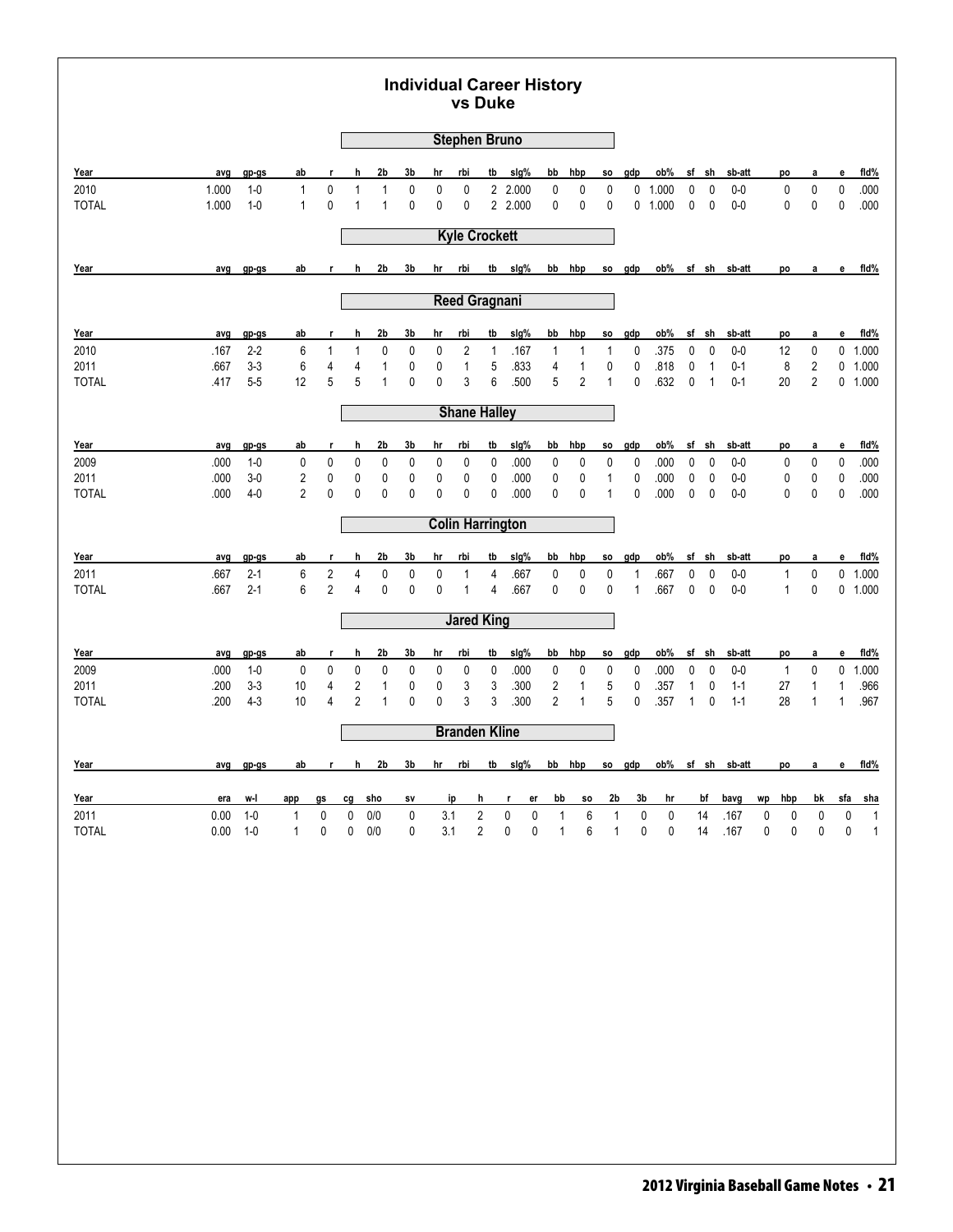# **Individual Career History vs Duke**

|              |       |         |                |                |             |                |              |                        |                | <b>Artie Lewicki</b>      |                     |                |                |                         |           |      |             |                |               |    |                |              |              |            |
|--------------|-------|---------|----------------|----------------|-------------|----------------|--------------|------------------------|----------------|---------------------------|---------------------|----------------|----------------|-------------------------|-----------|------|-------------|----------------|---------------|----|----------------|--------------|--------------|------------|
| Year         | avg   | gp-gs   | ab             | r              | h           | 2b             | 3b           | hr                     | rbi            | tb                        | slg%                |                | bb hbp         | <b>SO</b>               | gdp       | ob%  |             | sf sh          | sb-att        |    | po             | а            | e            | fid%       |
| Year         | era   | w-l     | app            | gs             | cg          | sho            | sv           | ip                     |                | h                         | r<br>er             | bb             | SO.            | 2b                      | 3b        | hr   |             | bf             | bavg          | wp | hbp            | bk           | sfa          | sha        |
| 2011         | 0.00  | $0-0$   | 1              | 0              | 0           | 0/1            | 0            | 1.0                    |                | 0                         | 0<br>0              | $\mathbf{1}$   | $\mathbf{1}$   | $\mathbf 0$             | $\pmb{0}$ | 0    |             | 3              | .000          | 0  | 0              | 0            | 0            | $\pmb{0}$  |
| <b>TOTAL</b> | 0.00  | $0-0$   | $\mathbf{1}$   | 0              | 0           | 0/1            | 0            | 1.0                    |                | 0                         | 0<br>0              | $\overline{1}$ | $\mathbf{1}$   | 0                       | 0         | 0    |             | 3              | .000          | 0  | 0              | 0            | 0            | $\pmb{0}$  |
|              |       |         |                |                |             |                |              |                        |                | <b>Mitchell Shifflett</b> |                     |                |                |                         |           |      |             |                |               |    |                |              |              |            |
| Year         | avg   | gp-gs   | ab             | r              | h           | 2 <sub>b</sub> | 3b           | hr                     | <u>rbi</u>     | tb                        | sig%                | bb             | hbp            | <b>SO</b>               | gdp       | ob%  | sf          | sh             | sb-att        |    | po             | a            | е            | fid%       |
| 2011         | .000  | $3-0$   | $\mathsf 3$    | 0              | $\mathbf 0$ | $\mathbf 0$    | 0            | 0                      | 0              | 0                         | .000                | 0              | 0              | $\overline{\mathbf{c}}$ | 0         | .000 | 0           | 0              | $0-0$         |    | $\sqrt{2}$     | $\pmb{0}$    |              | $0$ 1.000  |
| <b>TOTAL</b> | .000  | $3-0$   | 3              | 0              | 0           | 0              | 0            | 0                      | 0              | 0                         | .000                | 0              | 0              | $\overline{2}$          | 0         | .000 | 0           | 0              | $0-0$         |    | $\overline{2}$ | 0            |              | 0 1.000    |
|              |       |         |                |                |             |                |              |                        |                | <b>Scott Silverstein</b>  |                     |                |                |                         |           |      |             |                |               |    |                |              |              |            |
| Year         | avg   | gp-gs   | ab             | r              | h           | 2b             | 3b           | hr                     | rbi            | tb                        | slg%                | bb             | hbp            | <b>SO</b>               | gdp       | ob%  |             | sf sh          | sb-att        |    | po             | а            | e            | fid%       |
| 2009         | .000  | $2 - 0$ | $\mathbf 1$    | 0              | 0           | 0              | 0            | 0                      | 1              | 0                         | .000                | 1              | 0              | 0                       | 0         | .500 | 0           | 0              | $0-0$         |    | 0              | 0            | 0            | .000       |
| 2011         | .000  | $1-0$   | $\mathbf{1}$   | 0              | 0           | $\pmb{0}$      | 0            | 0                      | 0              | 0                         | .000                | $\pmb{0}$      | 0              | $\mathbf{1}$            | 0         | .000 | 0           | $\mathbf 0$    | $0-0$         |    | 0              | $\mathbf{1}$ | 0            | 1.000      |
| <b>TOTAL</b> | .000  | $3-0$   | $\overline{2}$ | $\mathbf 0$    | 0           | $\mathbf 0$    | 0            | 0                      | 1              | 0                         | .000                | $\mathbf{1}$   | 0              | 1                       | 0         | .333 | 0           | 0              | $0-0$         |    | 0              | $\mathbf{1}$ | 0            | 1.000      |
| Year         | era   | w-l     | app            | gs             | cg          | sho            | sv           |                        | ip             | h                         | er<br>r             | bb             | SO.            | 2b                      | 3b        | hr   |             | bf             | bavg          | wp | hbp            | bk           | sfa          | <u>sha</u> |
| 2011         | 0.00  | $0-0$   | 1              | 0              | 0           | 0/0            | 0            | 2.0                    |                | 0                         | 0<br>0              | $\mathbf 0$    | $\overline{2}$ | $\pmb{0}$               | 0         | 0    |             | 6              | .000          | 0  | 0              | 0            | 0            | $\pmb{0}$  |
| <b>TOTAL</b> | 0.00  | $0-0$   | $\mathbf{1}$   | 0              | 0           | 0/0            | 0            | 2.0                    |                | 0                         | 0<br>0              | 0              | $\overline{2}$ | $\mathbf 0$             | 0         | 0    |             | 6              | .000          | 0  | 0              | 0            | 0            | $\pmb{0}$  |
|              |       |         |                |                |             |                |              |                        |                | <b>Chris Taylor</b>       |                     |                |                |                         |           |      |             |                |               |    |                |              |              |            |
| Year         | avg   | gp-gs   | ab             | r              | h           | 2b             | 3b           | hr                     | rbi            | tb                        | slg%                | bb             | hbp            | <b>SO</b>               | gdp       | ob%  | sf          | sh             | sb-att        |    | po             | а            | е            | fid%       |
| 2010         | .200  | $2 - 1$ | 5              | 0              | 1           | $\mathbf 0$    | $\mathbf{0}$ | 0                      | 0              | $\mathbf{1}$              | .200                | 0              | 0              | 1                       | 0         | .200 | 0           | $\mathbf{0}$   | $0-0$         |    | $\mathbf 0$    | $\mathbf{1}$ | 0            | 1.000      |
| 2011         | .313  | $3 - 3$ | 16             | 4              | 5           | 1              | 0            | 0                      | 3              | 6                         | .375                | 0              | 0              | 2                       | 1         | .313 | 0           | 0              | $0-0$         |    | 6              | 10           | 1            | .941       |
| <b>TOTAL</b> | .286  | $5 - 4$ | 21             | 4              | 6           | $\mathbf{1}$   | 0            | 0                      | 3              | $\overline{7}$            | .333                | 0              | 0              | 3                       | 1         | .286 | 0           | 0              | $0-0$         |    | 6              | 11           | $\mathbf{1}$ | .944       |
|              |       |         |                |                |             |                |              | <b>Justin Thompson</b> |                |                           |                     |                |                |                         |           |      |             |                |               |    |                |              |              |            |
| Year         | avg   | gp-gs   | ab             | r              | h           | 2b             | 3b           | hr                     | rbi            | tb                        | slg%                | bb             | hbp            | <b>SO</b>               | gdp       | ob%  | sf          | sh             | sb-att        |    | po             | а            | е            | fid%       |
| 2010         | .000  | $0-0$   | 0              | 0              | $\pmb{0}$   | 0              | 0            | 0                      | 0              | 0                         | .000                | 0              | 0              | 0                       | 0         | .000 | 0           | 0              | $0-0$         |    | 0              | $\mathbf{1}$ | 0            | 1.000      |
| <b>TOTAL</b> | .000  | $0-0$   | 0              | $\mathbf 0$    | 0           | $\mathbf 0$    | 0            | $\mathbf 0$            | 0              | 0                         | .000                | 0              | 0              | 0                       | 0         | .000 | 0           | 0              | $0-0$         |    | 0              | $\mathbf{1}$ | 0            | 1.000      |
| Year         | era   | w-l     | app            | gs             | cg          | sho            | sv           | ip                     |                | h                         | r<br>er             | bb             | SO.            | 2b                      | 3b        | hr   |             | bf             | bavg          | wp | hbp            | bk           | sfa          | <u>sha</u> |
| 2010         | 18.00 | $0-0$   | 1              | 0              | 0           | 0/0            | 0            | 1.0                    |                | 2                         | 2<br>$\overline{c}$ | 0              | $\mathbf{1}$   | 1                       | 0         | 1    |             | 5              | .400          | 0  | 0              | 0            | 0            | 0          |
| <b>TOTAL</b> | 18.00 | $0-0$   | 1              | 0              | 0           | 0/0            | 0            | 1.0                    |                | $\overline{2}$            | $\overline{2}$<br>2 | 0              | $\mathbf{1}$   | $\mathbf{1}$            | 0         | 1    |             | 5              | .400          | 0  | 0              | 0            | 0            | $\pmb{0}$  |
|              |       |         |                |                |             |                |              |                        |                | <b>Keith Werman</b>       |                     |                |                |                         |           |      |             |                |               |    |                |              |              |            |
| Year         | avg   | $gp-gs$ | ab             | r              | h           | 2b             | 3b           | hr                     | <u>rbi</u>     | tb                        | slg%                |                | bb hbp         | <b>SO</b>               | gdp       | ob%  |             | <u>sf sh</u>   | <u>sb-att</u> |    | po             | a            | e            | fid%       |
| 2009         | .400  | $4 - 2$ | 10             | $\overline{c}$ | 4           | 0              | 1            | $\pmb{0}$              | $\overline{c}$ | 6                         | .600                | 4              | 0              | 1                       | 0         | .571 |             | $0\quad 0$     | $1 - 1$       |    | 9              | 9            |              | 0 1.000    |
| 2010         | .667  | $2 - 2$ | 9              | 4              | 6           | $\pmb{0}$      | 0            | 0                      | 0              | 6                         | .667                | 2              | 0              | $\mathbf{1}$            | 0         | .727 | $\mathbf 0$ | $\overline{0}$ | $1 - 2$       |    | 3              | 6            |              | 0 1.000    |